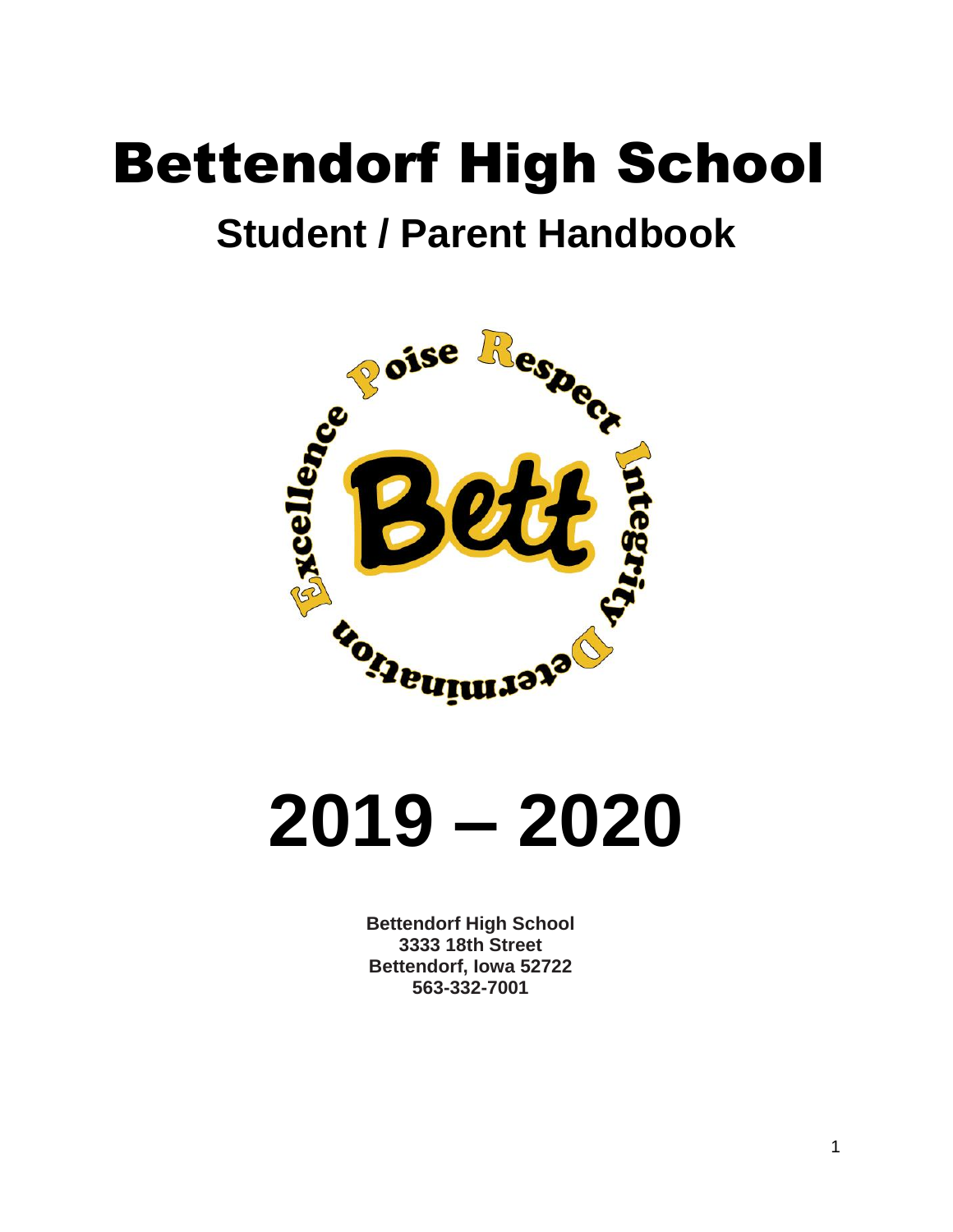Dear Students and Parents/Guardians:

On behalf of the entire staff at Bettendorf High School, I want to personally welcome you to the 2019-2020 school year.

Bettendorf High School is a PBIS (Positive Behavior Intervention Support) school. The foundation of BHS is PRIDE (Poise, Respect, Integrity, Determination and Excellence). Our goal is for all students to develop and learn social, emotional, and behavioral competence supporting their academic engagement. Educators strive to develop positive, predictable, and safe environments that promote strong interpersonal relationships with students through teaching, modeling, and encouragement. To that end, students will be expected to adhere to school policies and conduct themselves in a respectful manner with their peers and staff in order to foster a safe, orderly school that is focused on learning and positive relationships.

The Parent/Student Handbook, which includes the Athletic Handbook, is provided as a reference to the policies and procedures that govern Bettendorf High School. The school handbook cannot possibly encompass all the possible scenarios and situations that can arise in a large high school; however, this guide will assist you with common questions. The Bettendorf Community School District Board of Education has approved all information provided in this handbook. These regulations reflect the high expectations we place on all students, parents and staff. Please take time to read this handbook carefully and to contact the Main Office at Bettendorf High School should you have any questions or concerns at 563-332-7001.

Bettendorf High School continues to enjoy a rich tradition of excellence. Every student deserves to enjoy the high school years with passion, purpose and pride. Please contact me with any questions or concerns.

Sincerely,

Joy M Kelly

Joy M Kelly. Ed.S. Principal

**Passion ……. Purpose .…… Pride**

## **Suggestion Box:**

Suggestions may also be submitted via [Google Form.](https://docs.google.com/forms/d/e/1FAIpQLSeWWDVFxF6rSoc1Ba7EAvmG6S4_Ey4li2eZmMde7XgAccsDnQ/viewform) BHS students/staff/families are welcome to make suggestions in suggestion boxes available in the Commons and Library.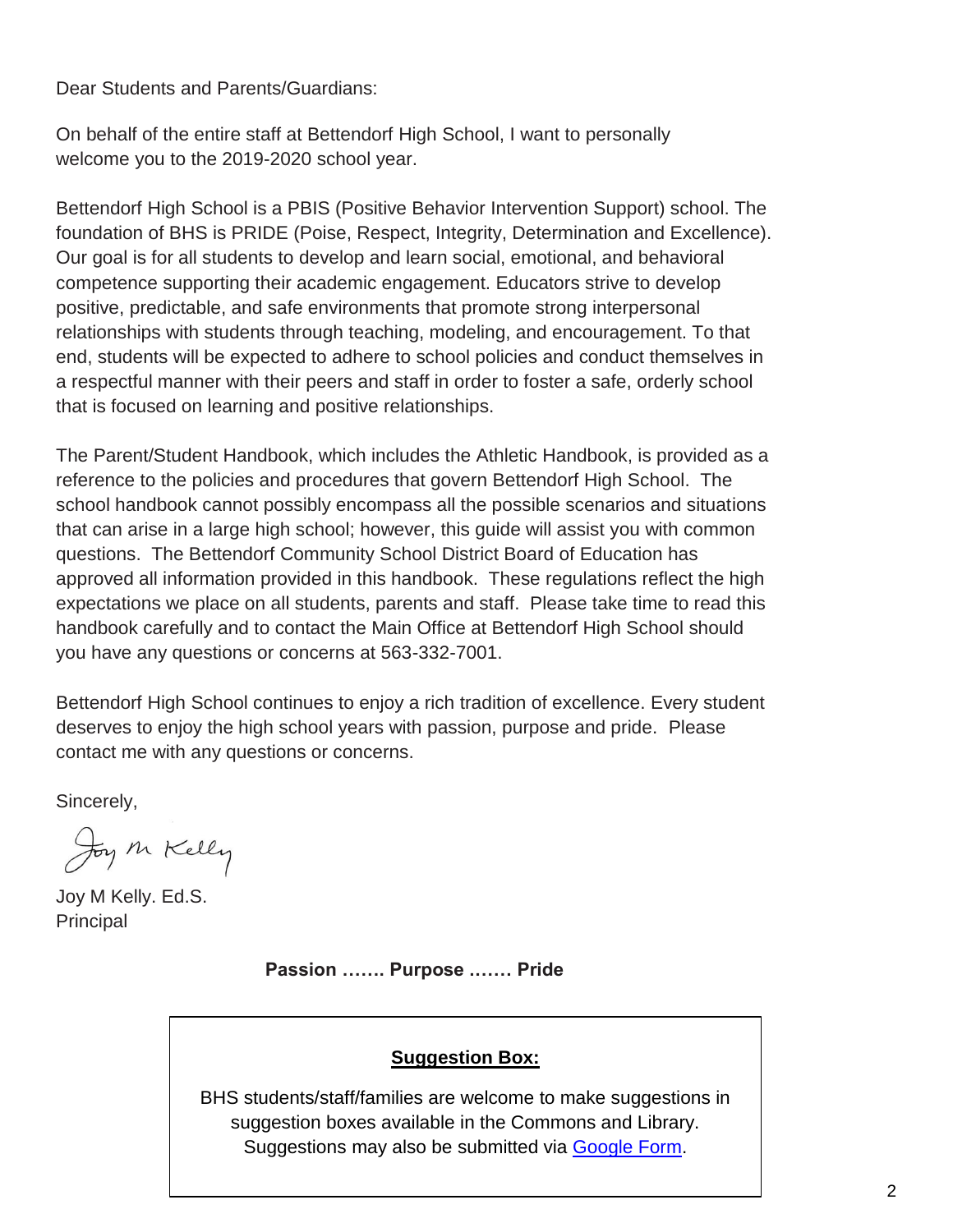## **Mission**

Educational excellence is the foundation of the Bettendorf Community School District. Working in partnership with the family and community, we will instill and nurture in all students the leadership skills, creativity and confidence to pursue their dreams and to succeed in a global society.

## **What is PBIS?**

Positive Behavior Interventions and Supports (PBIS) is an evidence based framework that helps schools design effective environments and supports that, when implemented with fidelity, increase teaching and learning opportunities for all students. PBIS allows our staff to proactively teach, model and reinforce positive behaviors expected of all Bettendorf High School students.

## **PRIDE Definitions**

- **POISE:** Demonstrating composure and self-control
- **RESPECT:** Being considerate of self, others and surroundings
- **INTEGRITY:** Being honest and guided by a strong moral compass, even when no one is watching
- **DETERMINATION:** Demonstrating grit and perseverance

## **EXCELLENCE:** Maximizing potential and giving your best effort

**Passion ……. Purpose .…… Pride**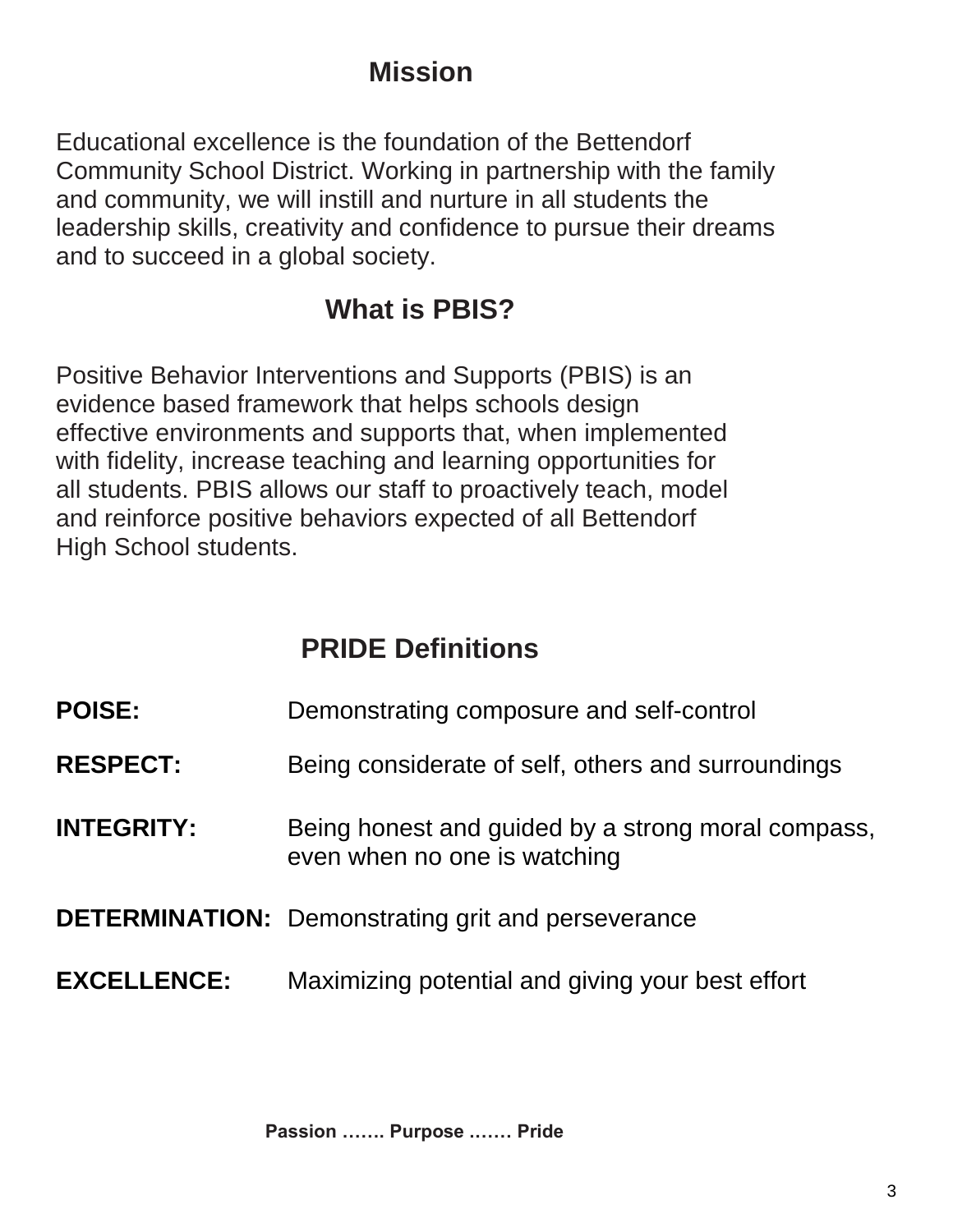## **Student Expectations**

|                                                   | <b>Areas</b>                                                                                                                                                                                                                                                                                                                                                                                   |                                                                                                                                                                |                                                                                                                                                                       |                                                                                                                                                               |                                                                                                                                         |                                                                                                                                                                         |                                                                                                                                                               |                                                                                                                                                                                                                                                                                 |
|---------------------------------------------------|------------------------------------------------------------------------------------------------------------------------------------------------------------------------------------------------------------------------------------------------------------------------------------------------------------------------------------------------------------------------------------------------|----------------------------------------------------------------------------------------------------------------------------------------------------------------|-----------------------------------------------------------------------------------------------------------------------------------------------------------------------|---------------------------------------------------------------------------------------------------------------------------------------------------------------|-----------------------------------------------------------------------------------------------------------------------------------------|-------------------------------------------------------------------------------------------------------------------------------------------------------------------------|---------------------------------------------------------------------------------------------------------------------------------------------------------------|---------------------------------------------------------------------------------------------------------------------------------------------------------------------------------------------------------------------------------------------------------------------------------|
| <b>Expectations</b>                               | <b>All Settings</b><br>(broad<br>definition)                                                                                                                                                                                                                                                                                                                                                   | Hallway /<br>Common<br><b>Areas</b><br>(school events)                                                                                                         | Cafeteria                                                                                                                                                             | <b>PAC</b>                                                                                                                                                    | Parking<br>Lot/<br><b>Dismissal</b>                                                                                                     | <b>Technology</b>                                                                                                                                                       | <b>Bus</b>                                                                                                                                                    | <b>Classrooms</b>                                                                                                                                                                                                                                                               |
| Poise                                             | Demonstrating<br>composure and<br>self control<br>- positive self<br>control<br>- composure<br>under stress or<br>pressure<br>- being humble<br>- represent self,<br>family, and BHS<br>in a positive way<br>- Appropriate<br>voice level (0-3)                                                                                                                                                | - use appropriate<br>language and<br>volume (1)<br>- walk and follow<br>the flow<br>- remove yourself<br>from negative<br>situations                           | - ID ready for<br>checkout<br>- Single line<br>- use<br>appropriate<br>language and<br>volume (1)<br>- choose<br>positive<br>interactions                             | - use<br>appropriate<br>language and<br>volume (0)<br>- manage<br>technology<br>according to<br>situation<br>- positive<br>interactions<br>with<br>presenters | - get to<br>school early<br>to avoid<br>delays<br>- park in<br>designated<br>areas<br>- follow<br>traffic<br>patterns<br>- be patient   | - use social media<br>in a positive way<br>(THINK)<br>- be present with<br>those around you<br>- recognize when<br>technology is the<br>right tool for<br>communication | - use<br>appropriate<br>language and<br>volume $(0-1)$<br>- follow bus<br>safety<br>guidelines<br>- choose<br>positive<br>interactions<br>- bus pass<br>ready | - act on<br>responsibilities in a<br>timely manner<br>- use appropriate<br>language and<br>volume $(0-2)$<br>- have a positive<br>and open mindset to<br>learning<br>-Students are free<br>of distractions and<br>actively participating<br>in assigned<br>classroom activities |
| Respect                                           | Being considerate<br>of self, others and<br>surroundings<br>- Follow staff<br>directions<br>- Respectful<br>conversations /<br>language<br>- Respect other's<br>personal space                                                                                                                                                                                                                 | - keep<br>surroundings<br>clean and<br>uncluttered<br>- keep track of<br>time<br>- honor personal<br>space<br>- be aware of the<br>needs of others             | - Be<br>considerate of<br>your peers,<br>lunch staff, and<br>custodian<br>- If you see<br>something,<br>pick it up<br>- Use manners<br>(i.e. please and<br>thank you) | - keep the<br>PAC "show<br>ready"<br>- arrive to<br>events on<br>time<br>- be attentive<br>and engaged                                                        | - keep<br>parking lot<br>clean and<br>pick-up<br>noticeable<br>litter<br>- be kind<br>- value your<br>property and<br>that of<br>others | - use devices only<br>when instructed /<br>allowed<br>- be considerate<br>of other users and<br>their devices<br>- use only your<br>own devices and<br>logins           | - follow the<br>driver and<br>monitor's<br>directions<br>- keep the bus<br>clean                                                                              | - arrive to class on<br>time with needed<br>materials<br>- keep classrooms<br>clean and free of<br>personal items<br>- avoid horseplay<br>- engage in positive<br>interactions with<br>your peers                                                                               |
| Integrity<br>(inclusivity)                        | Being honest and<br>guided by a<br>strong moral<br>compass, even<br>when no one is<br>watching<br>- assume<br>responsibility for<br>your actions<br>- maintain privacy<br>of self and others<br>- be truthful and<br>trustworthy<br>- report problems<br>to staff<br>- honor<br>differences<br>- contribute to<br>building safety<br>- represent self,<br>family, and BHS<br>in a positive way | - make eye-<br>contact and greet<br>others<br>- enter/exit<br>through the right<br>doors<br>- model good<br>sportsmanship<br>- see something,<br>say something | - Invite others<br>to join you<br>- report to and<br>remain in<br>designated<br>location for<br>lunch                                                                 | - give full<br>attention to<br>the presenter<br>- technology<br>used only<br>when directed<br>- attend with<br>an open mind                                   | - alternate<br>letting<br>people out<br>of the<br>parking lot<br>- see<br>something,<br>say<br>something                                | - follow handbook<br>rules<br>- honor the<br>privacy of others<br>- represent<br>yourself and<br>others positively                                                      | - see<br>something, say<br>something<br>- invite others<br>to sit with you<br>- represent<br>BHS in a<br>positive<br>manner                                   | - consider other's<br>views &<br>perspectives<br>- do your own work,<br>and give credit<br>when due<br>- contribute<br>meaningfully to<br>group work<br>- be supportive of<br>others<br>- use bathroom at<br>the appropriate<br>times and nearest<br>location                   |
| <b>Determination</b>                              | Demonstrating<br>grit and<br>perseverance<br>- manage time &<br>resources<br>effectively<br>- see things<br>through to the<br>end<br>- seek help when<br>needed<br>- find a way, not<br>an excuse<br>- be solution<br>focused                                                                                                                                                                  | - walking at<br>appropriate pace<br>- go directly to<br>your assigned<br>destination(s)                                                                        | - fuel the body<br>to be<br>successful                                                                                                                                | - enter and<br>exit the PAC<br>in an orderly<br>fashion<br>- stay<br>focused on<br>the message<br>for the<br>duration of<br>the event                         | - keep track<br>of your<br>belongings<br>and keep<br>your doors<br>locked<br>- give<br>yourself<br>enough<br>time to<br>travel          | - keep track of all<br>accessories<br>- practice digital<br>security<br>- use your<br>device(s) as an<br>educational tool                                               | - commit to<br>promoting a<br>positive<br>environment                                                                                                         | - manage time<br>effectively to limit<br>stress<br>- attend class<br>consistently<br>- commit to<br>learning the<br>material ("I<br>can'tyet" and "I<br>can")<br>- set goals and see<br>them through<br>- commit to<br>graduate                                                 |
| <b>Excellence</b><br>(giving your<br>best effort) | Maximizing potential and giving your best effort<br>- challenge yourself to grow<br>- never settle for less than your best<br>- see each day as a new opportunity                                                                                                                                                                                                                              |                                                                                                                                                                |                                                                                                                                                                       |                                                                                                                                                               |                                                                                                                                         |                                                                                                                                                                         |                                                                                                                                                               |                                                                                                                                                                                                                                                                                 |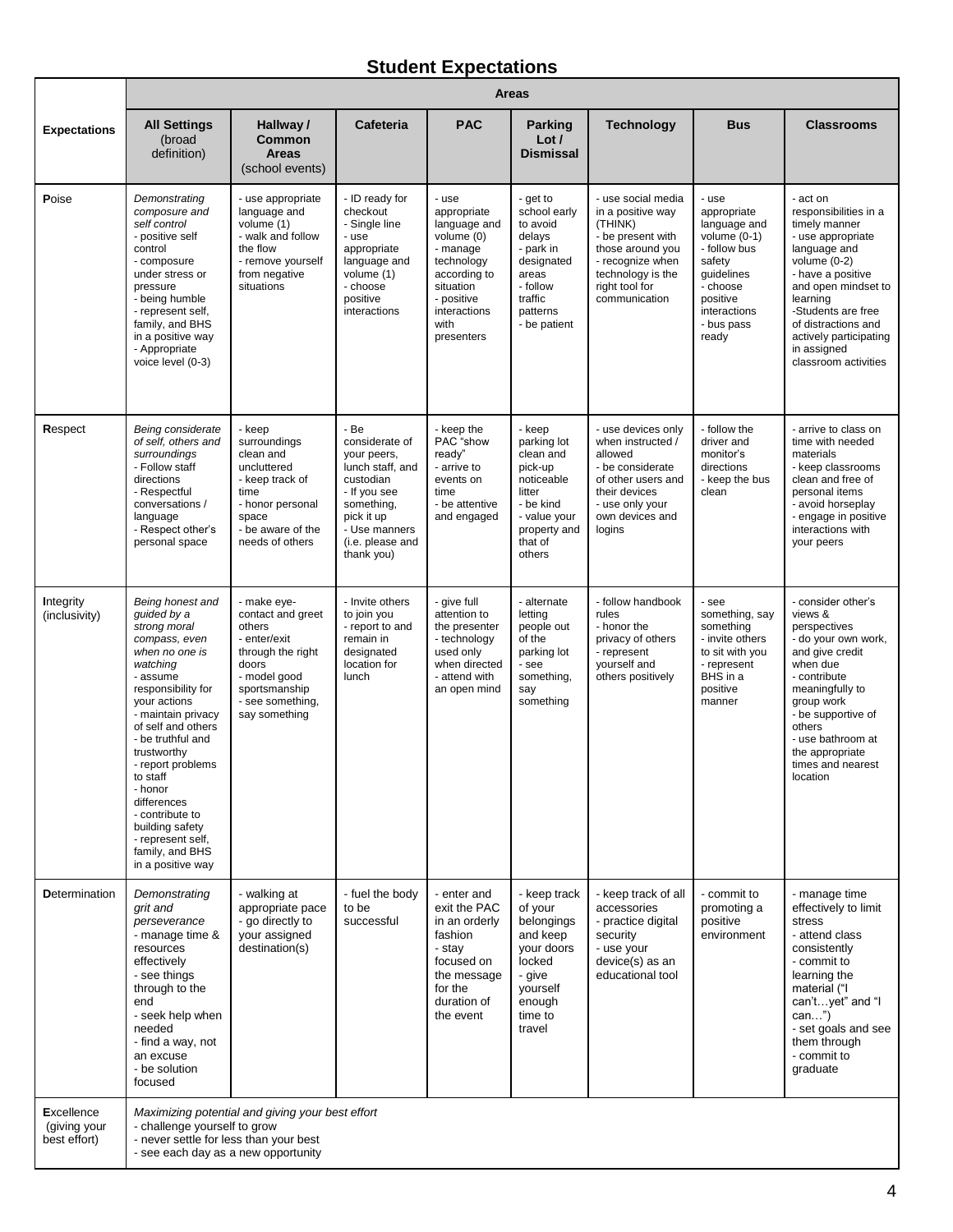## **Educational Equity Policy**

Every student of the Bettendorf Community School district will have equal educational opportunities regardless of race, color, creed, sex, sexual orientation, socio-economic status, gender identity, national origin, religion, marital status, or disability.

Further, no student shall be excluded from participating in, be denied the benefits of, or be subjected to discrimination under any educational program or activity conducted by the District.

It is the policy of the Bettendorf Community School District not to discriminate on the basis of race, color, gender, creed, marital status, sexual orientation, gender identity, socio-economic status, national origin, religion, disability in its educational programs, activities, or employment practices as required by Chapter 1, Title VI and VII of the 1864 Civil Rights Act, Title IX of the 1972 Educational Amendments, and Section 504 of the Federal Rehabilitation Act of 1973.

It is also the policy of this district that the curriculum content and instructional materials utilized reflect the cultural and racial diversity present in the United States and the variety of careers, roles, and lifestyles open to women as well as men in our society. One of the objectives of the total curriculum and teaching strategies is to reduce stereotyping and to eliminate bias on the basis of sexual orientation, color, creed, gender identity, national origin, socio-economic status, marital status, race, religion, and disability. The curriculum should foster respect and appreciation for the cultural diversity found in our country and as awareness of the rights, duties, and responsibilities of each individual member of a pluralistic society.Inquiries regarding compliance with Title IX, Title VI, or Section 504 may be directed toBettendorf Community School District, 3311 18<sup>th</sup> Street, Bettendorf, Iowa; or the Director of Iowa Civil Rights Commission, Des Moines, Iowa; or to the Director of the Region VII Office of Civil Rights, Department of Education, Kansas City, Missouri.

## **Contact Information**

Equity Coordinator <http://www.bettendorf.k12.ia.us/> Phone – 563-359-8261

High School Principal – Joy Kelly <http://bhs.bettendorf.k12.ia.us/> Phone – 563-332-7001

To contact any Bettendorf High School staff member <http://bhs.bettendorf.k12.ia.us/staff/faculty> Phone – 563-332-7001

## **NOTICE OF NONDISCRIMINATION**

Students, parents, employees and others doing business with or performing services for the Bettendorf Community School District are hereby notified that this school district does not discriminate on the basis of race, color, age (except students), religion, national origin, creed, sex, marital status, sexual orientation, socio-economic status, gender identity or disability in admission or access to, or treatment in, its programs and activities. The school district does not discriminate on the basis of race, color, age (except students), religion, national origin, creed, sex, sexual orientation, gender identity or disability in admission or access to, or treatment in, its hiring and employment practices.

Any person having inquiries concerning the school district's compliance with the regulations implementing Title VI, Title VII, Title IX, the Americans with Disabilities Act (ADA), § 504 or Iowa Code § 280.3 is directed to contact Affirmative Action Coordinator, Bettendorf Administration Center, 3311 18<sup>th</sup> Street, Bettendorf, IA 52722, 563-359-3681, who has been designated by the school district to coordinate the school district's efforts to comply with the regulations implementing Title VI, Title VII, Title IX, the ADA, § 504 and Iowa Code § 280.3.

Please refer to the Board Policies regarding nondiscrimination available on the district website at [www.bettendorf.k12.ia.us](http://www.bettendorf.k12.ia.us/)

- 102.E1 Notice of Non-Discrimination
- 102.E3 Section 504 Student and Parental Rights
- 102.E4 Grievance Form
- 102.E5 Grievance Documentation
- 102.R1 Grievance Procedure is listed on the following page: :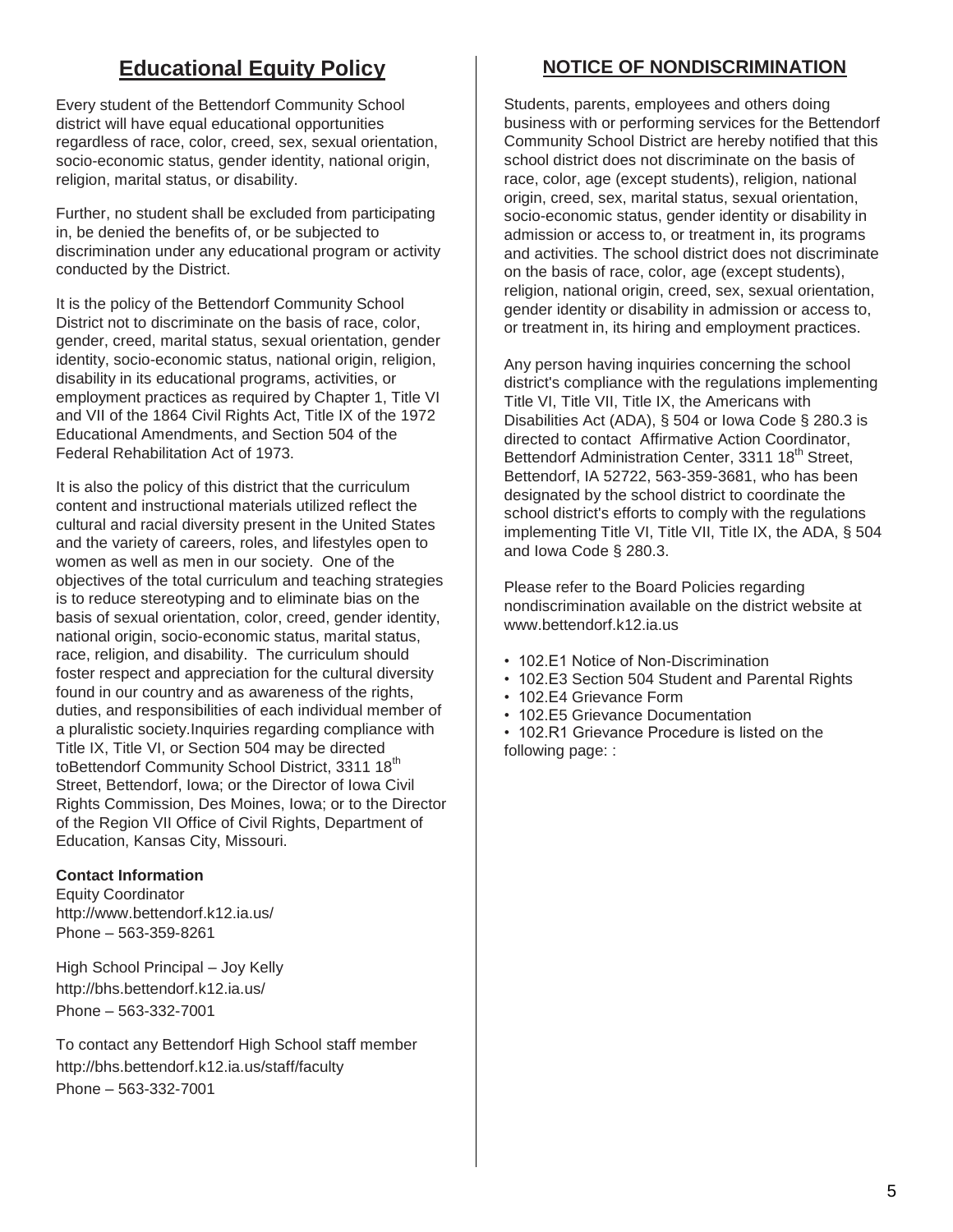## **GRIEVANCE PROCEDURE**

Students, parents of students, employees, and applicants for employment in the school district will have the right to file a formal complaint alleging discrimination under federal or state regulations requiring non-discrimination in programs and employment.

#### Level One - Principal, Immediate Supervisor or Personnel Contact Person (Informal and Optional - may be bypassed by the grievant)

Employees with a complaint of discrimination based upon their race, color, creed, religion, gender, sexual orientation, gender identity, national origin, socioeconomic status, disability, or age are encouraged to first discuss it with their immediate supervisor, with the objective of resolving the matter informally. An applicant for employment with a complaint of discrimination based upon their race, color, creed, religion, gender, sexual orientation, gender identity, national origin, socio-economic status, disability, or age are encouraged to first discuss it with the personnel contact person. This paragraph is for employees and "marital status" isn't a protected class for employees.

A student, or a parent of a student, with a complaint of discrimination based upon their race, color, creed, religion, gender, sexual orientation, gender identity, national origin, socio-economic status, disability, or marital status are encouraged to discuss it with the instructor, counselor, supervisor, building administrator, program administrator or personnel contact person directly involved.

## Level Two - Compliance Officer

If the grievance is not resolved at Level One and the grievant wishes to pursue the grievance, the grievant may formalize it by filing a complaint in writing on a Grievance Filing Form, which may be obtained from the Compliance Officer. The complaint will state the nature of the grievance and the remedy requested. The filing of the formal, written complaint at Level Two must be within 15 working days from the date of the event giving rise to the grievance, or from the date the grievant could reasonably become aware of such occurrence. The grievant may request that a meeting concerning the complaint be held with the Compliance Officer. A minor student may be accompanied at that meeting by a parent or guardian. The Compliance Officer will investigate the complaint and attempt to resolve it. A written report from the Compliance Officer regarding action taken will be sent to the involved parties within a reasonable time after receipt of the complaint.

#### Level Three - Superintendent/Administrator

If the complaint is not resolved at Level Two, the grievant may appeal it to Level Three by presenting a written appeal to the superintendent within five working days after the grievant receives the report from the Compliance Officer, the grievant may request a meeting with the Superintendent. The superintendent may request a meeting with the grievant to discuss the appeal. A decision will be rendered by the superintendent within a reasonable time after the receipt of the written appeal. If, in cases of disability grievances at the elementary and secondary level, the issue is not resolved through the grievance process, the parents have a right to an impartial hearing to resolve the issue.

This procedure in no way denies the right of the grievant to file formal complaints with the Iowa Civil Rights Commission, the U.S. Department of Education Office for Civil Rights or Office of Special Education Programs, the Equal Employment Opportunity Commission, or the Iowa Department of Education for mediation or rectification of civil rights grievances, or to seek private counsel for complaints alleging discrimination.

#### Level Four - Appeal to Board

If the grievant is not satisfied with the superintendent's decision, the grievant can file an appeal with the board within five working days of the decision. It is within the discretion of the board to determine whether it will hear the appeal.

The Compliance Officer is: Affirmative Action Coordinator BCSD Administration Center 3311 18<sup>th</sup> Street, Bettendorf, IA 52722, 563-359-3681 Office hours are 7:45 a.m. to 3:30 p.m., Monday through Friday.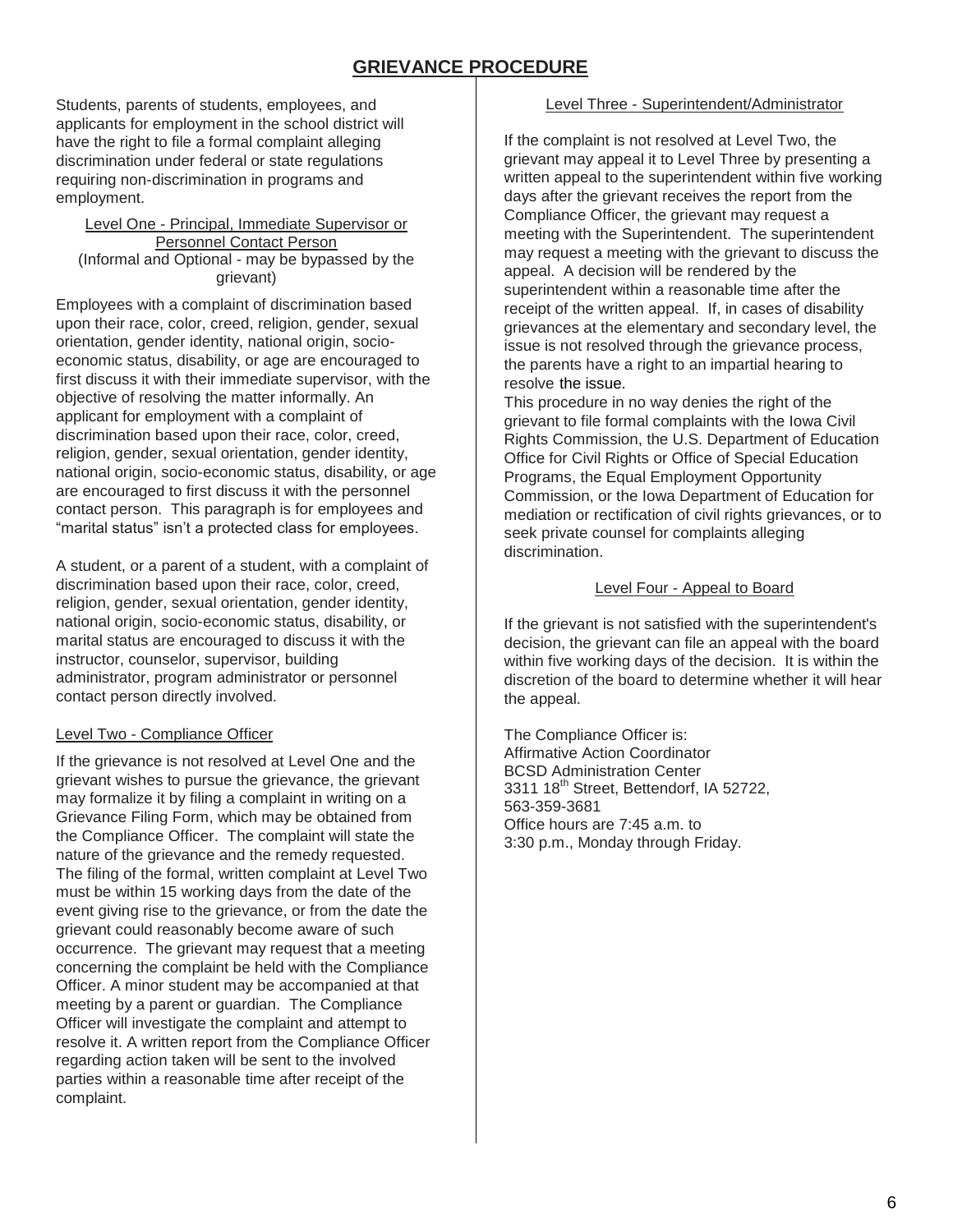## **Parents & School Safety**

The safety and security of Bettendorf Community School District students and staff is of utmost importance. The district has a comprehensive crisis plan developed in cooperation with Bettendorf police and local emergency management agencies. The plan is reviewed and updated on an annual basis.

Our schools also have well-established security measures for the safety of students and staff including: visitor check-in procedures, locked doors after the start of the school day, surveillance cameras, and police liaison officer support.

### **How can parents help with school safety?**

- Parents should keep their contact information upto-date in Infinite Campus, our student information system
- Encourage and support school safety, violence prevention and emergency preparedness programs within the schools
- If requested, provide volunteer services for school emergency preparedness
- Provide the school with requested information concerning emergency situations
- Practice emergency preparedness in the home to reinforce school training and ensure family safety

## **In an Emergency**

## **How can parents and guardians be assured they receive information in an emergency?**

Parents should keep their contact information up-todate in Infinite Campus, our student information system. In the case of an emergency, a phone message, email and text message will be sent to parents and guardians. If the school has a nonemergency situation that we believe parents should be informed about, the school will send parents an email notification.

In order to receive texts via School Messenger, you must opt into the system. To opt in, send a text message to 68453 with either the words "opt-in" or "subscribe".

## **How and when will I be notified if there is an emergency at my child's school?**

The means and immediacy of communication will depend on the type of the event and on the potential or actual impact to the safety of the students. While it's difficult to describe all possible scenarios, the following can be

used as a guide to gauge the district's level of notification and systems used to communicate with families:

| <b>Impact Level</b>                                                                                                                                                                                                                                                           | <b>Notification</b><br><b>Response</b>                                                      |
|-------------------------------------------------------------------------------------------------------------------------------------------------------------------------------------------------------------------------------------------------------------------------------|---------------------------------------------------------------------------------------------|
| <b>A Low Impact Incident</b><br>Poses no or minimal risk to the<br>safety of the school. There are no<br>disruptions to regular school<br>activities, and the incident is an<br>isolated one.                                                                                 | Email                                                                                       |
| <b>Example: Temporary</b><br>power/services disruption                                                                                                                                                                                                                        |                                                                                             |
| <b>A Moderate Impact Incident</b><br>Poses a moderate risk to the<br>school. Results in some<br>disruption to school activities<br>such as a change of schedule or<br>cancellation of some activities.<br><b>Example:</b> A gas leak or a threat<br>to the school             | Email<br>Text message<br>Posted message<br>on school<br>website                             |
| <b>A High Impact Incident</b><br>The incident poses a significant<br>risk to the safety of the students,<br>which results in a significant<br>disruption to school activities,<br>change of schedule, evacuation,<br>cancellation of activities and<br>impacts many students. | Phone message<br>Text message<br>Email<br>Posted message<br>on school &<br>district website |
| <b>Example:</b> An intruder in school<br>or the use of a weapon in school<br>resulting in injuries to students or<br>staff                                                                                                                                                    | Press release                                                                               |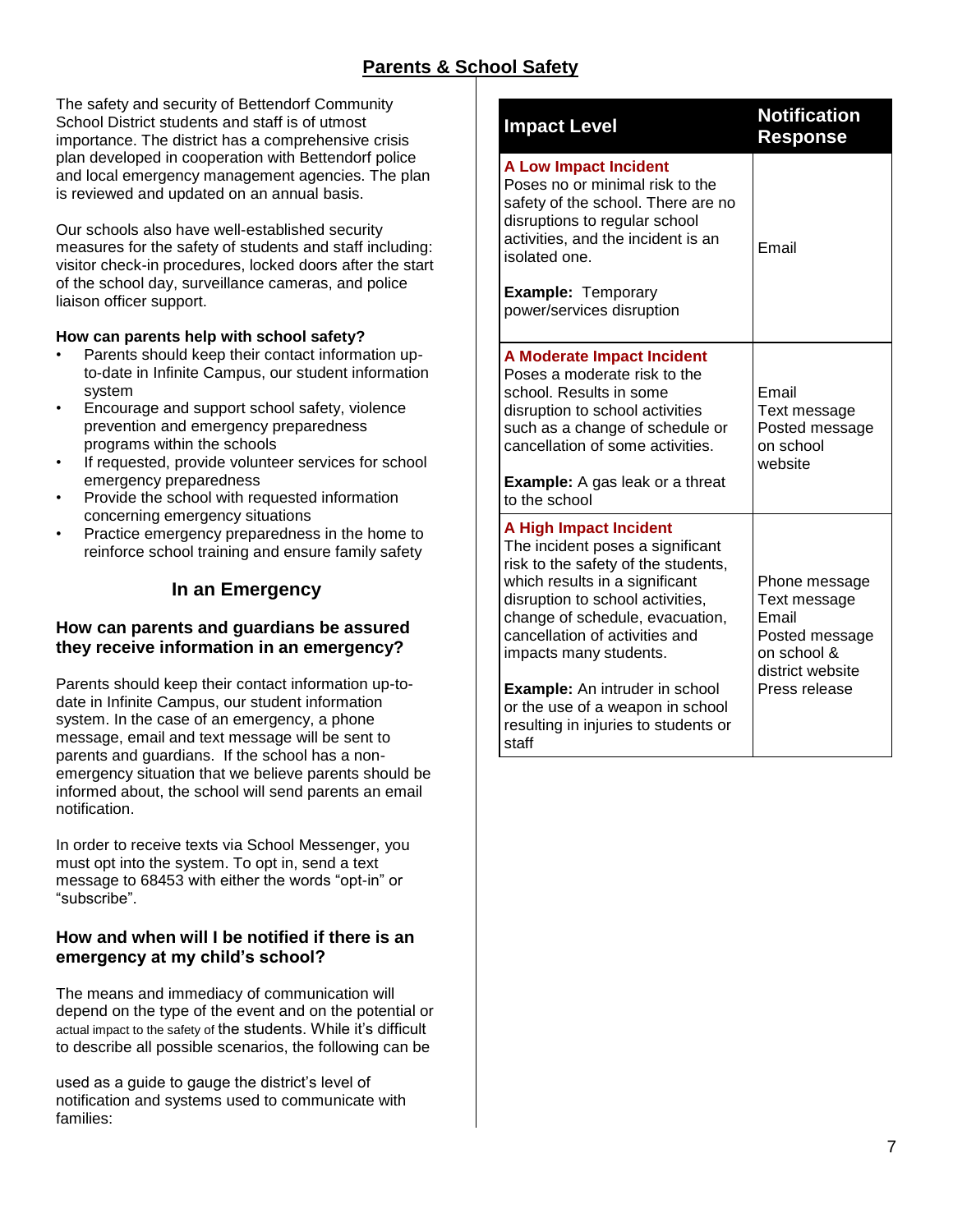## **Should I report to the scene of the incident/emergency?**

In the case of a high-impact emergency situation in a school or at a school-sponsored activity, DO NOT respond to the school. Keep roads/lots clear for EMS responders.

Parents are encouraged to remain close to their sources of communication, phone or email, to ensure they are receiving accurate and timely updates on the emergency from district staff.

## **Once the emergency is declared "over," will parents be able to report to their child's school?**

When BCSD communicates to parents that the school emergency has ended, direction will be provided on how parents will reunite with their child. Parents will be directed to a specific location that could be located off campus. It is important that parents follow these directions for the safety of all students, staff and parents.

## **If the school building is evacuated, how will I be able to locate my child?**

If an evacuation occurs during the school day, there is a possibility that the students will return to school and normal bus service will resume. The district will notify parents if an alternate reunification site will be used.

Please monitor your phone or email closely to ensure you receive updates on the emergency from district staff. Your child may text or email you about the evacuation before the district is able to notify you. Be aware that student texts and social media can cause confusion and further disrupt safety protocols.

*Remember, a student can only be released to an adult who is documented as an emergency contact. If you are a non-custodial parent, you must be listed with your child's emergency contact information as a guardian and show proper identification*

## **P3 Campus Safety App**

The Bettendorf Community School District has joined QC Crime Stoppers and other area school districts in adding P3 Campus to our safety initiatives. P3 Campus is an anonymous tip reporting solution designed specifically for the educational community. School community members can report about a wide range of concerns including: bullying, suicide concerns, depression, sexting, stealing, threats, cutting, abuse, dating and domestic violence, fights, drugs, alcohol, weapons, or other types of dangerous situations that threaten their safety or the safety of others through the P3 Campus mobile app or through any web browser at P3Campus.com.

The tips are sent to QC Crime Stoppers as well as BCSD school resource officers and administrators.

Download the P3 Campus mobile app on your phone (use Apple Store for IOS users or Google Play for Android users).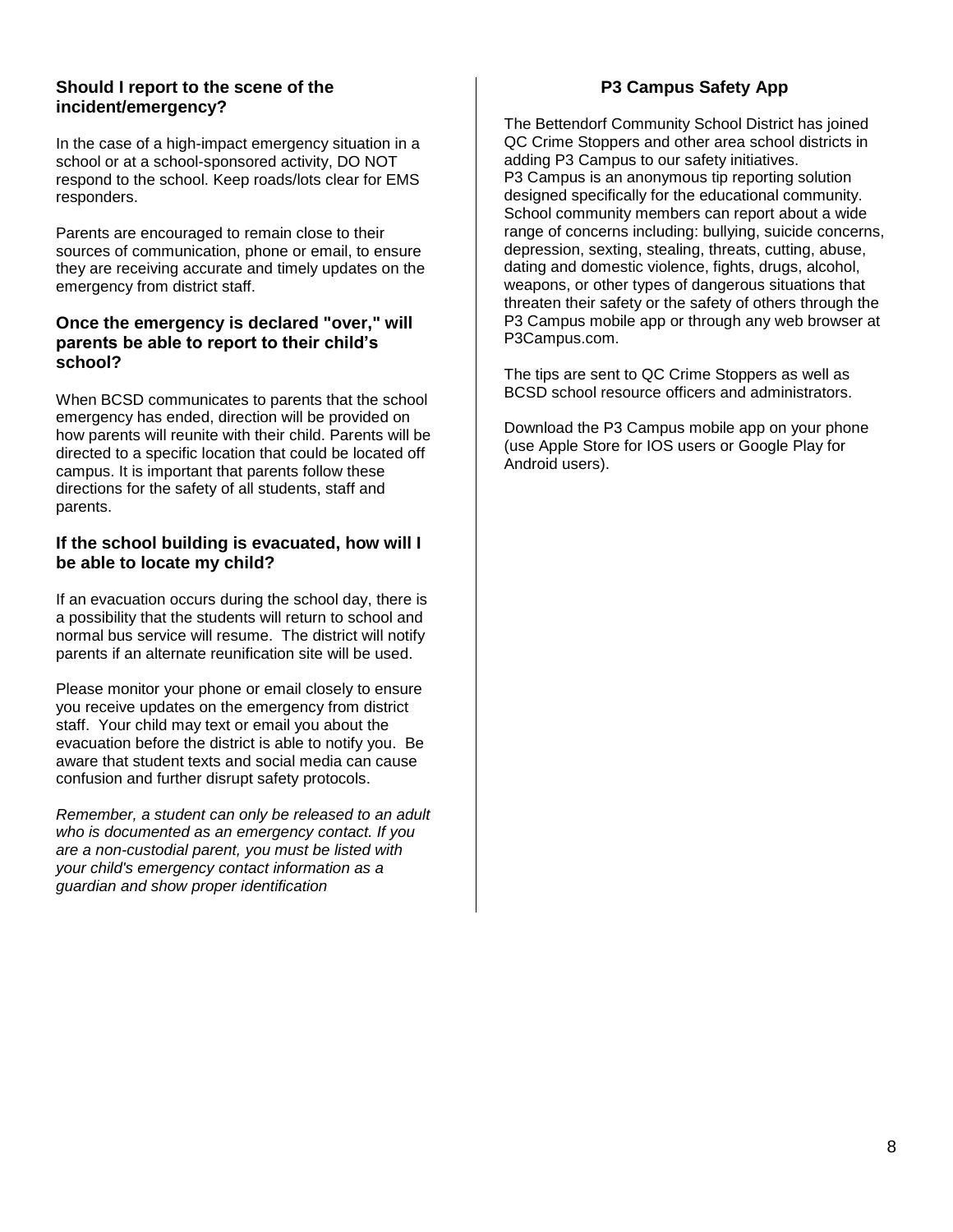## **Jurisdictional and Behavioral Expectations Statement**

This handbook is an extension of board policy and is a reflection of the goals and objectives of the school board. The board, administration and employees expect students to conduct themselves in a manner fitting to their age level and maturity and with respect and consideration for the rights of others. Students, teachers, employees and visitors are expected to treat each other with respect and courtesy so that all may be safe within the school environment. Students may not use abusive language, profanity or obscene gestures or language.

This handbook and school district policies, rules and regulations are in effect while students are on school grounds, school district property or on property within the jurisdiction of the school district; while on schoolowned and/or school-operated buses or vehicles or chartered buses; while attending or engaged in school activities; and while away from school grounds if the misconduct directly affects the good order, efficient management and welfare of the school district or involves students or staff. School district policies, rules and regulations are in effect 12 months a year. A violation of a school district policy, rule, regulation or student handbook may result in disciplinary action and may affect a student's eligibility to participate in extracurricular activities whether the violation occurred while school was in session or while school was not in session.

Students are expected to comply with and abide by the school district's policies, rules, regulations and student handbook. Students who fail to abide by the school district's policies, rules, regulations and student handbook may be disciplined for conduct which disrupts or interferes with the education program; conduct which disrupts the orderly and efficient operation of the school district or school activity; conduct which disrupts the rights of other students to obtain their education or to participate in school activities; or conduct which interrupts the maintenance of a disciplined atmosphere. Disciplinary measures include, but are not limited to, removal from the classroom, detention, suspension, probation and expulsion. Discipline can also include prohibition from participating in extracurricular activities, including athletics. The discipline imposed is based upon the facts and circumstances surrounding the incident and the student's record.

The school reserves and retains the right to modify, eliminate or establish school district policies, rules, regulations and student handbook provisions as circumstances warrant, including those contained in the handbook. Students are expected to know the contents of the handbook and comply with it. Students or parents with questions or concerns may contact the high school's Main Office (332-7001) for information about the current enforcement of the policies, rules, regulations or student handbook of the school district.

## **Definitions**

In this handbook, the word "parent" also means "guardian" unless otherwise stated. An administrator's title, such as superintendent or principal, also means that individual's designee unless otherwise stated. The term "school grounds" includes the school district facilities, school district property, property within the jurisdiction of the school district or school district premises, school-owned or school-operated buses or vehicles and chartered buses. The term "school facilities" includes school district buildings and vehicles. The term "school activities," means all school activities in which students are involved whether they are school-sponsored or school-approved, whether they are an event or an activity, or whether they are held on or off school grounds.

## **School Fees**

The school district charges fees for certain items, such as textbook rental. Students whose families meet the income guidelines for free and reduced price lunch, the Family Investment Program (FIP), or students who are in foster care are eligible to have their student fees waived or partially waived. Students whose families are experiencing a temporary financial difficulty may be eligible for a temporary waiver of student fees. Parents or students who believe they may qualify for temporary financial hardship should contact the Bettendorf District Nutrition Services (563-359-3681) for a fee waiver form. This waiver does not carry over from year to year and must be completed annually. Information regarding student fees and fee waivers are available on the district website. To apply annually for the fee waiver, please access the application through Parent Portal.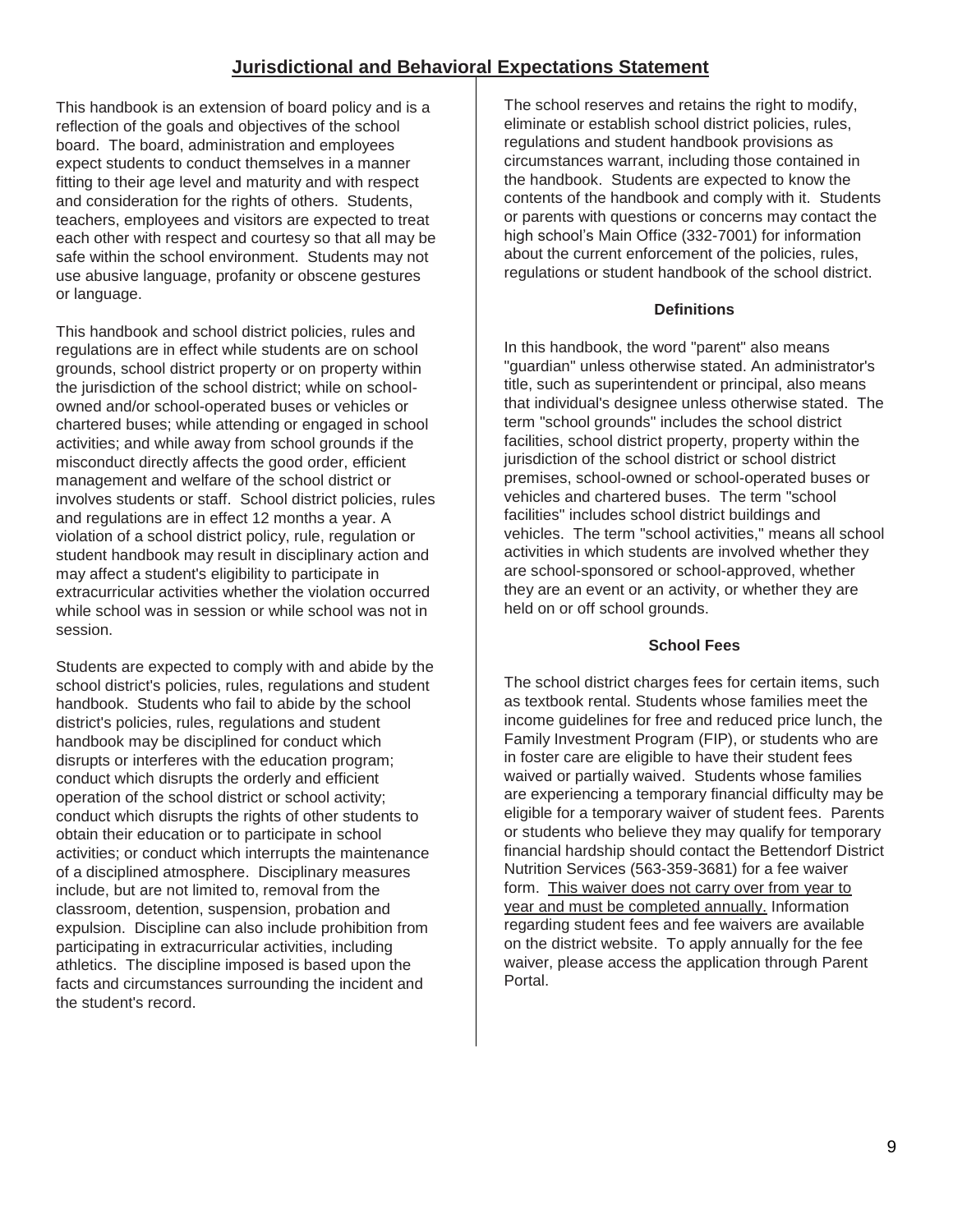## **Release of Student Information**

Student directory information available for use by the district includes the student's name, address, telephone number, date and place of birth, grade level, enrollment status, participation in officially recognized activities and sports, weight and height of members of athletic teams, dates of attendance, degrees and awards received, the most recent previous educational agency or institution attended by the student, photograph and other likeness, and other similar information.

In regards to publicity, websites and district social media sites, the district may publish student information such as student name, grade, age, school, awards, degree, weight and height (as appropriate for athletic publicity), as well as artwork, writing, photos, and video.

### **PARENTS WHO DO NOT WANT DIRECTORY INFORMATION RELEASED ABOUT THEIR CHILD . .**

**.** Are required to fill out the [refusal slip available](http://bettendorf.k12.ia.us/download_file/view/539/233) and return to their student's school no later than two weeks following the start of the school year.

Related Board Policies

- Student Records Access [506.1](http://bettendorf.k12.ia.us/download_file/view/526/233)
- Student Directory Information [506.2](http://bettendorf.k12.ia.us/download_file/view/538/233)
- Use of Directory Information Regulation [506.2R1](http://bettendorf.k12.ia.us/download_file/view/540/233)
- Parental Authorization for Releasing Student Directory Information - [506.2E1](http://bettendorf.k12.ia.us/download_file/view/539/233)

## **Asbestos Notification**

The Environmental Protection Agency (EPA) in 1987 enacted the *Asbestos Containing Materials in Schools Rule,* often referred to as the *AHERA Rule.* This rule requires that all of the nation's nonprofit elementary and secondary schools, both public and private, inspect their school buildings for asbestos-containing building materials, develop a plan to manage the asbestos for each school building, notify parents and staff regarding management plan availability and provide asbestos training to appropriate staff.

The original Asbestos Management Plan for Bettendorf Community School District was completed in 1988. That plan included a set of plans and procedures designed to minimize the disturbance of any assumed asbestos-containing materials, as well as periodic surveillance of these materials. A re-inspection by a certified asbestos inspector is required every three years and was most recently completed in August 2017, by Terracon Consultants, Inc.

All of our District Buildings meet or exceed standards for asbestos management and are considered safe. The District is actively pursuing the removal of asbestos-containing materials through the use of funding from (LEVY, TIF, or some other funding/budget taxes).

A copy of the asbestos management plan is available for review by appointment in each building's office and at the Operations Center Office during regular business hours. All inquiries regarding the plan should be directed to:

Safety and Compliance Coordinator (563) 332.8600 ext. 6506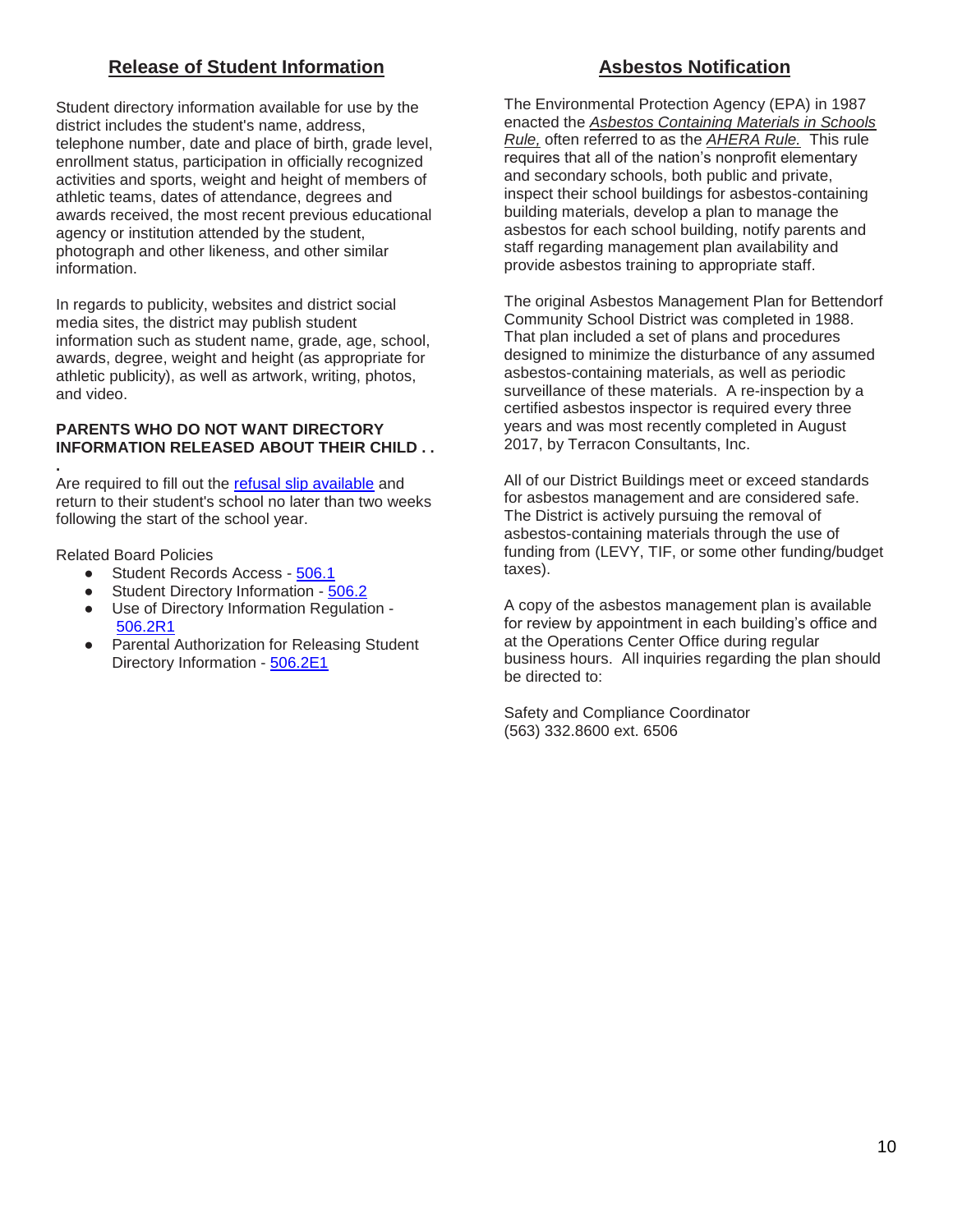| $2019 - 2020$<br><b>DAILY BELL SCHEDULE</b> |                                   |                                     | $2019 - 2020$<br><b>WEDNESDAY EARLY RELEASE BELL</b><br><b>SCHEDULE</b> |                                                      |                                     |  |
|---------------------------------------------|-----------------------------------|-------------------------------------|-------------------------------------------------------------------------|------------------------------------------------------|-------------------------------------|--|
| <b>Block 1</b>                              | $8:20 - 9:35$<br>$9:35 - 9:45$    | (75 minutes)<br>(10 minute passing) | <b>Block 1</b>                                                          | $8:20 - 9:35$<br>$9:35 - 9:45$                       | (75 minutes)<br>(10 minute passing) |  |
| <b>Block 2</b>                              | $9:45 - 11:00$<br>$11:00 - 11:05$ | (75 minutes)<br>(5 minute passing)  | <b>Block 2</b><br><b>Block 3</b>                                        | $9:45 - 11:00$<br>$11:00 - 11:05$<br>$11:05 - 12:50$ | (75 minutes)<br>(5 minute passing)  |  |
| <b>Block 3</b>                              | $11:05 - 1:00$                    |                                     | 3A Lunch                                                                | $11:05 - 11:40$                                      | (35 minutes)                        |  |
| 3A Lunch<br>3A Passing                      | $11:05 - 11:40$<br>11:40 - 11:45  | (35 minutes)<br>(5 minute passing)  | <b>3A Class</b>                                                         | 11:40 - 12:50                                        | (70 minutes)                        |  |
| <b>3A Class</b><br><b>3B Class</b>          | $11:45 - 1:00$<br>$11:05 - 11:45$ | (75 minutes)<br>(40 minutes)        | <b>3B Class</b><br>3B Lunch                                             | $11:05 - 12:15$<br>$12:15 - 12:50$                   | (70 minutes)<br>(35 minutes)        |  |
| 3B Lunch<br>3B Passing                      | $11:45 - 12:20$<br>12:20 - 12:25  | (35 minutes)<br>(5 minute passing)  |                                                                         | $12:50 - 1:00$                                       | (10 minute passing)                 |  |
| <b>3B Class</b>                             | 12:25 - 1:10                      | (35 minutes)                        | <b>Block 4</b>                                                          | $1:00 - 2:10$                                        | (70 minutes)                        |  |
| PRIDE/                                      | $1:00 - 1:10$<br>$1:10 - 1:55$    | (10 minute passing)<br>(45 minutes) | <b>Dismissal</b>                                                        | 2:10                                                 |                                     |  |
| <b>ADVISORY</b>                             | $2:00 - 2:05$                     | (5 minute passing)                  |                                                                         |                                                      |                                     |  |
| <b>Block 4</b>                              | $2:05 - 3:20$                     | (75 minutes)                        |                                                                         |                                                      |                                     |  |
| <b>Dismissal</b>                            | 3:20                              |                                     |                                                                         |                                                      |                                     |  |

**If you have one of the following classes during 3rd Block you will have "A" Lunch:** Art, Family Consumer/Science, Industrial Technology, Language Arts, Music, Physical Education, Science, Special Education, Study Hall

**If you have one of the following classes during 3rd Block you will have "B" Lunch:** Business, Health, Math, Social Studies, STEM, World Language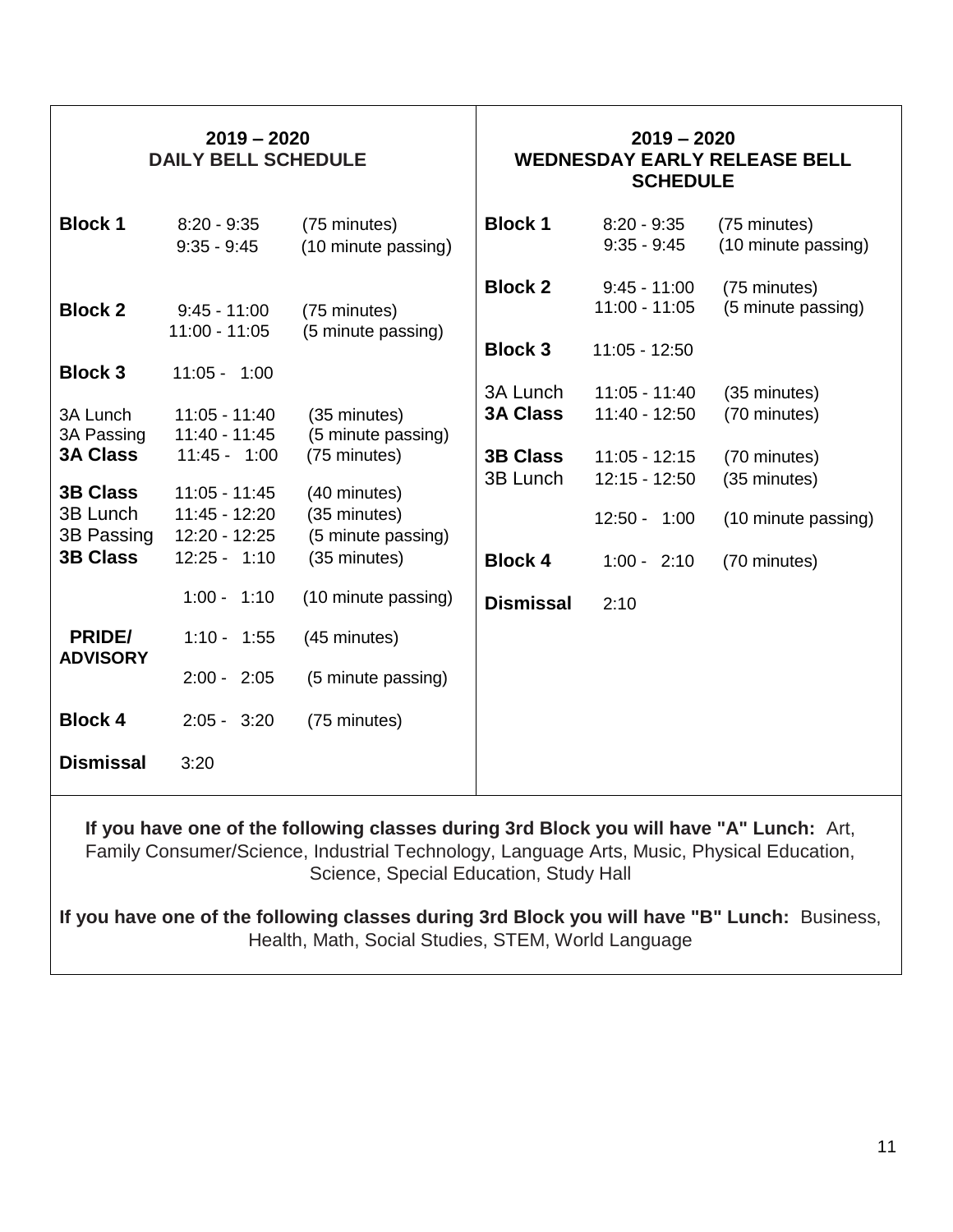## **RSVP**

## **Raising Student Voice & Participation**



## **Raising Student Voice and Participation**

is a student organization with the following goals:

- \* Involve and empower students to identify issues and concerns they see in their school and community
- \* Provide students with opportunities to take action to address and resolve the issues they have identified
- \* Provide leadership opportunities and experiences to a large number of students with diverse interests and backgrounds

All students will participate in RSVP by contributing to discussions in their homeroom Summits, and volunteering for further action on committees that are generated from student ideas.

More than 100 students will be trained to facilitate discussions in each homeroom. All facilitators from the previous year are invited to continue, providing us with between 50 - 75 students to begin in the fall. Additional new facilitators are recruited in the opening weeks of the school year. If you are interested, please see Mrs. Koepnick, room C371 and Ms. Kieffer, room B217

The Leadership Team is the core group of students who organize the facilitators training, work with the information collected at Summits, discuss issues with administration and other key officials in the district, and even provide RSVP training to other schools in the state. New members are recruited from experienced RSVP facilitators and through teacher recommendations for new freshman students.

## **STU-CO**

## **Student Leadership Council**

Dear Bettendorf High School Students,

Welcome to the 2018-2019 school year! Student Council is excited to include many new members this year and looks forward to the events and activities. Below is the complete roster of Student Council members elected by students to represent and serve during this school year. A schedule of many of the upcoming Student Council-sponsored events is also included. If no date is listed, it is yet to be determined and will be announced as the event draws nearer. Please listen to the morning announcements and check school bulletin boards for those dates and the addition of events not included on the list below. If you have any questions or comments regarding the events for the school year, I encourage you to speak to any Student Council member!

Best Wishes, Stuart Swearingen President, Bettendorf Student Council

> **2019 - 2020 Student Council Members** President – Mitch Winterlin Vice President – Dena Pyevich Class President- Madison Foht

| Class of 2020           | Class of 2021            |
|-------------------------|--------------------------|
| President- Madison Foht | President- Ryan Harris   |
| Parker Beck             | Kaitlynn Flick           |
| Annika Braaten          | Kurtis Holmes            |
| Jake Hornebuckle        | Luke Jefferson           |
| Jon'a Levi              | Chase Mason              |
| Lauren O'Brien          | Nick Moore               |
| Sarah Rogers            | Kate Schermerhorn        |
| <b>Erica Smith</b>      | Emma Teach               |
| Reagan Watkins          | Sophie Utsinger          |
|                         | Aidan Goerdt (elect)     |
|                         | Samantha Foht (elect)    |
| Class of 2022           | Class of 2023            |
| President- Alex Baker   | President- Samuel Barnes |
| Olivia Anderson         | Loukia Constantinides    |
| Julia Fiedler           | Avery Franzman           |
| Ethan Geifman           | Ahlivya Hill             |
| Emily Knight            | Gia McDermott            |
| Patrick Mooney          | Victoria Neece           |
| Olivia Ramirez          | Dillan Tholin            |
| Noah Raso               | Ava Utsinger             |
| Macie Zimmerman         | Olivia Wiley             |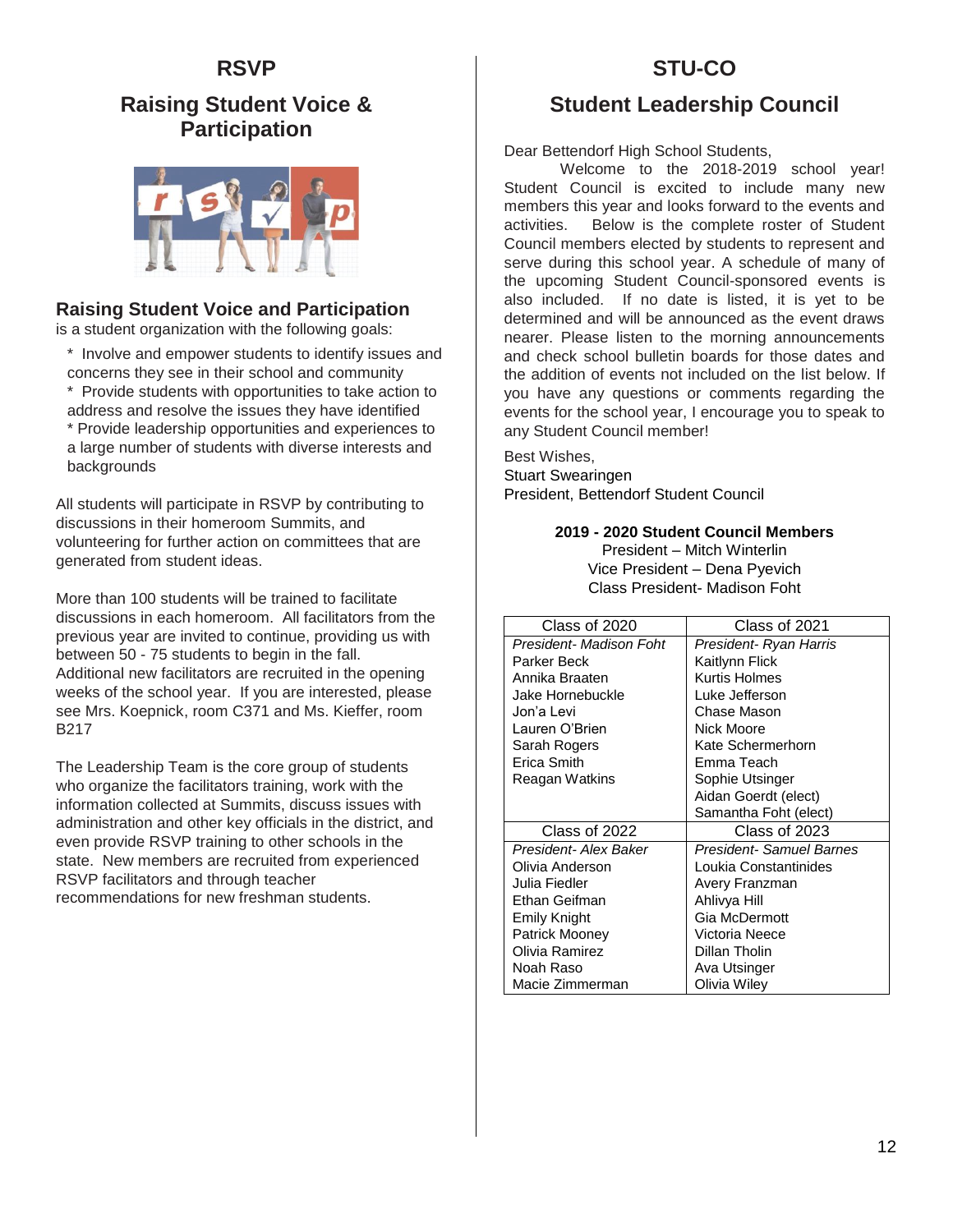## **INDEX**

**School Telephone Numbers & Inclement Weather Information..................................14**

**BHS Office Responsibilities..................... 15**

**BHS Calendar of Important Dates............16**

**ACADEMIC INFORMATION..................17-19**

Academic Letter, APEX, Career Academies, Class Status & Privileges, Dual Credit/PSO Courses, Early Graduation, ELP, GPA, Graduation Requirements, Honor Roll, Homework, National Honor Society, Post Secondary Enrollment Options Act, Repeating a Course, Schedule Changes, Transcripts, Transferring Credit, Withdrawal from a Course, Withdrawal from School, Readmission Procedure

## **ATTENDANCE.......................................20-22**

Attendance Policy, Notifying the School of a Student's Absence, Advanced Personal Leave Form, Appointments, Excused Absences, College Visitation, Unexcused Absences, Unexcused Absence Consequences, Excessive Absence Consequences, Truancy, PE Tardy, Unexcused Absence & No Dress Policy, Tardies, Consequences for Unexcused Tardies, Make-up Work, Appeals

## **DISCIPLINE AND SOCIAL CONDUCT**

**AND SECURITY……………………………...23-26** Discipline Steps/Violation Categories, Security, Alcohol/Illegal Drug Violations, Cheating, Plagiarism & Unethical Student Conduct, School Jurisdiction, Locker Searches, School Violence & Fighting Policy, Threat Assessment Team, Weapons Policy, Gangs/Peer Groups, Insubordination/Noncompliance, Public Display of Affection, Harassment, Vandalism and/or Destruction of Personal Property of a District Employee

## **STUDENT WELL-BEING AND**

**SAFETY…………………………………..25-26** Anti-Bullying/Harassment, Civil Rights Policy, Due Process

## **GENERAL INFORMATION....................27-31**

Students' Rights and Responsibilities, Building Hours, Visitors, Animals, Skateboards/Rollerblades, Food and Beverages, Deliveries for Students, Library/Media Center, Cafeteria Decorum, Parking Procedures, Lockers, Theft/Loss of Student Property, ID Cards, Appearance/Dress Code, Coats, Backpacks, Cell Phones, Music Devices, On/Off Campus Defined, Open Lunch/Open Campus Policy, Open Block, Dances, Field Trips, Insurance, Open Enrollment, Physical Education, School Lunch, Transportation, Internet- Appropriate Use, Student Take Home Device Agreement, Distribution of Materials, Religion Based Exclusion from School Program

## **HEALTH CENTER/ NURSES OFFICE........... 31**

## **STUDENT / SCHOOL RELATED**

**POLICIES...............................................32-34** Food and Nutrition Service, Homeless Students, Human Growth and Development Information, Protection of Pupil Rights Amendment, Student Records, Student Affirmative Action Statement

**Special Instructional Services & Alternate Options in Education................................35**

**Athletic Handbook with Index.............36-47**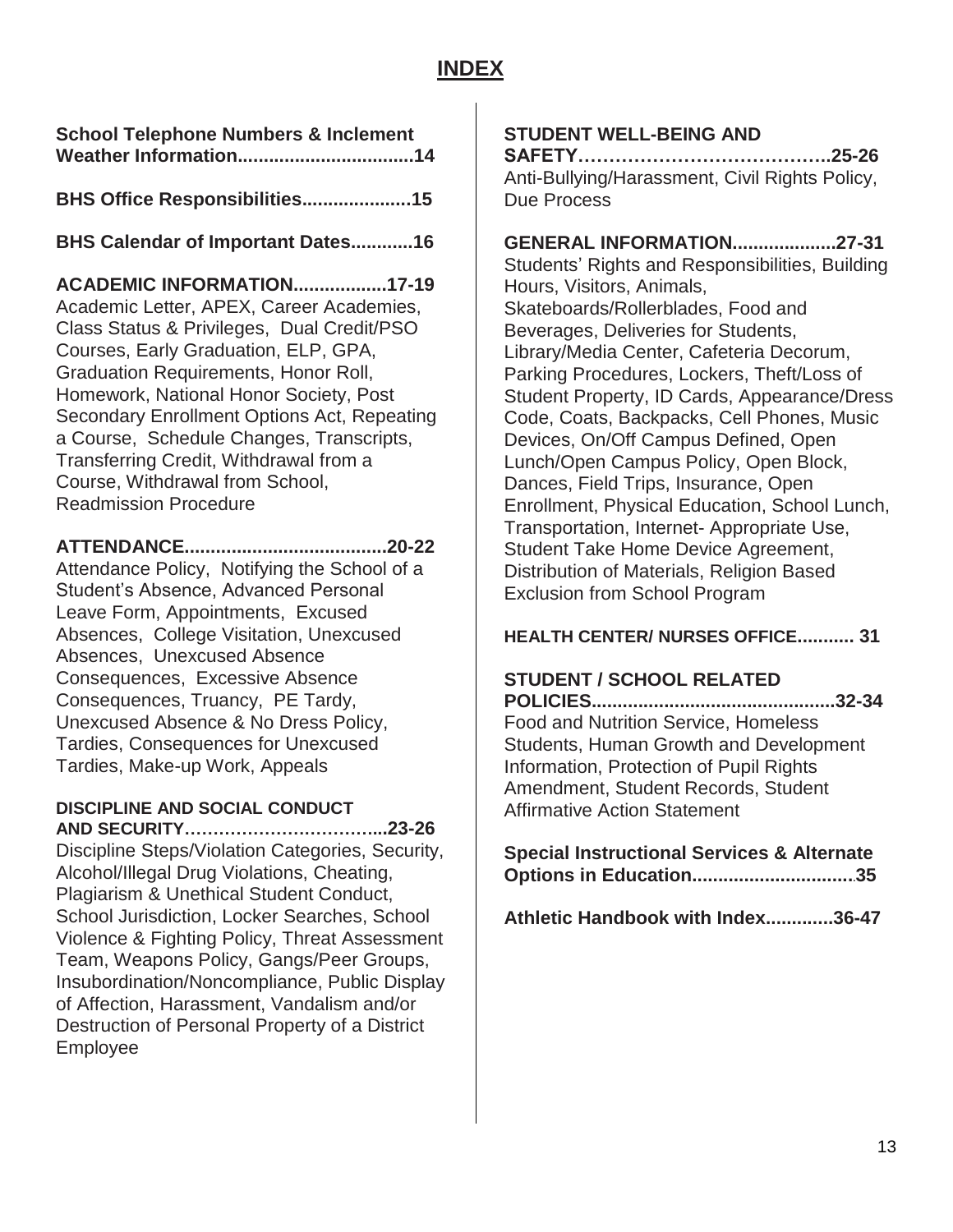## **BETTENDORF HIGH SCHOOL 3333 18TH STREET BETTENDORF, IOWA 52722**

## **BETTENDORF HIGH SCHOOL ADMINISTRATION**

High School Principal and Joy Kelly<br>Associate Principal Associate Principal Associate Principal **Kristy Cleppe**<br>
Associate Principal **Keys** Kevin Skillett Associate Principal Associate Principal/AD Colin Wikan<br>
Interim Deans of Students Jeremy Heeringa Interim Deans of Students

Jennifer Wikan

## **DIRECT DIAL NUMBERS FOR DAYTIME USE**

| Main Office                             | 332-7001 |
|-----------------------------------------|----------|
| Activities Office                       | 332-4516 |
| Attendance Office                       | 332-7000 |
| <b>Student Services</b>                 | 332-7005 |
| <b>Fax Numbers</b>                      |          |
| Main Office/Activities                  | 332-8761 |
| <b>Student Services/Registrar/Nurse</b> | 332-2326 |

## Bettendorf High School Web Page: [http://bhs.bettendorf.k12.ia.us](http://bhs.bettendorf.k12.ia.us/)

**Voicemail may be accessed via the switchboard after 4:00 p.m. by dialing 332-7001 followed by the extension number you wish to reach. A complete directory of extensions is available through the voicemail system.**

## **INCLEMENT WEATHER GUIDELINES**

If school is cancelled or delayed, the decision will be made prior to 6:00 a.m. The district will make early dismissal decisions by 10:00 a.m.

Parents and staff will be notified about cancellations, delays and early releases through a School Messenger telephone call. Notification will also be posted on the District website and with local media (radio and television stations). Additional information about closings, delays and early releases will be posted on the District website at [www.bettendorf.k12.ia.us.](http://www.bettendorf.k12.ia.us/)

Parents who believe the weather conditions are not safe for their children have the option of keeping their child at home. If you do decide to keep your child/children at home, contact the school to report a "parent excused" absence.

Please make sure you provide your school office with up-to-date information so we can reach you if necessary.

The school will take precautions to protect the safety of each child. When a storm strikes during dismissal time, all students will stay in their classrooms until the storm abates.

Please make sure you provide your school office with up-to-date information so we can reach you when necessary.

All Bettendorf High School Students have an assigned counselor. Students are assigned by the first letter of their last name as follows:

| <b>Counselor</b>           | <b>Last Name by Alpha</b>    |
|----------------------------|------------------------------|
| Mrs. Amy Harksen           | A - D                        |
| Mrs. Laura Jansen          | E - J                        |
| Mrs. Shelby Schalk         | K - O                        |
| Ms. Danielle Breier        | $P-S$                        |
| Mrs. Loralee Cole          | $T - Z$                      |
| Mrs. Shelley Hilton-Cullum | Social Worker                |
| Coach Teresa Freking       | <b>Student Success Coach</b> |
| Coach Haleigh Hoyt         | <b>Future Ready Coach</b>    |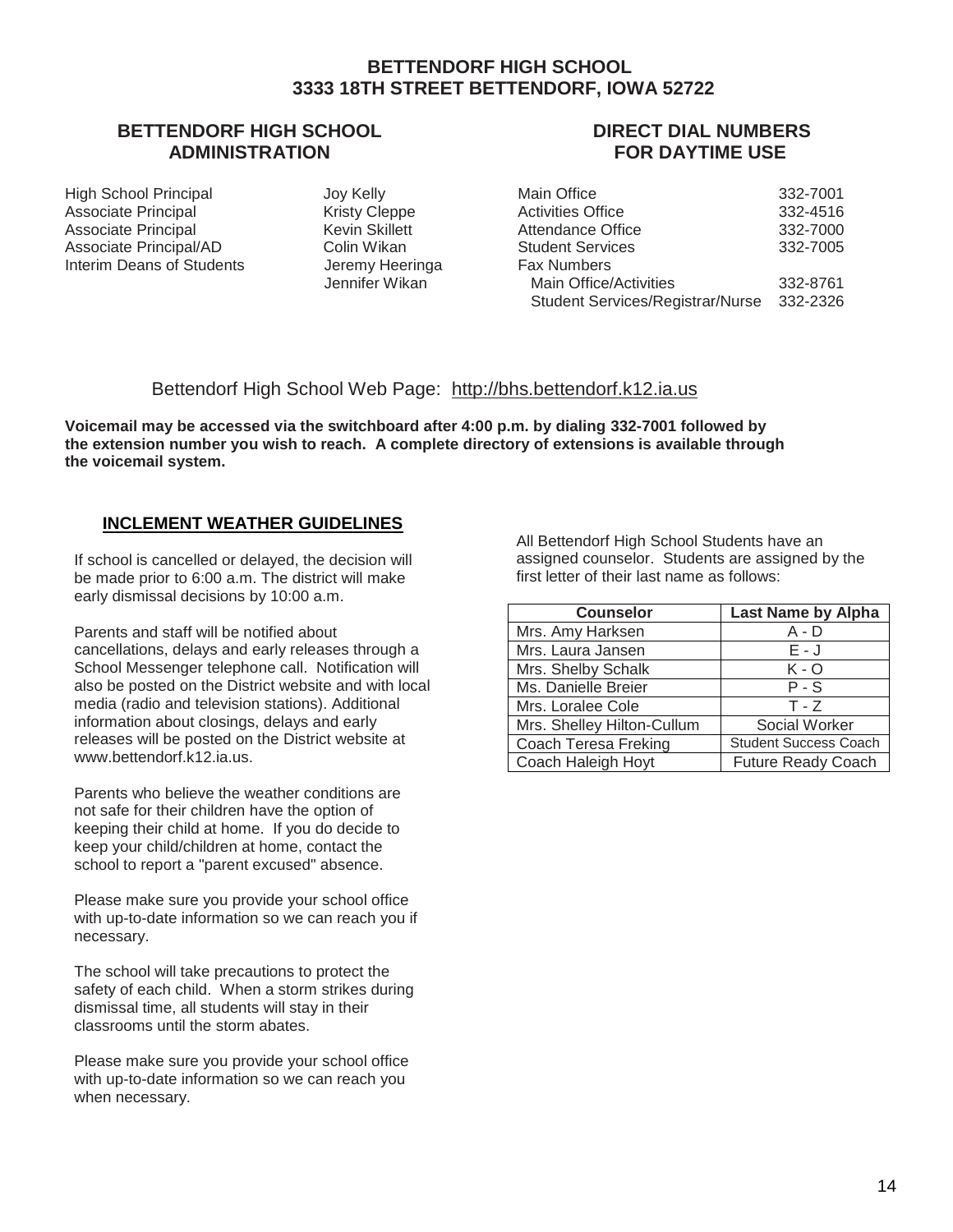| <b>Bettendorf High School Office Responsibilities</b>                                                                                                                                                                                                                                                                                                                                                                                                                                                                                                                                                                                                                                                                                |                                                                                                                                                                                                                                                                                                                                                                                                                                                                                                                                                                                                                                                                                                                                                                                                                                   |                                                                                                                                                                                                                                                                                                                                                                                                                                                                                                            |  |  |  |
|--------------------------------------------------------------------------------------------------------------------------------------------------------------------------------------------------------------------------------------------------------------------------------------------------------------------------------------------------------------------------------------------------------------------------------------------------------------------------------------------------------------------------------------------------------------------------------------------------------------------------------------------------------------------------------------------------------------------------------------|-----------------------------------------------------------------------------------------------------------------------------------------------------------------------------------------------------------------------------------------------------------------------------------------------------------------------------------------------------------------------------------------------------------------------------------------------------------------------------------------------------------------------------------------------------------------------------------------------------------------------------------------------------------------------------------------------------------------------------------------------------------------------------------------------------------------------------------|------------------------------------------------------------------------------------------------------------------------------------------------------------------------------------------------------------------------------------------------------------------------------------------------------------------------------------------------------------------------------------------------------------------------------------------------------------------------------------------------------------|--|--|--|
| <b>Main Office</b>                                                                                                                                                                                                                                                                                                                                                                                                                                                                                                                                                                                                                                                                                                                   | <b>Student Services</b>                                                                                                                                                                                                                                                                                                                                                                                                                                                                                                                                                                                                                                                                                                                                                                                                           | <b>Athletic Office</b>                                                                                                                                                                                                                                                                                                                                                                                                                                                                                     |  |  |  |
| Announcements<br>$\bullet$<br>Appointment with<br>$\bullet$<br>Administrators<br>Attendance<br>$\bullet$<br>Violations/Truancy<br><b>Building Policies/Procedures</b><br>$\bullet$<br><b>Clubs</b><br>$\bullet$<br>Curriculum & Instruction<br>$\bullet$<br><b>Discipline</b><br>$\bullet$<br>Graduation<br>$\bullet$<br>Hall of Honor<br>$\bullet$<br><b>Home Visits</b><br>$\bullet$<br>Lockers<br>$\bullet$<br>Personnel<br>$\bullet$<br>Questions about PRIDE<br>٠<br>Time<br><b>School Events</b><br>$\bullet$<br><b>School Permits</b><br>$\bullet$<br>Social Media Accounts<br>$\bullet$<br><b>Student Schedules</b><br>$\bullet$<br><b>Student Spotlight</b><br>٠<br>Suite360<br>$\bullet$<br><b>Volunteer Opportunities</b> | <b>Academic Process</b><br>$\bullet$<br><b>APEX</b><br>$\bullet$<br>Appointment with<br>$\bullet$<br>Counselor<br><b>Bully/Harassment Report</b><br>$\bullet$<br><b>Classroom Issues</b><br>$\bullet$<br><b>College/Career Planning</b><br>$\bullet$<br><b>Community Service</b><br>$\bullet$<br><b>Referrals</b><br>Enroll/Withdraw<br>Foreign Exchange<br>$\bullet$<br><b>Future Ready Coach</b><br>$\bullet$<br><b>ICAP</b><br>$\bullet$<br>IEPs/504 Plans<br>$\bullet$<br><b>NCAA Compliance (NAIA)</b><br><b>Residency Issues</b><br>$\bullet$<br><b>School Based Therapist</b><br>$\bullet$<br>Service Award<br>$\bullet$<br><b>Social Worker</b><br>$\bullet$<br>Social/Emotional<br>$\bullet$<br><b>Student Schedule</b><br>$\bullet$<br><b>Student Success Coach</b><br>$\bullet$<br><b>Summer School</b><br>Transcripts | <b>Activity Passes</b><br>$\bullet$<br><b>Athletics</b><br>$\bullet$<br><b>Athletics Booster</b><br>$\bullet$<br><b>Bus Passes</b><br>$\bullet$<br>Code of Conduct<br>$\bullet$<br><b>Concussion Forms</b><br>$\bullet$<br>Dance Forms<br>$\bullet$<br><b>Financial Holds</b><br>$\bullet$<br><b>Fine Arts</b><br><b>Fine Arts Booster</b><br>$\bullet$<br>Fundraiser<br>$\bullet$<br>No Pass, No Play Rules<br>$\bullet$<br><b>Physical Forms</b><br>$\bullet$<br><b>Picture Information</b><br>$\bullet$ |  |  |  |
| <b>Classroom</b>                                                                                                                                                                                                                                                                                                                                                                                                                                                                                                                                                                                                                                                                                                                     | <b>Security</b>                                                                                                                                                                                                                                                                                                                                                                                                                                                                                                                                                                                                                                                                                                                                                                                                                   | <b>Nurse</b>                                                                                                                                                                                                                                                                                                                                                                                                                                                                                               |  |  |  |
| Academic Assistance<br>٠<br>Academic Performance<br>$\bullet$<br>Assignments<br>Behaviors/Attendance<br>$\bullet$                                                                                                                                                                                                                                                                                                                                                                                                                                                                                                                                                                                                                    | <b>Bullying/Harassment</b><br>$\bullet$<br>Reports<br>Lost/Stolen Items<br><b>Safety Issues</b>                                                                                                                                                                                                                                                                                                                                                                                                                                                                                                                                                                                                                                                                                                                                   | <b>Dental Screenings</b><br>$\bullet$<br>Immunization<br>$\bullet$<br><b>Nurse Screens</b>                                                                                                                                                                                                                                                                                                                                                                                                                 |  |  |  |
| Due Dates<br>$\bullet$<br>Grading<br>٠                                                                                                                                                                                                                                                                                                                                                                                                                                                                                                                                                                                                                                                                                               | -Threats<br>$\circ$<br>-Fights<br>$\circ$<br>-Illegal Activities<br>$\circ$                                                                                                                                                                                                                                                                                                                                                                                                                                                                                                                                                                                                                                                                                                                                                       | <b>Pride Room-D261</b>                                                                                                                                                                                                                                                                                                                                                                                                                                                                                     |  |  |  |
| Resolve Incompletes<br>$\bullet$<br><b>Textbook Checkout and</b><br>$\bullet$<br>Return                                                                                                                                                                                                                                                                                                                                                                                                                                                                                                                                                                                                                                              |                                                                                                                                                                                                                                                                                                                                                                                                                                                                                                                                                                                                                                                                                                                                                                                                                                   | Detentions<br>$\bullet$<br>IDs & Lanyards<br>$\bullet$<br>Mandatory Table Study-<br>Wednesday<br>Suite 360<br>$\bullet$                                                                                                                                                                                                                                                                                                                                                                                    |  |  |  |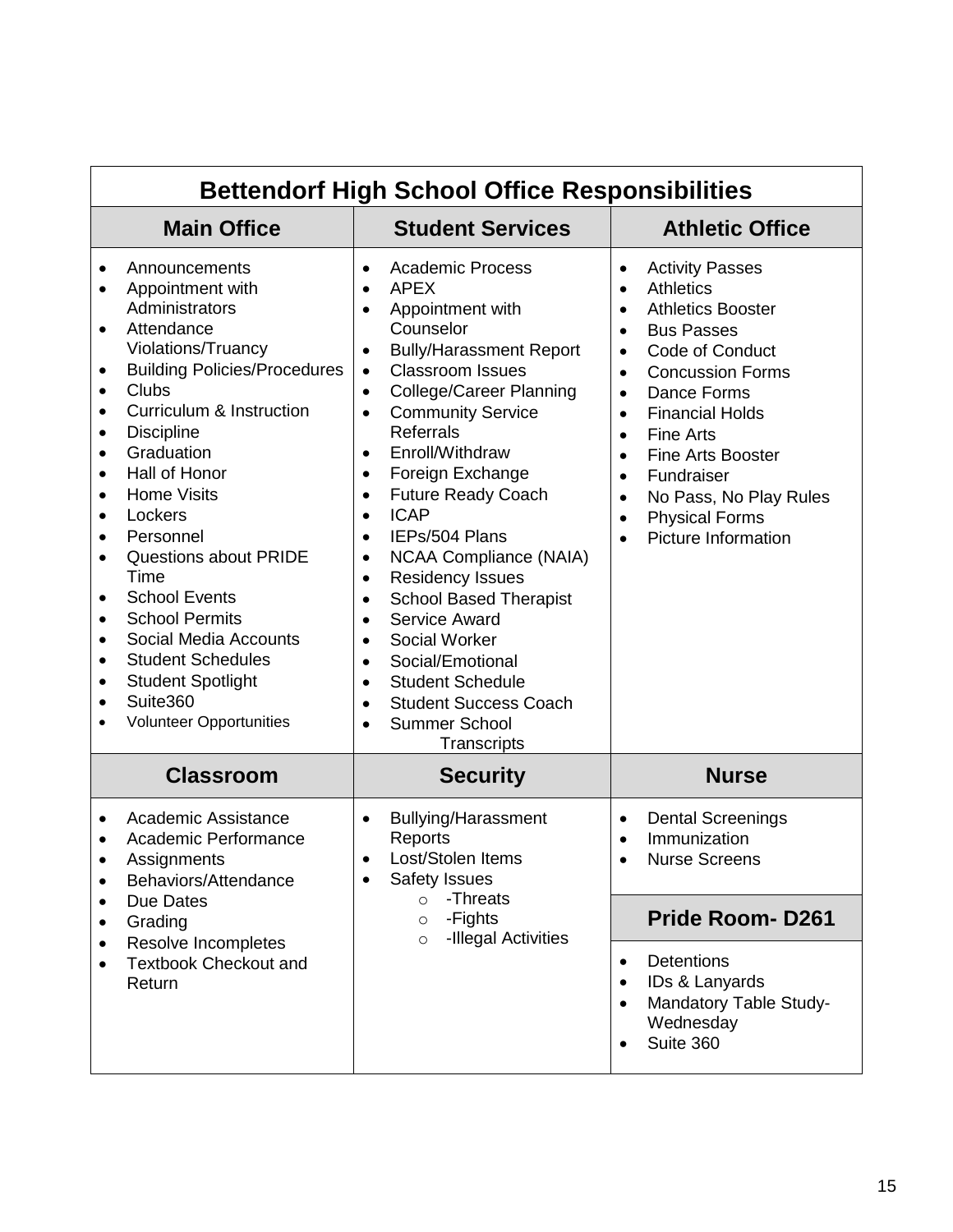

**Bettendorf** Community **School District** 

## **District** 2019-2020 **School Year Calendar**

August 23 - June 3<br>Board Approved 12-17-18 | Update 5-9-19

**Summary of Calendar** Days in classroom: 180



#### **WEDNESDAY EARLY RELEASE** STAFF INSERVICE/PD/WORK DAY

Every Wednesday<br>Preschool 1:20pm | MS 1:56pm |<br>HS 2:10pm | Elem 2:30pm

| <b>HOLIDAYS &amp; Offices Closed</b> |           |
|--------------------------------------|-----------|
| 4 <sup>th</sup> of July              | $7/4 - 5$ |
| Labor Day                            | 9/2       |
| <b>Fall Break</b>                    | 10/25&28  |
| <b>Thanksgiving Break</b>            | 11/27-29  |
| <b>Thanksgiving Day</b>              | 11/28     |
| <b>Winter Break</b>                  | 12/23-1/1 |
| Christmas Dav                        | 12/25     |
| New Year's Day                       | 1/1       |
| Martin Luther King Jr. Day1/20       |           |
| Presidents' Day                      | 2/17      |
| Spring Break Friday                  | 3/20      |
| Good Friday                          | 4/10      |
| <b>Easter Sunday</b>                 | 4/12      |
| Memorial Dav                         | 5/25      |

|  |  |  | 180 Day Calendar |
|--|--|--|------------------|
|--|--|--|------------------|

| August           |          |                       |          |          | <b>Student</b><br><b>Days</b> | Aug 19-22<br>Aug 23     |
|------------------|----------|-----------------------|----------|----------|-------------------------------|-------------------------|
| M                | т        | W                     | Th       | F        |                               |                         |
|                  |          |                       | 01       | 02       |                               | Sept 2                  |
| 05               | 06       | 07                    | 08       | 09       |                               | Sept 29-0               |
| 12               | 13       | 14                    | 15       | 16       |                               | Sept 26                 |
| 19               | 20       | 21                    | 22       |          | 1                             |                         |
| 26               | 27       | 28                    | 29       | 30       | 6                             | Oct. 8 - 9              |
| <b>September</b> |          |                       |          |          |                               | Oct 21-24               |
| 02               | 03       | 04                    | 05       | 06       | 10                            | Oct 22 &                |
| 09               | 10       | 11                    | 12       | 13       | 15                            | Oct 24                  |
| 16               | 17       | 18                    | 19       | 20       | 20                            |                         |
| 23               | 24       | 25                    | 26       | 27       | 25                            |                         |
| 30               |          |                       |          |          | 26                            | Oct 25                  |
| October          |          |                       |          |          |                               | Oct 25-28               |
|                  | 01       | 02                    | 03       | 04       | 30                            | Oct 29                  |
| 07               | 08       | 09                    | 10       | 11       | 35                            |                         |
| 14               | 15       | 16                    | 17       | 18       | 40                            | Nov 27-29               |
| 21               | 22       | 23<br>30 <sup>2</sup> | 24       | $25*$    | 44                            | Nov 28                  |
| 28               |          |                       | 31       |          | 3                             |                         |
| November         |          |                       |          | 01       | 4                             | Dec 5                   |
|                  |          |                       |          | 08       | 9                             | Dec 22-3                |
| 04               | 05       | 06                    | 07       |          |                               | <b>Dec 20</b>           |
| 11<br>18         | 12<br>19 | 13<br>20              | 14<br>21 | 15<br>22 | 14<br>19                      | Dec 23-Ja<br>Dec 25     |
| 25               | 26       | 27                    | 28       | 29       | 21                            | Dec 26-Ja               |
| <b>December</b>  |          |                       |          |          |                               |                         |
| 02               | 03       | 04                    | 05       | 06       | 26                            | Jan 1                   |
| 09               | 10       | 11                    | 12       | 13       | 31                            | Jan 14                  |
| 16               | 17       | 18                    | 19       | 20       | 36                            |                         |
| 23               | 24       | 25                    | 26       | 27       |                               |                         |
| 30               | 31       |                       |          |          |                               |                         |
| January          |          |                       |          |          |                               |                         |
|                  |          | 01                    | 02       | 03       | 38                            | Jan 15<br><b>Jan 20</b> |
| 06               | 07       | 08                    | 09       | 10       | 43                            |                         |
| 13               | 14       | 15                    | 16       | 17       | 45/3                          | Feb 17                  |
| 20               | 21       | 22                    | 23       | 24       | 7                             | Feb 20                  |
| 27               | 28       | 29                    | 30       | 31       | 12                            |                         |
| February         |          |                       |          |          |                               | Mar 9-12                |
| 03               | 04       | 05                    | 06       | 07       | 17                            | Mar 10 &                |
| 10               | 11       | 12                    | 13       | 14       | 22                            | <b>Mar 13</b>           |
| 17               | 18       | 19                    | 20       | 21       | 26                            |                         |
| 24               | 25       | 26                    | 27       | 28       | 31                            | Mar 16-20               |
| <b>March</b>     |          |                       |          |          |                               | <b>Mar 27</b>           |
| 02               | 03       | 04                    | 05       | 06       | 36                            |                         |
| 09               | 10       | 11                    | 12       | 13*      | 40                            |                         |
| 16               | 17       | 18                    | 19       | 20       |                               | <b>Mar 30</b>           |
| 23               | 24       | 25                    | 26       | 27       | 45                            |                         |
| 30               | 31       |                       |          |          | 2                             | Apr 8-16                |
| April            |          |                       |          |          |                               | Apr 10                  |
|                  |          | 01                    | 02       | 03       | 5                             | Apr 12                  |
| 06               | 07       | 08                    | 09       | 10       | 9                             |                         |
| 13               | 14       | 15                    | 16       | 17       | 14                            | May 7                   |
| 20               | 21       | 22,                   | 23       | 24       | 19                            | <b>May 25</b>           |
| 27               | 28       | 29                    | 30       |          | 23                            |                         |
| May              |          |                       |          |          |                               | June 3                  |
|                  |          |                       |          | 01       | 24                            |                         |
| 04               | 05       | 06                    | 07       | 08       | 29                            |                         |
| 11               | 12       | 13                    | 14       | 15       | 34                            |                         |
| 18               | 19<br>26 | 20 <sub>2</sub>       | 21       | 22       | 39                            |                         |
|                  |          | 27.                   | 28       | 29       | 43                            |                         |
| 25               |          |                       |          |          |                               |                         |
| June<br>01       | 02       | 03                    | 04       | 05       | 46                            |                         |

|                      | <b>Events</b>                                                                                                                                                                                                                                                                                                          |
|----------------------|------------------------------------------------------------------------------------------------------------------------------------------------------------------------------------------------------------------------------------------------------------------------------------------------------------------------|
| 2                    | Staff Inservice<br>1st Day of School                                                                                                                                                                                                                                                                                   |
| Oct 1                | NO SCHOOL - Labor Day<br>Rosh Hashanah at sundown<br><b>HS PT Conferences 5-7pm</b>                                                                                                                                                                                                                                    |
| J<br>4<br>24         | Yom Kippur at sundown<br><b>Elem PT Conferences</b><br><b>MS PT Conferences</b><br>Early Release - Staff Work Day<br>End 1st Quarter   44 Day Quarter<br>HS 11:30am   Preschool 12pm  <br>MS 12:45pm   Elem 1:10pm<br>*PT Comp Day                                                                                     |
| 8                    | NO SCHOOL - Fall Break<br>2nd Quarter Begins                                                                                                                                                                                                                                                                           |
| g                    | NO SCHOOL - Thanksgiving Holiday<br>Thanksgiving                                                                                                                                                                                                                                                                       |
| 30<br>lan 1<br>lan 1 | <b>HS PT Conferences 5-7pm</b><br>Hanukkah<br>One Hour Early Release<br>NO SCHOOL - Winter Break<br>Christmas<br>Kwanzaa                                                                                                                                                                                               |
|                      | New Year's Day<br>Early Release - Staff Work Day<br>End 2nd Quarter/1st Semester<br>45 Day Quarter/89 Day Semester<br>HS 11:30am   Preschool 12pm  <br>MS 12:45pm   Elem 1:10pm<br>2 <sup>nd</sup> Semester/3 <sup>nd</sup> Quarter Begins<br>NO SCHOOL - Martin Luther King Jr. Day                                   |
|                      | NO SCHOOL - Presidents' Day<br>HS PT Conferences 5-7pm                                                                                                                                                                                                                                                                 |
| .12<br>0             | <b>Elem PT Conferences</b><br><b>MS PT Conferences</b><br>NO SCHOOL - HS Staff Inservice  <br><b>MS/Elem *PT Comp</b><br>NO SCHOOL - Spring Break<br>Early Release - Staff Work Day<br>End 3rd Quarter - 45 Day Quarter<br>HS 11:30am   Preschool 12pm  <br>MS 12:45pm   Elem 1:10pm<br>4 <sup>th</sup> Quarter Begins |
|                      | Passover<br>NO SCHOOL - Good Friday<br>Easter Sunday                                                                                                                                                                                                                                                                   |
|                      | <b>HS PT Conferences 5-7pm</b><br>No School - Memorial Day                                                                                                                                                                                                                                                             |
|                      | Last Day of School (Pending Snow<br>Make-Up days)<br>End 4th Quarter/2nd Semester<br>Early Release - Staff Work Day<br>46 Day Quarter/91 Day Semester<br>MS 11am   Elem 11:30am  <br>HS 11:30am<br><b>Staff Retirement Recognition</b><br>Staff Inservice                                                              |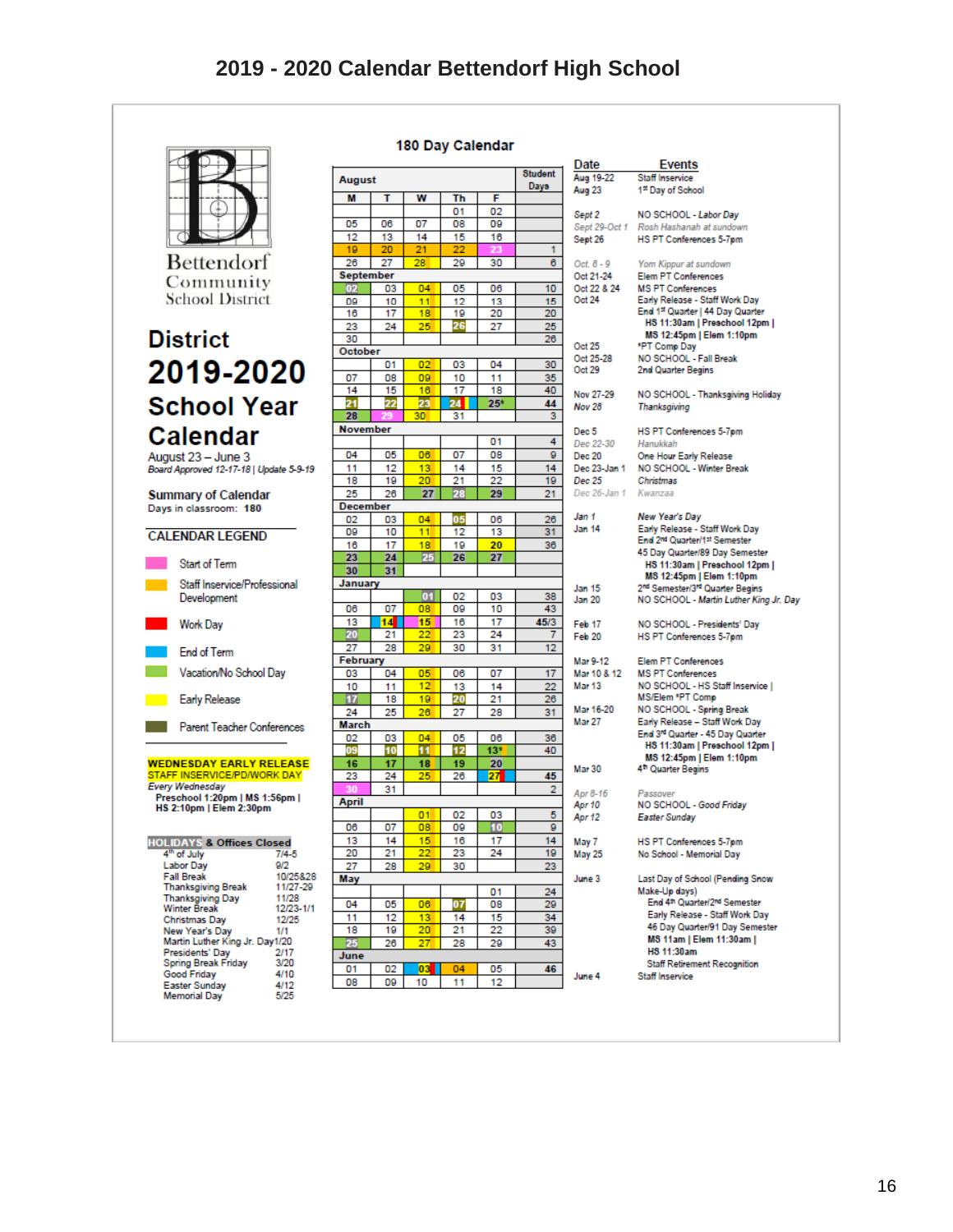## **ACADEMIC INFORMATION**

**HOMEWORK:** Teachers assign homework, extra class activities, or assignments as necessary. Homework is an integral part of the learning process and an opportunity for students to practice skills, share and discuss ideas, review materials, organize thoughts, and process information. Students are expected to complete homework on time. A student may be required to remain after school to complete work if assignments are not completed to the satisfaction of the instructor or at the set deadline. Students will also be expected to utilize PRIDE time to complete work.

**GRADE POINT AVERAGE (GPA):** All Bettendorf High School courses use the A,B,C,D,F system. To compute your grade point average, use the following point values: A=4.0, B=3.0, C=2.0, D=1.0, F=0. Add the numerical equivalent for every course and divide by the number of courses taken to find your GPA.

**CLASS STATUS AND PRIVILEGES:** All students will earn the privileges as a member of a class based upon the number of units of credit they have accumulated. The following is a list of credits required for a student to be considered a member of each class:

To be considered you must earn:

| Sophomore | 7 credits and $2^{nd}$ year of high school  |
|-----------|---------------------------------------------|
| Junior    | 14 credits and $3^{rd}$ year of high school |
| Senior    | 21 credits and $4th$ year of high school    |

The privileges earned with class status may be granted through the successful completion of credits. Privileges may include but are not limited to the following:

**Junior Open Lunch** 

\*must have 14 credits and in third year of high school

**Senior Company** Open Lunch Open Block if eligible **Promotion of the Contract of Contract Service Service Service Service Service Service Service Service Service** 

\*must have 21 credits and in  $4<sup>th</sup>$  year of high school

Credits will be added to the student's record at the end of each grading period.

**CREDIT DEFICIENT:** Each student will progress to the next grade level based on a cohort; however, students who are credit deficient will be noted in Infinite Campus. Students must complete all graduation requirements regardless of the number of years in high school.

**WITHDRAWAL FROM A COURSE:** A student wishing to drop a course following the deadline of any term must have administrative approval. Circumstances regarding the request to drop may result in an F grade.

**WITHDRAWAL FROM SCHOOL:** The parent or guardian must make this request through the Registrar's office. Students must return their books, pay all fees, clean their lockers, return their I.D. and obtain necessary signatures on their withdrawal sheet prior to leaving school.

**READMISSION PROCEDURE:** Students who are administratively dropped from Bettendorf High School as a result of negative behavior, unexcused absences, and/or lack of academic progress must complete the reenrollment process to return as a student. The reenrollment process begins with a scheduled meeting with a parent/guardian, the student, and the high school principal or designee. All past fees must be paid in full and the student verification form completed prior to the student's return to classes.

**APEX:** Online Learning is available for students who wish to retake a failed course and recover the credit. Students should consult with their school counselor for additional information. Course completed on APEX through BHS do NOT count toward NCAA requirements and serve ONLY as credit recovery toward graduation requirements.

## **TRANSFERRING CREDITS INTO BETTENDORF**

**HIGH SCHOOL:** A current Bettendorf High School student may transfer in a maximum of one credit per semester from an outside accredited institution with prior approval from the school counselor. This credit may be counted towards the student's graduation requirements.

**SCHEDULE CHANGES: PLEASE SELECT YOUR COURSES CAREFULLY.** Schedule changes will be approved only for the following reasons:

1. Failure in a sequential class

 2. Level Placement (example: Algebra I teacher recommends move to Pre-Algebra)

Schedule changes will not be permitted if the change results in a class size that falls below staffing guidelines. Thus, students are responsible for accepting and adhering to the course of study for which they registered. Students may drop or add **an eligible course** during the first three days of first and third quarters only. Schedule changes will not be permitted once the second or fourth quarters begin. Students requesting a schedule change for either the second or fourth quarters must do so through

Student Services before the quarter begins.

**CAREER ACADEMIES:** The following academies provide high school seniors with in-depth experience in career fields. See a school counselor for more information.

- **•** Business and Entrepreneurship Academy
- Computer Science Academy (*no college credit awarded*)
- Education Academy
- Engineering Academy
- Health Occupations Academy
- **•** Hospitality Academy
- Logistics Academy
- Transportation Academy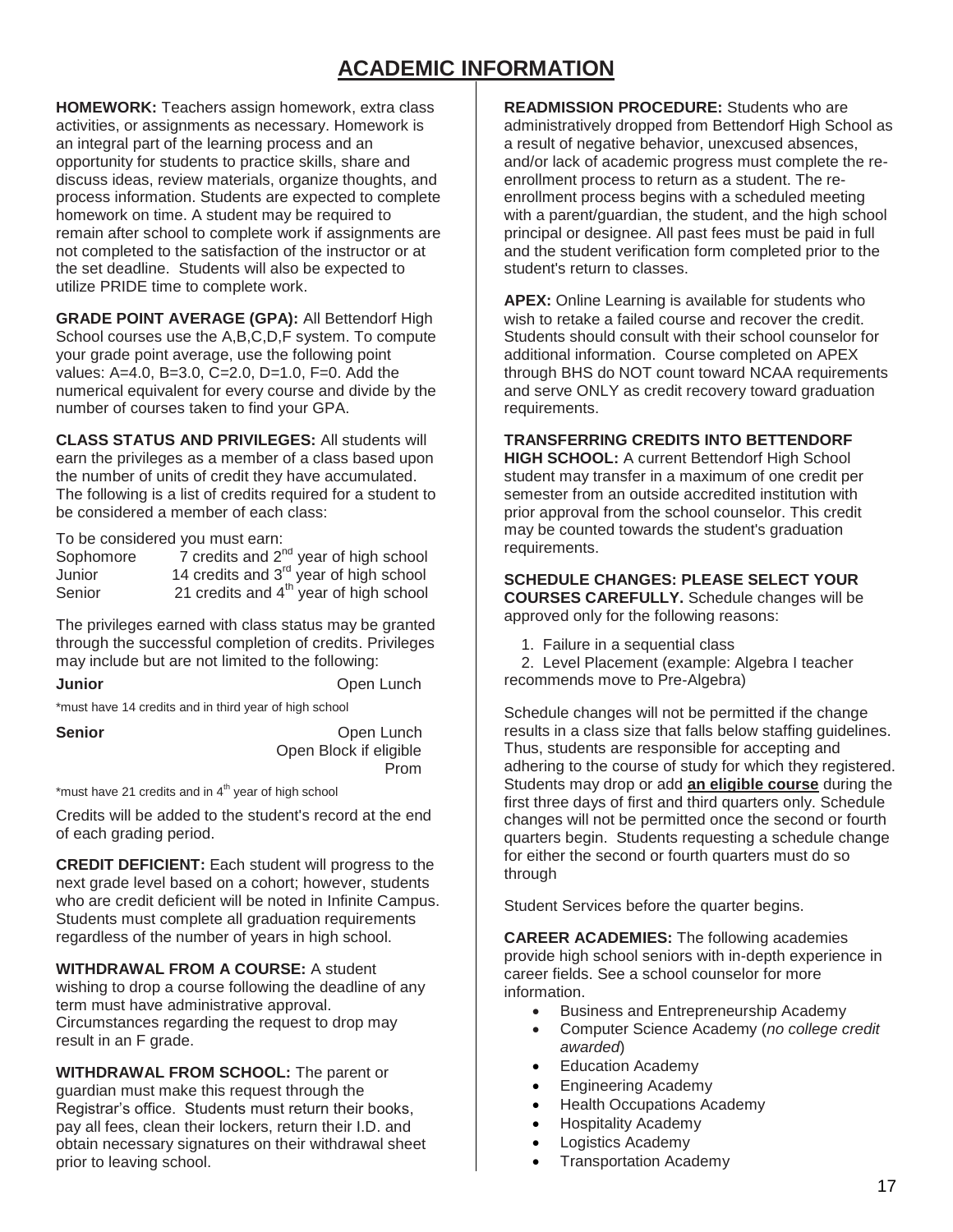## **DUAL CREDIT / COLLEGE CONNECTION INDIVIDUALIZED REGISTRATION (CCIR)**

**PROGRAM (formerly PSEO):** In the event a student fails a Dual Credit or CCIR for which they have registered, the student will be responsible to pay all course fees including the cost of textbooks. A student must meet all registration and orientation requirements to participate in a Dual Credit or CCIR course. Note regarding 504 plans and IEP's: Under typical college enrollment, students who have 504 plans or IEP's are required to advocate for their own needs and accommodations. As current high school students, any BHS student taking a dual credit course will have the assistance of their counselor to make initial contact and transmission of their plan to the instructor, but are encouraged to advocate for themselves with ongoing support as needed from their counselor and Scott Community College High School Advisor.

**EXTENDED LEARNING PROGRAM (ELP):** Students who have been identified for Extended Learning Program (ELP) services will be scheduled into ELP designated advisories beginning with 9th grade in the 2019-20 school year. Students will receive information and have experiences specific to post-secondary planning, career exploration, and networking with other students in Bettendorf and other districts. Additionally, there will be quarterly sessions offered during PRIDE around topics designed to enhance the ELP experience for 9-12 graders who have been identified for ELP services.

**GRADUATION REQUIREMENTS:** To graduate from Bettendorf High School and participate in the graduation ceremony, a student must earn twenty-six (26) credits and complete individual career and academic plan (ICAP) and all modules associated with ICAP. Certain core courses are required from the academic disciplines listed below.

### **A student must earn 26 credits to participate in graduation exercises.**

| <b>Graduation Requirements for the Class of 2020</b> |              |  |
|------------------------------------------------------|--------------|--|
| English                                              | 4 credits    |  |
| <b>Social Studies</b>                                | 3 credits    |  |
| Science                                              | 3 credits    |  |
| Math                                                 | 3 credits    |  |
| Health                                               | .5 credit    |  |
| Phys. Education                                      | 2 credits    |  |
| Electives                                            | 10.5 credits |  |
| Total                                                | 26 credits   |  |

| <b>Graduation Requirements for the Class of 2021-</b><br>2023 |                   |  |
|---------------------------------------------------------------|-------------------|--|
| English                                                       | 4 credits         |  |
| <b>Social Studies</b>                                         | 3.5 credits       |  |
| Science                                                       | 3 credits         |  |
| Math                                                          | 3 credits         |  |
| Health                                                        | .5 credit         |  |
| Phys. Education                                               | 2 credits         |  |
| Electives                                                     | <b>10</b> credits |  |
| Total                                                         | 26 credits        |  |

**EARLY GRADUATION:** Bettendorf is a four-year high school, but occasionally students may desire an earlier completion. This may be arranged and approved on an individual basis. Below are the application deadlines for each of the three terms. See your counselor for applications. All students requesting early graduation are required to meet with the Future Ready Coach before submitting an early graduation application.

#### **Early Graduation Application Deadlines**

| 1st Term | September 5 |
|----------|-------------|
| 2nd Term | November 5  |
| 3rd Term | February 5  |

#### **REPEATING A COURSE FOR GRADUATION:** A

student may repeat any course at Bettendorf High School to improve a final F grade only. Under some circumstances, a student may be allowed to repeat a course in which they earned a D grade with prior approval from administration. Credit can be awarded only once and a student cannot gain additional credit or lose credit by repeating a course where credit was already earned. Both grades will be recorded on the student's transcript and calculated into their grade point average. A student will be allowed to repeat a course only if available space remains in that course following normal registration procedures. If the mid-term grade in a repeated course indicates little possibility of improvement in the grade, the teacher may recommend withdrawal from the course.

**TRANSCRIPTS:** Three transcripts of a student record will be provided free of charge and sent directly to the college or school where the student has applied. Current students should make transcript request in Student Services. Additional transcripts will cost \$2.00 and a financial hold will be sent to the Activities Office. Requests from alumni should be made directly to the Registrar's Office.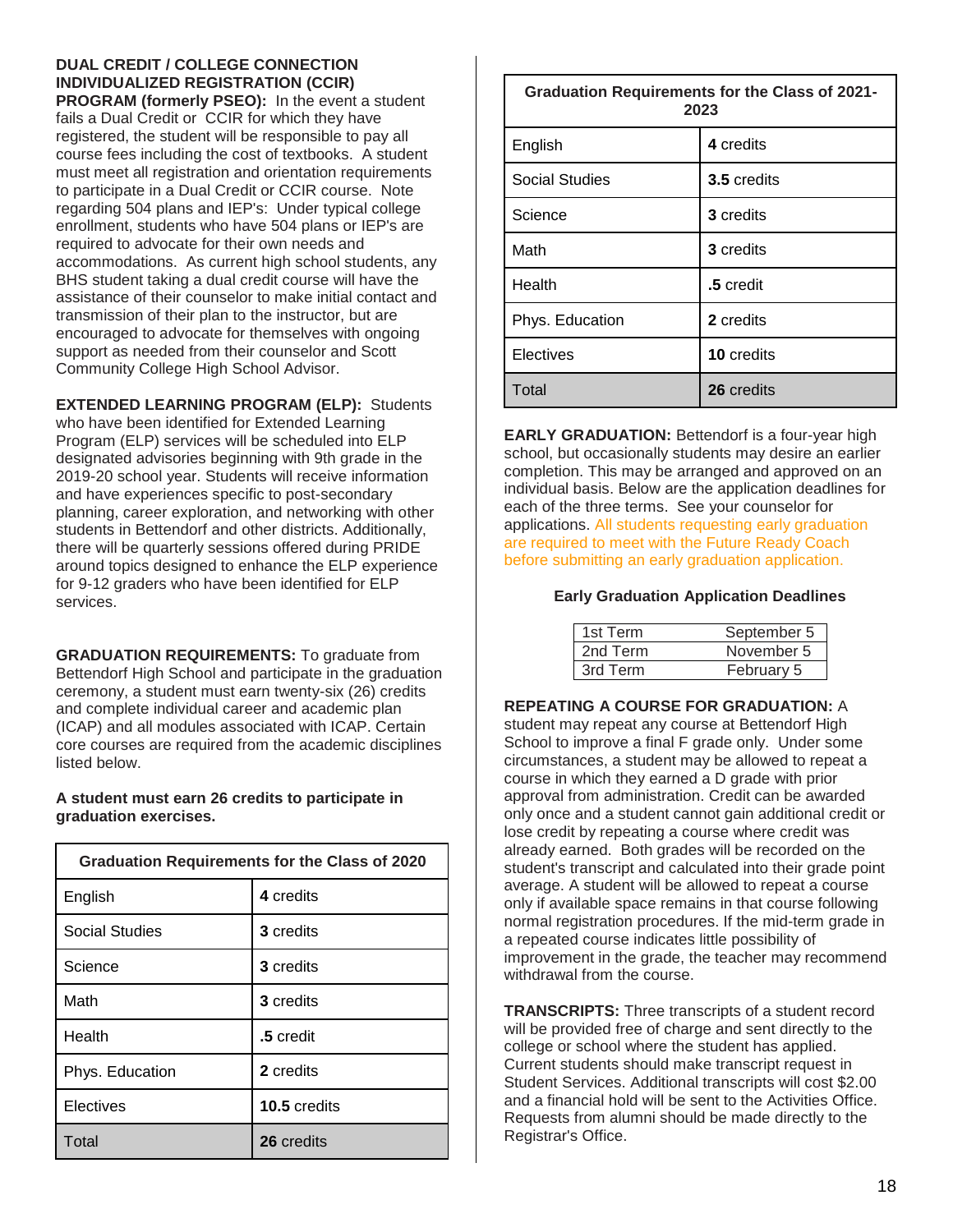**HONOR ROLL:** The honor roll is designed to recognize outstanding effort in academics. The Honor Roll will be determined on a semester basis. Honor roll requirements are as follows:

1. A student must be enrolled as a full time student at Bettendorf High School. (minimum 3.5 credits for G.P.A. per semester for grades 9, 10, and 11; minimum 3 credits for G.P.A. per semester for grade 12).

2. All classes taken at B.H.S. for G.P.A. will be used when computing the student's grade point average. Academic requirements for honor roll status are:

> Highest Honor Roll - 4.0 3.5 High Honor Roll - 3.5 - 3.25

**THE ACADEMIC LETTER:** Promoting student academic recognition provides incentives that are highly beneficial to continued academic and personal success. The Academic Letter is an appropriate reward system that recognizes academic achievement in a positive light and gives students the incentive to seek excellence in learning and in other academic activities. In keeping with our mission, the faculty and staff of Bettendorf High School accepts the responsibility to teach all students in an equitable manner so that each may attain his/her maximum educational potential. Note: PE has a grade assignment and factors into the student's GPA.

#### CRITERIA:

1. A student must be enrolled as a full-time student at Bettendorf High School. (Minimum 3.5 credits for G.P.A. per semester for grades 9, 10, & 11; minimum 3 credits for G.P.A. per semester for grade 12). 2. A student must earn a minimum of a 3.4 grade point for two consecutive semesters at Bettendorf High School.

3. After receiving an Academic Letter, students who earn a 3.4 grade point or above for any semester thereafter will receive a gold bar to signify continued academic excellence.

4. All credit awarding classes count for grade point credit.

**NATIONAL HONOR SOCIETY:** The National Honor Society chapter of Bettendorf High School is a duly chartered and affiliated chapter of this prestigious national organization. Membership is open to those students who meet the required standards in four areas of evaluation: scholarship, leadership, service, and character. Standards for selection are established by the national office of NHS and have been revised to meet our local chapter needs. Students are selected to be members by a 5-member Faculty Council, appointed by the principal, which bestow this honor upon qualified students on behalf of the faculty of our school each May. Students in the 10th, 11th, or 12th grades are eligible for membership. For the scholarship criterion, a student must have a cumulative GPA of 3.5 or better on a 4.0 scale. In addition, in order to be eligible for membership, all students must have taken or be currently enrolled in an honors or AP level class.

Those students who meet this criterion are invited to complete a Student Activity Information Form that provides the Faculty Council with information regarding the candidate's leadership and service. A history of leadership experiences and participation in school or community service is also required.

In order to evaluate a candidate's character, the Faculty Council uses two forms of input. First, school disciplinary records are reviewed. Second, members of the faculty are solicited for input regarding their professional reflections on a candidate's service activities, character, and leadership. These forms and the Student Activity Information Forms are carefully reviewed by the Faculty Council to determine membership. A majority vote of the Council is necessary for selection. Candidates are notified regarding selection or non-selection according to a predetermined schedule.

Following notification, a formal induction ceremony is held at the school to recognize all the newly selected members. Once inducted, new members are required to maintain the same level of performance (or better) in all four criteria that led to their selection. This obligation includes regular attendance at chapter meetings held at least quarterly during the school year, and participation in the chapter service projects(s). In addition, members are required to perform at least 15 hours of community service during each membership year.

Students or parents who have questions regarding the selection process or membership obligations can contact the Main Office by phone at 332-7001. NHS members who violate the Good Conduct Policy\* will be removed from NHS.\*See Activities Handbook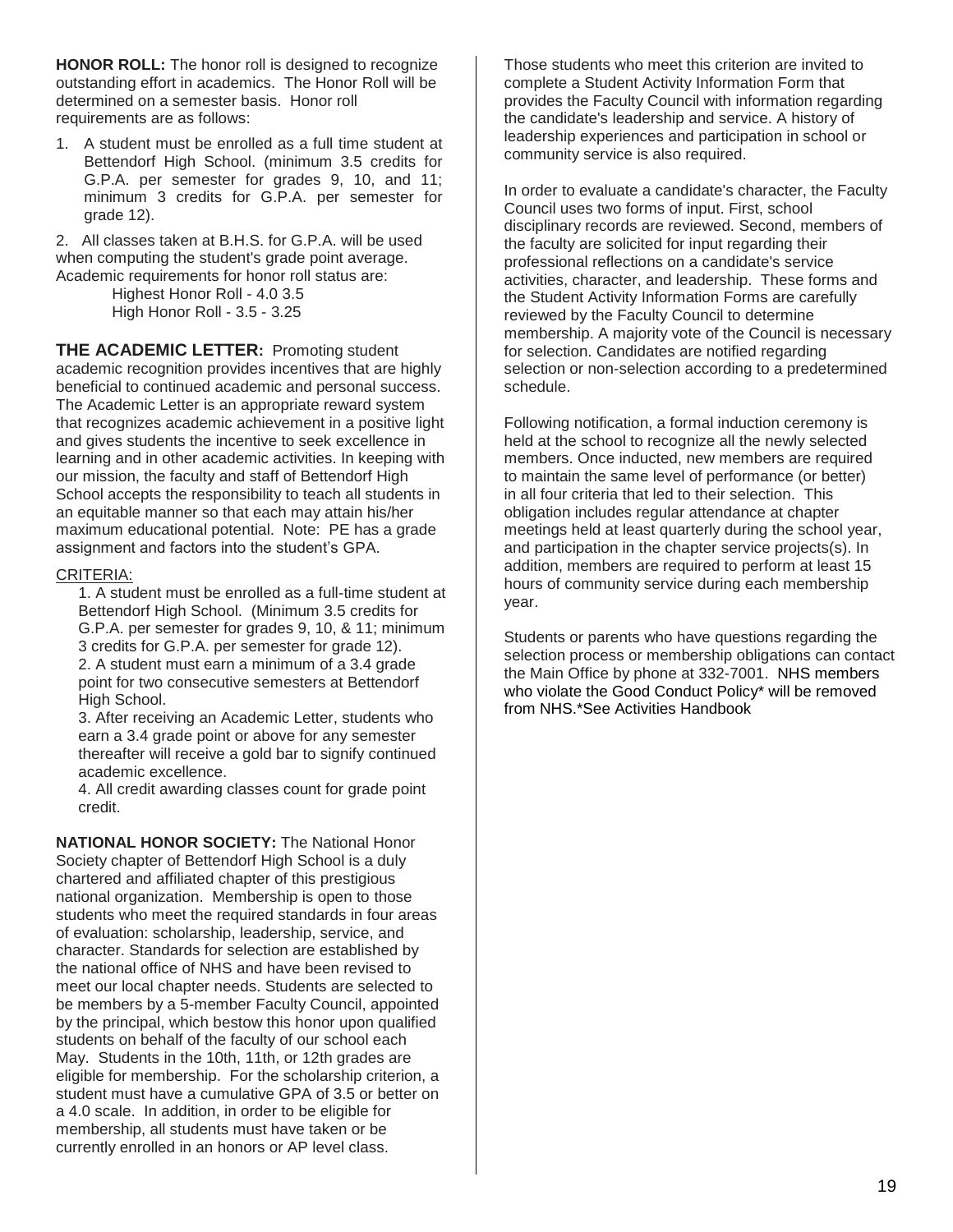## **ATTENDANCE**

While it is possible for a student absent from school to make up much of the schoolwork missed, it is impossible to completely compensate for absence from classes. The Bettendorf School District expects that planned trips and family vacations coincide with school vacation periods. Emergency absences related to personal serious illness in the home or death in the family cannot be dealt with in advance. Work missed must be dealt with on an individual basis with the teacher and/or building principal. Work missed for all absences must be made up to obtain credit for assignments missed. The parents and the student shall assume the full responsibility for work resulting from an absence.

**ATTENDANCE POLICY:** Bettendorf High School is in compliance with state law that requires students to be in regular attendance for an instructional period of 1,080 hours. Students absent from school without acceptable excuses shall be deemed truant and be subject to disciplinary sanctions described in the rules and procedure of the Bettendorf District Policy. This compulsory attendance statute places the responsibility with the parents to cause a child to attend school for the entire period when schools are in session. Violation of this responsibility may require referral for appropriate action to the Scott County Attorney's Office. It is the philosophy of Bettendorf High School's administration and faculty that daily, punctual attendance is essential for maximum benefit of the educational program. Irregular attendance by students not only inhibits their own studies, but also interferes with the progress of those pupils who are regular and prompt in attendance. Every effort will be made by BHS to support school attendance including Dean of Students intervention, administrator meetings, home visits, and notification to parents.

## **NOTIFYING THE SCHOOL OF A STUDENT'S ABSENCE:**

On the day a student is absent from school, parents/guardians must telephone the Attendance Office (332-7000) between 7:30 a.m. and 3:30 p.m. Calls made before 7:30 a.m. and after 3:30 p.m. will be recorded on voicemail. This service is provided as a convenience to parents. Parents will be notified by the school (recorded message to household phone number) when students miss one or more classes during a school day. This contact will be made if the school is not notified by a parent call or notification from a school official for a field trip, etc. The purpose of this contact is to notify parents of an unverified absence.

• If the office is not notified the same day of prior to the absence or by 8:00 a.m. the following day 4:00pm on that day, that absence will be considered unexcused.

- Students are required to provide written verification from a doctor or dentist.
- Written notes excusing absences from parents/guardians will not be accepted. Please call the Attendance Office regarding students' absences.

## **ADVANCED PERSONAL LEAVE FORM:** The

parent or legal guardian must call the Attendance Office (332-7000) three days prior to the absence if a student misses three or more school days in a row or will not be in school for a designated final exam day. The student will then be provided an Advanced Personal Excuse Form outlining student, parent and staff responsibilities. Only then will the student's teachers indicate on the form that arrangements have been made to satisfy course requirements. The completed form should be returned to the Attendance Office prior to the absence(s). Failure to comply with this policy will result in all absences considered unexcused and loss of credit for all work.

**APPOINTMENTS:** Parents/guardian should try to arrange medical, dental, and legal appointments during non-school hours to minimize lost class time. If a student needs to be excused for a particular period, parents/guardians must call the Attendance Office before the student exits the building. Students should report to the Attendance Office where they will be issued a verification form, which is to be signed and returned to the Attendance Office upon returning. Once the form is returned to the BHS Attendance Office the absence will be marked excused. Failure to return the verification form will result in an unexcused absence.

**EXCUSED ABSENCES:** According to state law, the school is responsible for establishing guidelines and determining "reasonable excuse" for absences. The following will be accepted as reasons for EXCUSED ABSENCES:

a. Student illness or accident

b. Recognized religious holiday given prior approval by the building administrator/designee provided dates are presented 3 days prior to the religious holiday. c. Death or serious injury in the immediate family. d. Medical, dental or legal appointments which cannot be made other than during school time e. Family vacations when accompanied by parents and approved by the administration f. Educational trips, which have been given prior approval by the administration g. Emergency absences as approved by administration

**A parent must provide a reason for a student absence to be considered excused. Simply stating "personal" is not considered an excused absence. The criterion for an absence to be considered excused is outlined above.**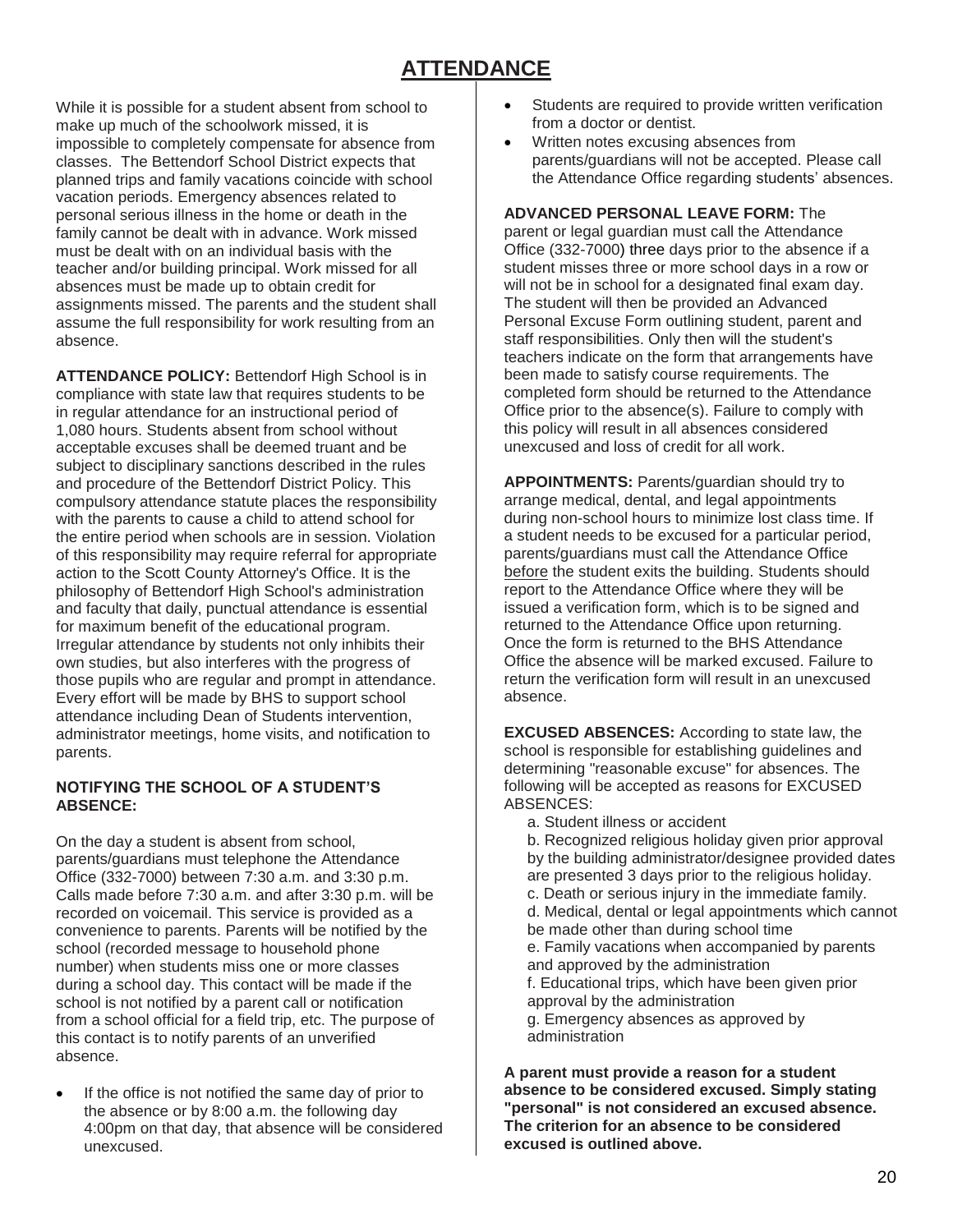A tardy of more than **five minutes** is considered an unexcused absence. Students are to report to the Attendance Office for check-in and a pass to class. Missing class to attend a school-sponsored activity will not be considered an absence. However, the student will be expected to makeup all assignments missed. Schoolwork missed because of absence must be completed to the satisfaction of each teacher whose class (or classes) was missed. Pre-announced testing may require makeup on the day of return depending on student availability. With ANTICIPATED absences, students must make arrangements for makeup before leaving school or arrange to submit completed work on the day of their return. These would include absences resulting from religious holiday, bereavement, appointments, trips and school initiated activities. When an absence is not anticipated, all schoolwork may be made up at the discretion of the teacher. Students will have the opportunity to receive full credit for schoolwork because of excused absences. If students fail to make up the work missed in the established time frame, they will receive a failing grade for the portion of the course work not completed.

**COLLEGE VISITATION:** Juniors and seniors are excused to visit a college or technical school they are considering attending. Two college visits per year will be excused providing the parent notifies the Attendance Office a minimum of five days prior to the day of the college visit prior to the date of the visit. If a student requires more than two college visits, the principal will need to authorize the additional visit. Verification from the admissions office of the date of visit must be provided to the Attendance Office upon the student's return to school in order for the absence to be excused.

**UNEXCUSED ABSENCES:** The following are examples of reasons that are considered unexcused absences or a truancy (absence for any reason not listed under EXCUSED ABSENCES)

 a. Absence without parent's knowledge or permission b. Failure to notify office of absence on the day of

- absence or illness c. Off-campus without permission
- d. Transportation problems not verified
- e. Work
- f. A tardy of more than five minutes that is unexcused
- g. Senior pictures, tanning, haircut, etc.
- h. Providing childcare
- i. Senior skip day
- j. Securing driver's license or passport
- k. Oversleeping
- l. Other

Generally, work missed because of an unexcused absence may be completed, but credit will not be granted.

**UNEXCUSED ABSENCE CONSEQUENCES:** On the third unexcused absence within a term, the administrator/teacher will hold a conference with the student to review the reasons for the absence. The parent(s)/guardian(s) will be notified regarding the resulting consequence.

**First and Second unexcused absence:** For one unexcused period, the classroom instructor will assign the student a consequence. Failure to comply with this consequence may result in a detention, loss of student privileges (open lunch, open campus) and/or eligibility for extra-curricular activities. Parents will be notified of the absence by the high school attendance office with a tape-recorded message to the household phone listed in Infinite Campus.

**Third and Fourth unexcused absence:** On the third or fourth unexcused absence, the student will meet with an administrator or Dean of Students and a consequence, which may include but not limited to a detention, will be assigned. A conference including the student, parent(s), teacher and administrator may also be scheduled to resolve the issues. An attendance contract may also be written. Persistent nonattendance may result in, but is not limited to, the following actions:

a. Additional detention/quiet study or home suspension

b. Loss of credit based upon truancy following the fourth unexcused absence per term c. Referral to the Scott County Attorney for compulsory attendance aged students d. Loss of driver's license based on Chapter 299 of the Iowa Code

e. Referral to the Board of Directors recommending expulsion based upon truancy

**Fifth unexcused absence:** A student may be removed from a class on the fifth unexcused absence with a W (withdrawal), a loss of credit and a final course grade of F if that was the earned grade at the time. The student will be assigned to study hall for the remainder of the quarter, resulting in loss of academic credit.

## **EXCESSIVE ABSENCE CONSEQUENCES:**

- 1. Medical documentation for each excused absences may be required on the fifth absence. The Bettendorf High School Health Office staff is available to assist with health screening for families.
- 2. An attendance contract may be developed to remediate the situation. The parent(s) and/or guardian(s) must sign and agree to the contract.
- 3. The school may file a report with the Iowa Department of Transportation resulting in the student's loss of driving privileges for an assigned period of time.
- 4. Other action(s) as deemed appropriate by the building administrator may be taken.
- 5. Students with excessive absences may require a nurse screen in order for an absence due to illness to be excused.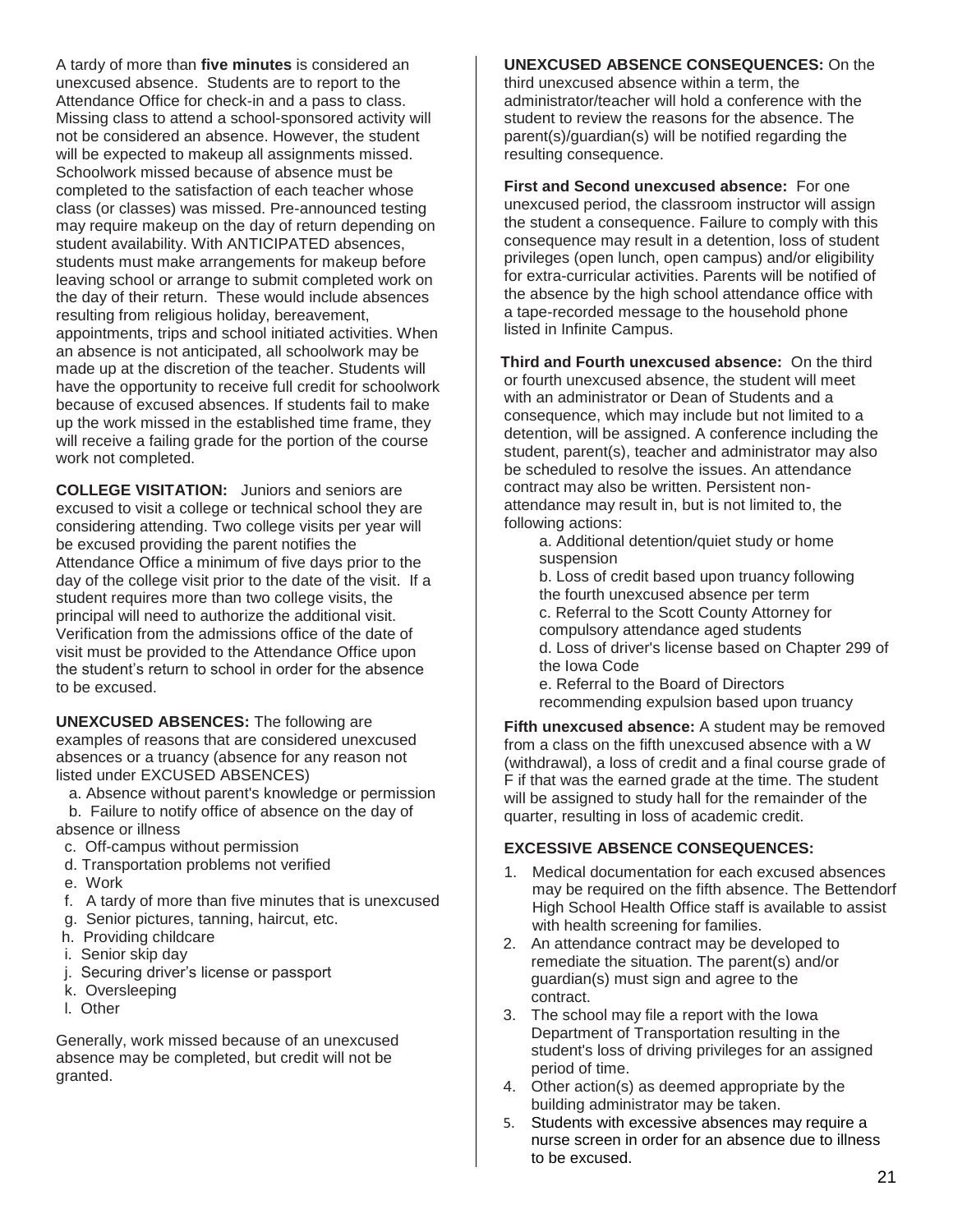### **TRUANCY**: Students will be considered truant when:

1. Absent without confirmation of a parent/guardian prior to or within 24 hours on day of the absence 2. Leaving school without parental and school knowledge/permission or without signing out in the Attendance Office.

#### **A PARENT/GUARDIAN FAILING TO COMPLY WITH THE COMPULSORY ATTENDANCE LAW WILL BE REFERRED TO THE SCOTT COUNTY ATTORNEY.**

The State of Iowa Compulsory Attendance Law applies to all students under the age of 16 on September 15, 2019. Parents/Guardians are held ultimately responsible for their children's school attendance. When a school official determines a parent/guardian is in violation of the law the official will contact the Scott County Attorney's Office to file a report. The parent/guardian may be fined or incarcerated for their child's lack of attendance and violation of the Compulsory Attendance Law.

#### **PHYSICAL EDUCATION DEPARTMENT TARDY, UNEXCUSED ABSENCE, NO DRESS POLICIES:**

Students and parents should become familiar with class expectations and requirements established for all Physical Education courses. These policies are available from all Physical Education instructors and are distributed to classes.

**TARDIES:** Promptness to class is a positive learned behavior. All high school students are expected to be on time to all classes. When a staff member delays a student, the student should request a pass from that staff member to allow entry into class. An unexcused tardy of more than five minutes is considered an unexcused absence, though a student will be allowed to complete academic work.

## **CONSEQUENCES FOR UNEXCUSED TARDIES:**

- First and second tardy: consequence is assigned by the teacher
- Third tardy: equivalent of an unexcused absence. Consequence will be assigned by the teacher
- Fourth tardy: administrative referral
- Fifth tardy: administrative referral.

**MAKE-UP WORK:** All work missed while a student is absent must be made up if credit is expected. Make-up assignments are the responsibility of the student and teacher. It shall be the responsibility of the student to promptly find out what work was missed and how and when it is to be made up. Each excused absence generally have two school days to make up missed work. The time allowed for make-up is to be arranged with each teacher, and is dependent on the individual circumstances surrounding the absence. Make-up work not completed within the time span arranged will not receive credit. Generally, work missed because of an unexcused absence may be completed, but credit will not be granted.

## **APPEALS - Compulsory Attendance:**

- 1. Any time students or parents are concerned about the disposition of an attendance violation; they are encouraged to contact the teacher or building administrator for clarification.
- 2. Teacher's decision: Students and parents wishing to have a review of a teacher's decision regarding tardiness, attendance, and make-up work rendered under the attendance policies of the school district may do so by filing a written request for review with the principal within five days after the teacher's decision was rendered. The principal will determine a mutually agreeable time, place, and the parties attending the review will meet to discuss the matter informally. Following the review, the principal shall affirm, reverse, or modify the teacher's decision.
- 3. Principal's decision: Students, parents, and teachers may obtain a review of a principal's decision under the attendance policies of the school district by filing a written request for review within five days with the Superintendent. The Superintendent or designee will determine a mutually agreeable time, place and date for the review and notify the interested persons accordingly. At the conclusion of the review, the Superintendent or designee shall affirm, reverse, or modify the principal's decision.
- 4. Superintendent's decision: Students, parents, and teachers may appeal the Superintendent's decision in a given case by filing a written request for review within five days with the Secretary of the Board of Education. The Board of Education will determine a mutually agreeable time, place, and date for the review and notify the interested persons accordingly. At the conclusion of the review, the Board of Education shall affirm, reverse, or modify the Superintendent's decision.

These policies shall pertain to all special education students except in cases related to the handicapping condition(s) of the student.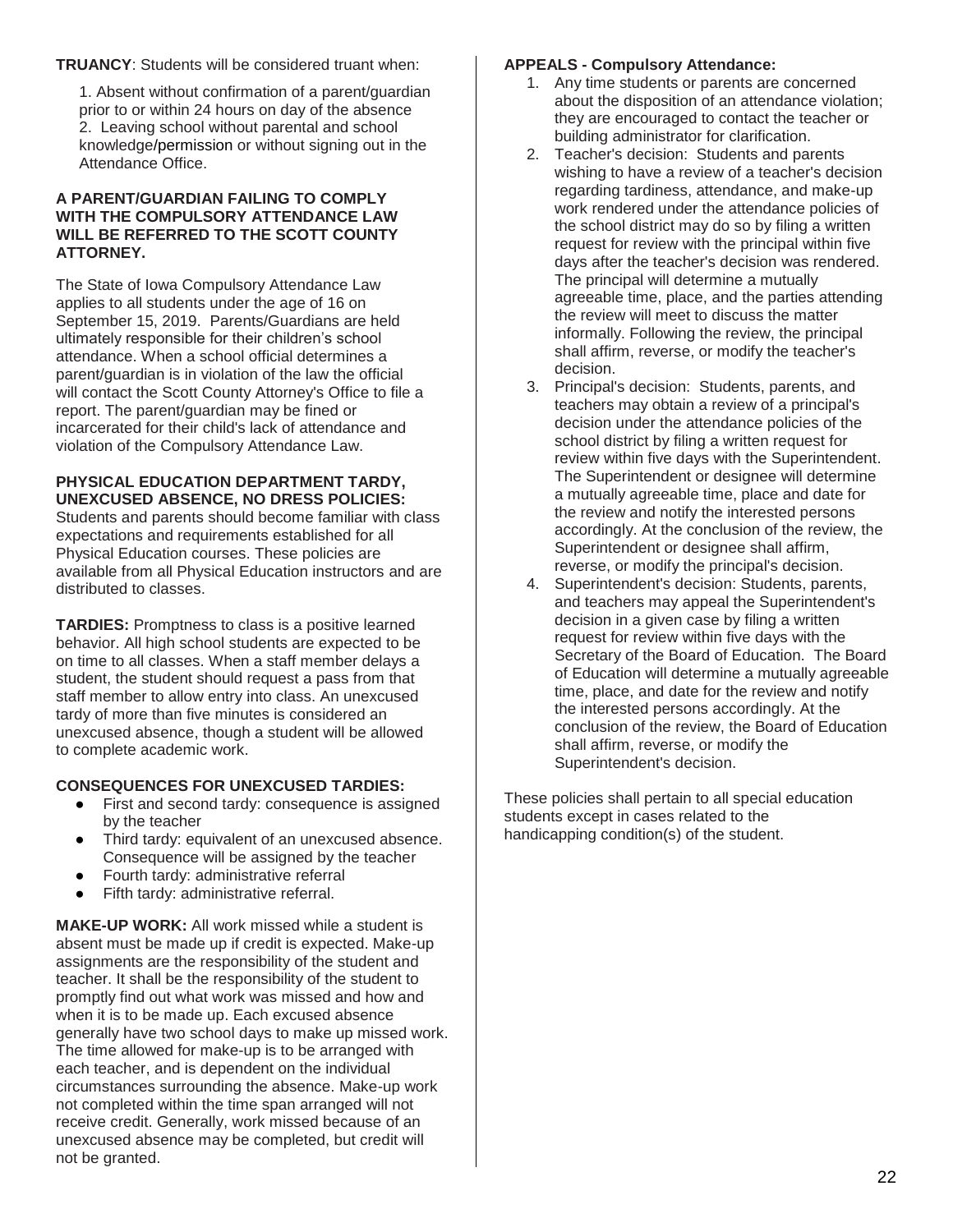## **SOCIAL BEHAVIOR AND DISCIPLINE**

The goal of the staff of Bettendorf High School is to provide our students a comprehensive, future-ready education in an optimal learning environment. This section of the Parent Student Handbook, supported by the District Discipline Policy (503.1), explains both the behavior expected of students on campus, in transit to and from school, and at all school activities. A handbook cannot encompass every possible scenario so the chart below is simply a guide. The potential consequences that will result if any student chooses to violate these rules or other conduct violations are also listed. Final interpretation of these rules and regulations will be made by the building administration who shall determine the appropriate action within its discretion and consider the facts of each situation.

|                   | <b>CATEGORY 1</b>                                                                                                                                                                                                                                                                                                                                                                                                                                                       | <b>CATEGORY 2</b>                                                                                                                                                                                                                                                                                                                                                                                                                                                                                                                                                                                                                                                                                                                                                                                               | <b>CATEGORY 3</b>                                                                                                                                                                                                                                                                                                                                                                                                                                                                                                                                                                                                                                                                                                        |
|-------------------|-------------------------------------------------------------------------------------------------------------------------------------------------------------------------------------------------------------------------------------------------------------------------------------------------------------------------------------------------------------------------------------------------------------------------------------------------------------------------|-----------------------------------------------------------------------------------------------------------------------------------------------------------------------------------------------------------------------------------------------------------------------------------------------------------------------------------------------------------------------------------------------------------------------------------------------------------------------------------------------------------------------------------------------------------------------------------------------------------------------------------------------------------------------------------------------------------------------------------------------------------------------------------------------------------------|--------------------------------------------------------------------------------------------------------------------------------------------------------------------------------------------------------------------------------------------------------------------------------------------------------------------------------------------------------------------------------------------------------------------------------------------------------------------------------------------------------------------------------------------------------------------------------------------------------------------------------------------------------------------------------------------------------------------------|
| <b>OFFENSES</b>   | Unexcused absence(s)<br>$\bullet$<br><b>Tardiness</b><br>$\bullet$<br>Unbecoming conduct as a<br>$\bullet$<br>student<br>Inappropriate behavior n the<br>$\bullet$<br>building, on school grounds, on<br>the school bus or to/from<br>school<br>Wearing/displaying any<br>$\bullet$<br>inappropriate or illegal figures,<br>drawings, symbols, signs, gang<br>affiliations<br>Inappropriate use of technology<br>$\bullet$<br>Bullying/Harassment<br>Other<br>$\bullet$ | Off/Open Campus violations<br>Unbecoming conduct as a<br>student<br>Defiance of staff<br>Academic misconduct<br>٠<br>Skipped detentions<br>$\bullet$<br>Physical Assault/fight with<br>$\bullet$<br>other students<br>Unauthorized use of safety<br>equipment<br>Possession of any tobacco,<br>$\bullet$<br>chewing tobacco, and/or e-<br>cigarettes on school grounds<br>Possession of any<br>drugs/alcohol/controlled<br>substances/drug paraphernalia<br>on school grounds<br>Inciting, encouraging,<br>$\bullet$<br>electronic recording or<br>dissemination of electronic<br>recording of fight<br><b>Theft</b><br>$\bullet$<br>Vandalism<br>$\bullet$<br>Verbalism<br>$\bullet$<br>Verbal assault on student or<br>$\bullet$<br>staff<br>Participation in criminal/gang<br>activity<br>Other<br>$\bullet$ | Chronic misbehavior: multiple<br>$\bullet$<br>violations of Categories 1-3<br>offenses during a calendar<br>year<br>Physical or verbal assault of<br>$\bullet$<br>student or staff<br>Sale, purchase, possession,<br>distribution, or<br>encouragement to deliver or<br>take delivery of alcohol and/or<br>drugs and/or any controlled<br>substance<br>Possession or use of a<br>$\bullet$<br>weapon. This includes any<br>object that could be used as<br>an offensive/defensive<br>weapon or a look alike<br>weapon<br>Inciting, encouraging,<br>$\bullet$<br>electronic recording or<br>dissemination of electronic<br>recording of fight<br>Jokes, intimation or threats of<br>school violence<br>Other<br>$\bullet$ |
| STEP <sub>1</sub> | Rule clarification<br>$\bullet$<br>Student warning<br>$\bullet$<br>Learning module<br>$\bullet$<br>Parent notification<br>$\bullet$<br>Detention<br>$\bullet$<br>Other                                                                                                                                                                                                                                                                                                  |                                                                                                                                                                                                                                                                                                                                                                                                                                                                                                                                                                                                                                                                                                                                                                                                                 |                                                                                                                                                                                                                                                                                                                                                                                                                                                                                                                                                                                                                                                                                                                          |
| STEP <sub>2</sub> | Parent/Guardian<br>notification/conference<br>In/Out of school suspension<br>$\bullet$<br>Learning module<br>$\bullet$<br>Police notification<br>$\bullet$<br>Other<br>$\bullet$                                                                                                                                                                                                                                                                                        | Parent/Guardian<br>notification/conference<br>In/Out of school suspension<br>$\bullet$<br>Learning module<br>$\bullet$<br>Police notification<br>$\bullet$<br>Other<br>$\bullet$                                                                                                                                                                                                                                                                                                                                                                                                                                                                                                                                                                                                                                |                                                                                                                                                                                                                                                                                                                                                                                                                                                                                                                                                                                                                                                                                                                          |
| STEP <sub>3</sub> | Parent/Guardian notification<br>$\bullet$<br>In/Out of school suspension<br>$\bullet$<br>Learning module<br>٠<br>Loss of driver's license<br>$\bullet$<br>Police notification<br>$\bullet$<br>Truancy proceedings initiated<br>Federal law mandates apply<br>Other<br>٠                                                                                                                                                                                                 | Parent/Guardian notification<br>$\bullet$<br>In/Out of school suspension<br>$\bullet$<br>Learning module<br>$\bullet$<br>Police notification<br>$\bullet$<br>Expulsion proceedings initiated<br>٠<br>Federal law mandates apply<br>Other<br>$\bullet$                                                                                                                                                                                                                                                                                                                                                                                                                                                                                                                                                           | Parent/Guardian<br>$\bullet$<br>notification/conference<br>Out of school suspension<br>$\bullet$<br>Learning module<br>$\bullet$<br>Police notification<br>$\bullet$<br>Expulsion proceedings<br>initiated<br>Federal law mandates apply<br>$\bullet$<br>Other<br>$\bullet$                                                                                                                                                                                                                                                                                                                                                                                                                                              |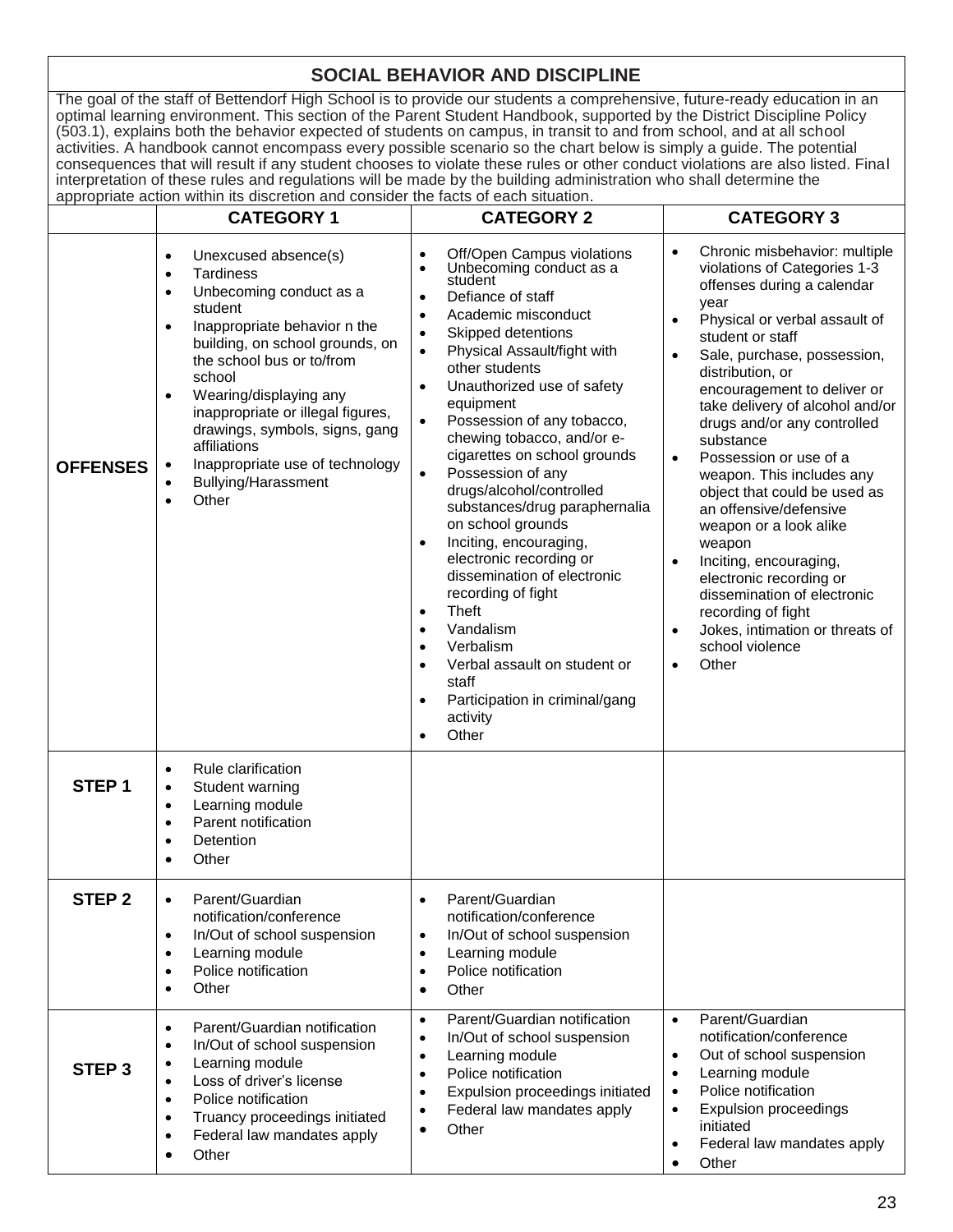**SECURITY:** A police liaison program has been established at Bettendorf High School to provide security for staff and students. In addition to providing security, our full-time police officer and security guards provide a variety of educational opportunities, a positive law enforcement presence in our school community, and information and advice to staff, students, and parents. Security works closely with members of the school staff and administration in solving matters directly related to routine police matters or investigations and school safety and security.

## **ALCOHOL/ILLEGAL DRUGS AND DRUG**

**PARAPHERNALIA:** The use or possession of alcoholic beverages, illegal drugs (including medicines prescribed for another person) and paraphernalia are a major violation of federal statutes, Iowa Codes, and the policies of the Bettendorf School District. When attending school or any school sponsored events, students in possession or under the influence of illegal or prohibited substances will be suspended from school **and** charged by the Bettendorf Police Department.

## **ALCOHOL/CHEMICAL USE VIOLATIONS:**

Students who have been suspended from school for alcohol/chemical use violations will comply with a follow-up evaluation procedure. A conference for readmittance will be arranged.

## **CHEATING, PLAGIARISM AND UNETHICAL**

**STUDENT CONDUCT:** When students attempt to receive credit for work they have not produced there is a negative impact on each student and his or her grades in that class. The uncredited use of another's work, ideas or wording is plagiarism and is also considered a violation of ethics. When a teacher/administrator determines that cheating or plagiarism on an assignment or test has occurred, the student will face severe academic consequences. The consequence for cheating and/or plagiarism will include loss of credit for the test or assignment in question and a school consequence that may include being dropped from the class with an F grade. A second violation will result in loss of course credit with the student receiving an F grade for the course and a suspension from school. If test/quiz security is breeched, the involved student will be removed from the class with an "F" and receive a school suspension. Any incident of unethical student conduct will be noted in the student's permanent record. *Please note: cheating, plagiarism and unethical student conduct results in immediate removal from NHS and can result in an extracurricular consequence including a code of conduct.*

**SCHOOL JURISDICTION:** When an incident of inappropriate student conduct including hazing, harassment and/or physical aggression towards a student originating during the school day are continued off-campus or after school hours, school officials may respond to the event as a continuation of school authority and respond accordingly.

#### **SEARCH AND SEIZURE POLICY: Please refer to the following Board Policies, available on the district website at [www.bettendorf.k12.ia.us](http://www.bettendorf.k12.ia.us/)**

| 502.8   | Search and Seizure            |
|---------|-------------------------------|
| 502.8R1 | Search and Seizure Regulation |
| 502.8E1 | Search and Seizure Checklist  |

**LOCKER SEARCHES:** Student lockers are owned by the school and are provided as a convenience for student use. When there are reasonable grounds of suspicion, lockers may be inspected by the administration at any time without prior notification to the students. Upon occasion canines may be utilized for locker and parking lot searches. School authorities may seize any illegal, unauthorized or contraband materials discovered in a search. Items of contraband may include, but are not limited to, non-prescription controlled substances, apparatus used for controlled substances, cocaine, amphetamines, barbiturates, tobacco, alcoholic beverages, weapons, weapon look a likes, explosives, poisons and stolen property. Such items are not to be possessed by a student while they are on school district property or on property within the jurisdiction of the school district or while on school owned and/or operated school or chartered buses. Consequences, including criminal charges, will be applied.

## **SCHOOL VIOLENCE AND FIGHTING POLICY:**

Disputes between students should be resolved through the proper channels. If students require assistance in resolving issues or sense a threat from another person they should contact a school counselor, administrator, security or any adult in the building. Students are not to respond to aggression with aggression. This policy will also apply to those students who encourage, incite or promote violence among students. Consequences for fighting or inciting may include suspension from school, criminal charges, and expulsion from school.

**THREAT ASSESSMENT TEAM:** Any student with inappropriate or threatening material, or who verbally or physically threatens another student or staff member may be required to undergo an assessment with the Threat Assessment Team. This team is comprised of a school counselor, school social worker, school nurse, police liaison officer, and administration. During the assessment, the student may be excluded from school. Refusal to participate in the assessment may result in exclusion from school.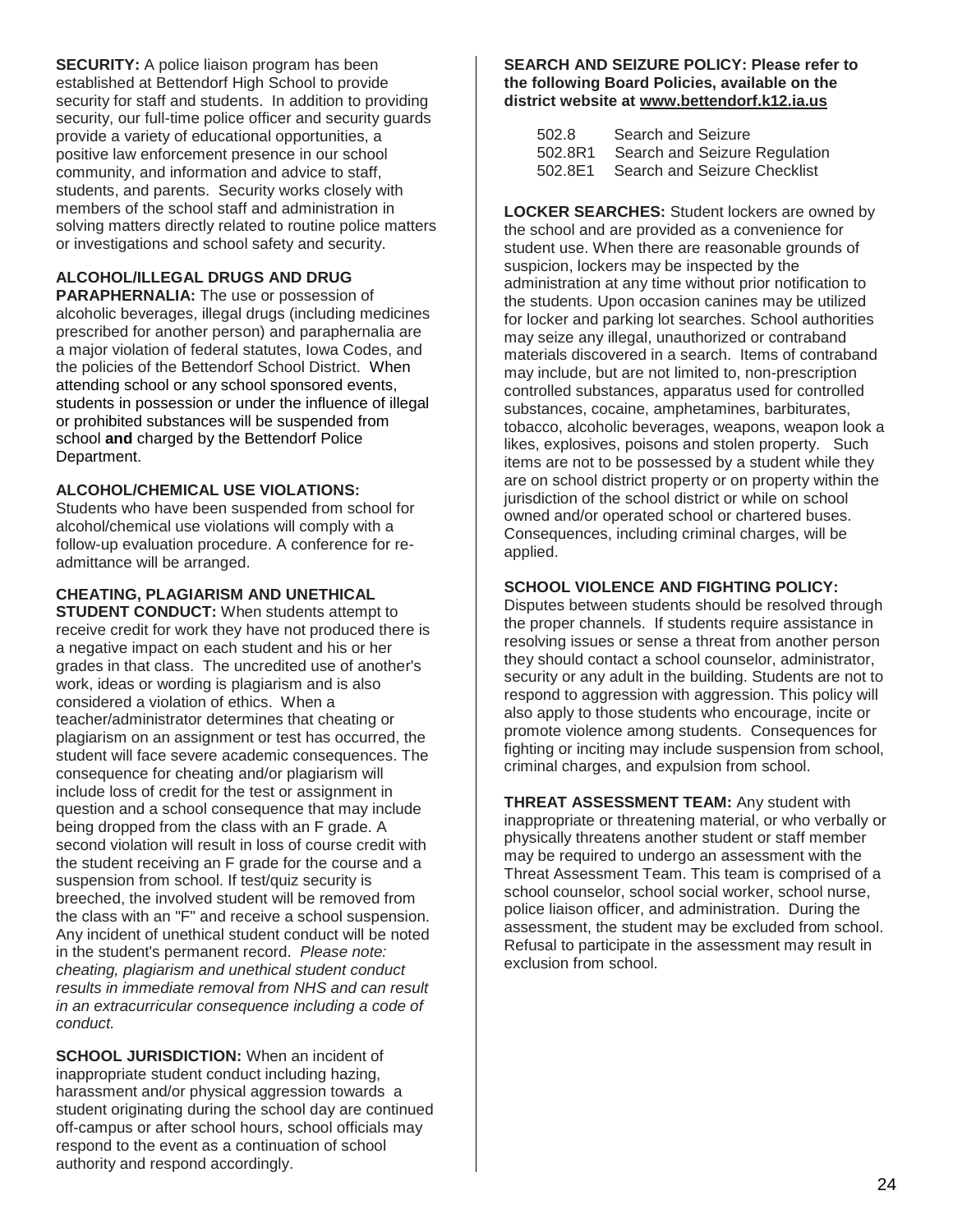**WEAPONS POLICY:** Any student who threatens another person on school property or at a school event with a dangerous weapon or an object that resembles a dangerous weapon, or who displays any object in such a manner as reasonably to place another person in fear for his/her safety shall be subject to discipline, including suspension or expulsion. In like manner, the possession of a dangerous weapon or an object that resembles a dangerous weapon while on school property (including vehicles in the parking lot) or at a school event is strictly prohibited and will result in possible suspension or recommendation for expulsion. Criminal charges may also result

**GANGS/PEER GROUPS:** The Bettendorf School District does not accept or tolerate gangs or gang related activities in our schools. Gang related activities such as the display of colors, symbols, signals, or signs will not be tolerated on school grounds. Students in violation will be suspended from school, the local police will be notified, and the student may be referred to the Board of Education for expulsion.

**INSUBORDINATION/NONCOMPLIANCE:** Students should respectfully respond to all staff directives in words and actions. Students are encouraged to respectfully ask questions for clarity when necessary.

**PUBLIC DISPLAY OF AFFECTION:** Holding hands, hugging or kissing on school property are considered inappropriate forms of public displays of affection for a school setting and is not permitted.

#### **HARASSMENT, VANDALISM AND/OR DESTRUCTION OF THE PERSONAL PROPERTY OF A DISTRICT EMPLOYEE:** In the event the

private property of a district employee is intentionally damaged by a student on or off school grounds, the student will face suspension from school and possible other disciplinary action up to and including expulsion. Criminal charges may also apply.

## **STUDENT WELL-BEING AND SAFETY**

**ANTI-BULLYING/HARASSMENT:** The school district is committed to providing all students with a safe and civil school environment in which all members of the school community are treated with dignity and respect. To that end, the school district has in place policies, procedures, and practices that are designed to reduce and eliminate bullying and harassment as well as processes and procedures to deal with incidents of bullying and harassment when they occur. Bullying and harassment of students by other students, school officials, faculty, staff, and volunteers who have direct contact with students will not be tolerated in the school district. The school district prohibits harassment, bullying, hazing, or any other victimization based on real or perceived characteristics.

Please refer to the following Board Policies regarding anti-bullying/harassment, available on the district website at [www.bettendorf.k12.ia.us](http://www.bettendorf.k12.ia.us/)

- 104.E1 Anti-Bullying/Harassment Documentation<br>104.E2 Anti-Bullying/Harassment Witness
- Anti-Bullying/Harassment Witness Disclosure Form
- 104.E3 Disposition of Anti-Bullying/Harassment Complain Form

104.R1 is listed below:

## **ANTI-BULLYING/HARASSMENT INVESTIGATION PROCEDURES:**

Individuals who feel that they have been harassed should:

- Communicate to the harasser that the individual expects the behavior to stop, if the individual is comfortable doing so. If the individual wants assistance communicating with the harasser, the individual should ask a teacher, counselor or principal to help.
- If the harassment does not stop, or the individual does not feel comfortable confronting the harasser, the individual should:

Complete the Bullying/Harassment Concern form -

[https://docs.google.com/a/bettendorf.k12.ia.us/](https://docs.google.com/a/bettendorf.k12.ia.us/forms/d/1bR25x77UjZ87aMjLNzzumnkuciEGMPgiLaK9kSqxF8Y/edit) [forms/d/1bR25x77UjZ87aMjLNzzumnkuciEGM](https://docs.google.com/a/bettendorf.k12.ia.us/forms/d/1bR25x77UjZ87aMjLNzzumnkuciEGMPgiLaK9kSqxF8Y/edit) [PgiLaK9kSqxF8Y/edit](https://docs.google.com/a/bettendorf.k12.ia.us/forms/d/1bR25x77UjZ87aMjLNzzumnkuciEGMPgiLaK9kSqxF8Y/edit)

## **COMPLAINT PROCEDURE INVOLVING STAFF:**

Students who believe that they have been harassed or bullied will notify the building principal. All others will notify the Level I investigator or alternate. The Level I investigator and alternates are listed in student handbooks, published annually in the local newspaper, and posted in all school facilities.

The investigator may request that the individual complete the Harassment/Bullying Complaint form and turn over evidence of the harassment, including, but not limited to, letters, tapes, or pictures. The complainant shall be given a copy of the completed complaint form. Information received during the investigation is kept confidential to the extent possible.

The investigator, with the approval of the principal, or the principal has the authority to initiate an investigation in the absence of a written complaint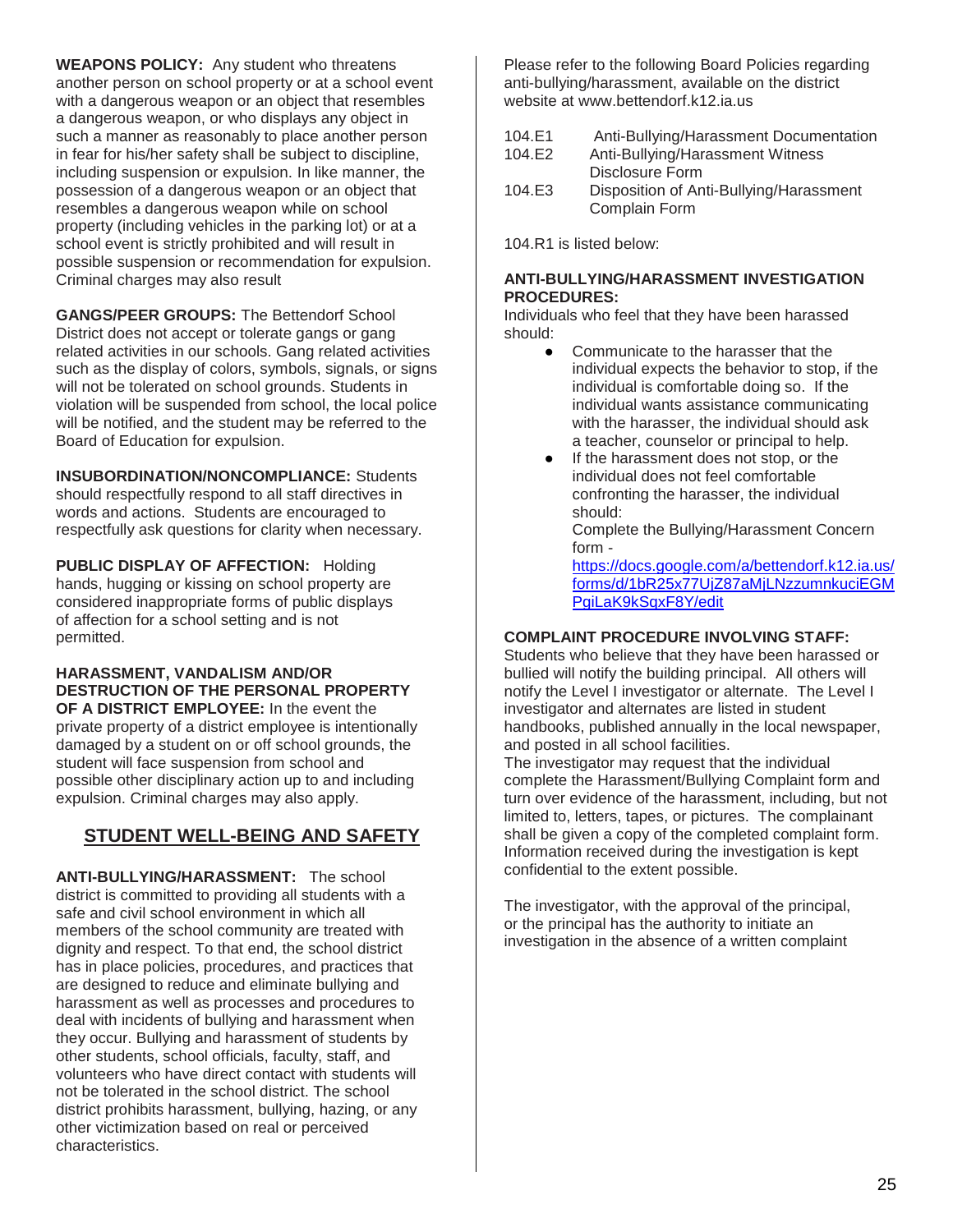#### **INVESTIGATION PROCEDURE:**

The investigator will reasonably and promptly commence the investigation upon receipt of the complaint. The investigator will interview the complainant and the alleged harasser. The alleged harasser may file a written statement in response to the complaint. The investigator may also interview witnesses as deemed appropriate.

Upon completion of the investigation, the investigator will make written findings and conclusions as to each allegation of harassment and report the findings and conclusions to the principal. The investigator will provide a copy of the findings of the investigation to the principal.

## **RESOLUTION OF THE COMPLAINT:**

Following receipt of the investigator's report, the principal may investigate further, if deemed necessary, and make a determination of any appropriate additional steps which may include discipline.

Prior to the determination of the appropriate remedial action, the principal may, at the principal's discretion, interview the complainant and the alleged harasser. The principal will file a written report closing the case and documenting any disciplinary action taken or any other action taken in response to the complaint. The complainant, the alleged harasser and the investigator will receive notice as to the conclusion of the investigation. The principal will maintain a log of information necessary to comply with Iowa Department of Education reporting procedures.

#### **POINTS TO REMEMBER IN THE INVESTIGATION:**

- Evidence uncovered in the investigation is confidential.
- Complaints must be taken seriously and investigated.
- No retaliation will be taken against individuals involved in the investigation process.
- Retaliators will be disciplined up to and including suspension and expulsion.

#### **CONFLICTS:**

If the investigator is a witness to the incident, the alternate investigator shall investigate.

**CIVIL RIGHTS POLICY:** The U.S. Department of Agriculture (USDA) prohibits discrimination in all its programs on the basis of race, color, national origin, sex religion, age, disability, political beliefs, sexual orientation, or marital or family status. (Not all prohibited bases apply to all programs.) Persons with disabilities who require alternative means for communication of program information (Braille, large print, audiotape, etc.) should contact USDA's TARGET Center at (202) 720-2600 (voice and TDD).

To file a complaint of discrimination, write USDA, Director, Office of Civil Rights, Room 326-W, Whitten Building, 1400 Independence Avenue, SW, Washington, D.C. 20250-9410 or call (202) 720- 5964 (voice and TDD). USDA is an equal opportunity provider and employer."

**DUE PROCESS:** In accordance with Bettendorf School Policy 503.1R2 Student Behavior and Discipline – Suspension, the following due process procedure will be followed. The minimal due process procedures include the right of students to:

- **1.** be given oral and/or written notice of the charges,
- **2.** be given the opportunity to admit or deny such charges.
- **3.** be given an explanation of the evidence against the student if he/she denies the charges,
- **4**. be given an opportunity to explain the situation.

Parents and students should be aware that under certain circumstances school officials are obligated to inform law enforcement authorities of certain types of student misbehavior. In addition, legal action may be instituted against the student.

### **Annual Notice to Parents Regarding Chapter 103:**

Recent amendments to the Department's administrative rules on corporal punishment, physical restraint, and physical confinement and detention require annual notice to parents of the terms of those administrative rules, as well as any other policies or procedures on corporal punishment, restraint, or physical confinement and detention adopted by an AEA, a public school district, or an accredited nonpublic school. The following text is considered by the Department to contain the information required to be provided to parents in an annual notice.

#### **Notice: Corporal Punishment, Restraint, and Physical Confinement and Detention:**

State law forbids school employees from using corporal punishment against any student. Certain actions by school employees are not considered corporal punishment. Additionally, school employees may use "reasonable and necessary force, not designed or intended to cause pain" to do certain things, such as prevent harm to persons or property. State law also places limits school employees' abilities to restrain or confine and detain any student. The law limits why, how, where, and for how long a school employee may restrain or confine and detain a child. If a child is restrained or confined and detained, the school must maintain documentation and must provide certain types of notice to the child's parent.

If you have any questions about this state law, please contact your school. The complete text of the law and additional information is available on the Iowa Department of Education's web site: www.iowa.gov/educate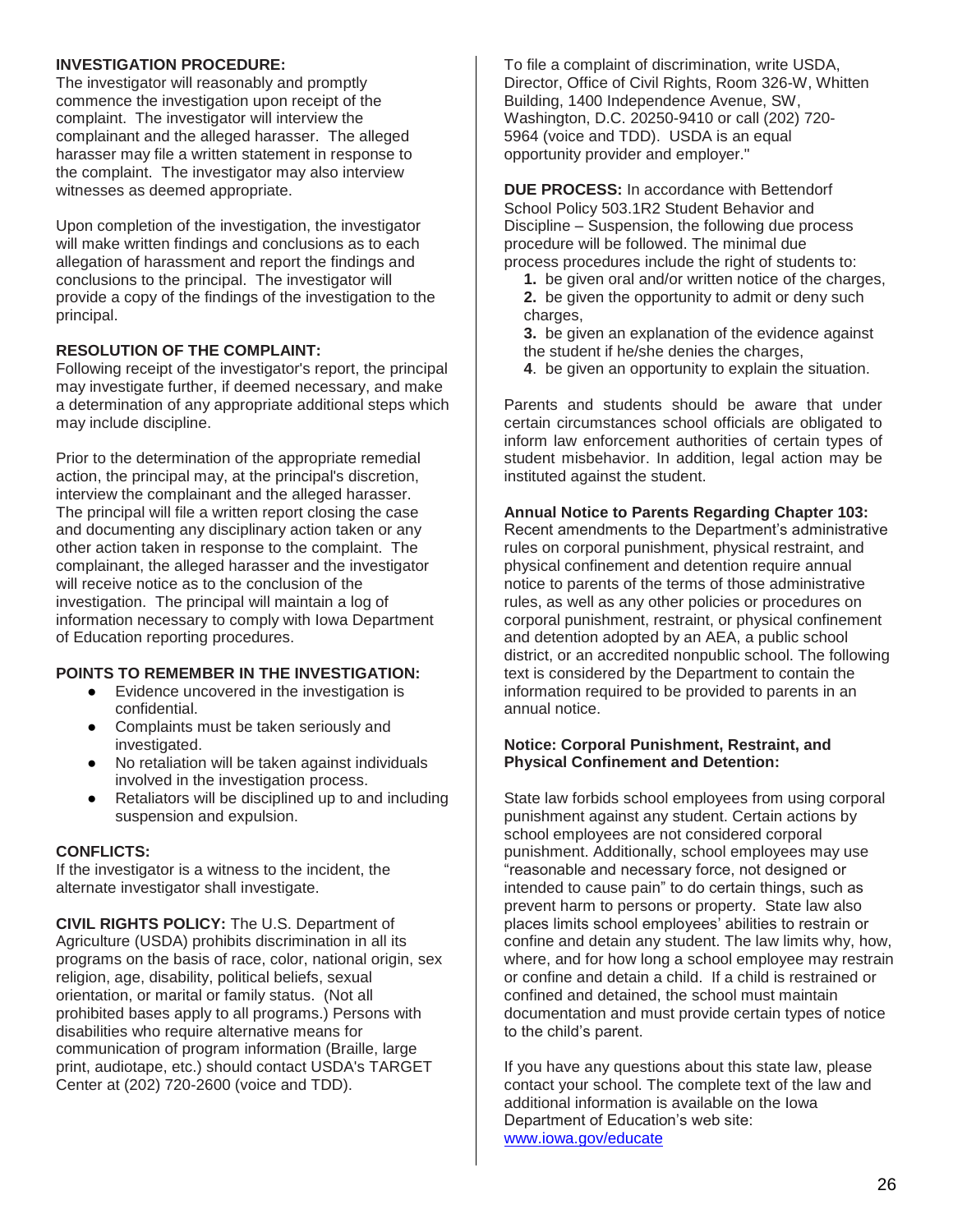## **GENERAL INFO**

### **STUDENTS' RIGHTS AND RESPONSIBILITIES:** All

students have the right to be free from harassment and physical torment. All students shall dress in a manner that follows school dress code and is sanitary, decent and safe and not disruptive to the learning process.

- a. All students and staff members have the right to be treated with respect and in turn, treat others respectfully.
- b. All students have the right to participate in curricular and co-curricular activities so long as they have met the requirements of the State of Iowa, the Bettendorf Community School District and Bettendorf High School.
- c. All students have a right to a fair hearing on disciplinary matters with the understanding that the final decisions shall be made by the school.
- d. All students have the right to bring their concerns about school matters to the attention of the staff and administration of the building.

Along with these personal rights go the obligation and responsibility to respect these as the rights of all students. Any students violating the rights of others will be held responsible and appropriately disciplined, (including forfeiture of their rights) in accordance with the Bettendorf Board of Education Policy.

**BUILDING HOURS:** BHS is open from 7:30 am – 4:00 pm. Students must be under the direct supervision of staff before and after the school day (7:30 – 8:20 am & 3:20 – 4:00 pm) or remain in the Commons. BHS Staff and Administration are not responsible for student supervision before and after school.

**VISITORS: All visitors to BHS are required to report to the Attendance Office to register and obtain a visitor's pass. Former BHS students wishing to visit a staff member must coordinate that visit with the staff member in advance. The Attendance Office must have notification of the visit in order for a visitor's pass to be obtained.**  Visitors will be considered with a one week advance notice. A permission form must be obtained from the main office for teachers to indicate their approval. This permission form must be submitted by 8:00 am the day of the visit. Students from any of the Quad City area schools MAY NOT visit Bettendorf High School without special permission from the principals of both schools. Student visitors, and must have some form of picture I.D. (including driver's license, permit, or school I.D.). Student visitors are not permitted during the first and last week of each nine-week term. **Parents are welcome to visit the school and should contact the Principal with request. Parents wishing to visit specific classrooms should schedule this with the classroom teacher at least 24 hours in advance of the visit.**

**ANIMALS:** BHS does not permit animals on school grounds.

**SKATEBOARDS/ROLLERBLADES:** Skateboards and rollerblades are not permitted on campus.

**FOOD AND BEVERAGES:** Building cleanliness is an important component of a learning environment. All food and beverages, excluding water, are to be consumed in the cafeteria and are not permitted in classrooms and hallways. Food and drink may be consumed in Commons and E locker bay during designated times so long as students keep areas clean and orderly.

**DELIVERIES FOR STUDENTS:** In an effort to maintain an educational climate, BHS does not deliver food, flowers, packages, or gifts of any kind to students for individual special occasions. Parents and friends are encouraged to celebrate student accomplishments and special events through the home address of the student. Food deliveries from food chains will not be accepted.

**LIBRARY / MEDIA CENTER:** The library/media center is available for student use from 7:30 am to 4:00 pm. Computers and printing capabilities are available for student use. Students are required to present a pass to the media clerk, signed by a teacher, when reporting to the library when school is in session. Fines are 10 cents per day for overdue books. I.D. badges are required to check out library materials and computer access.

**CAFETERIA DECORUM:** Lunch is a time for socializing and relaxing. Students are expected to follow all school policies during lunch. All students are expected to clean their table, discarding any waste in trash cans, and respect all adult supervisors. Any student not meeting these responsibilities will be considered insubordinate and may be assigned to restricted seating in the cafeteria for a designated period of time. Continued violations may result in the students' loss of cafeteria privileges and their assignment to the in-school suspension room during lunchtime.

**PARKING PROCEDURES:** Students who drive to school are to park in the NORTH or SOUTH lots, except in designated staff spots. Please observe the speed limit of 10 m.p.h. Students who park their cars improperly in fire lanes, faculty areas, etc. will be given a school ticket and may be towed. The fine for parking or reckless driving ticket is \$15.00 to be paid in the Activities Office. Unpaid fines will be applied to student fees. A continuous problem with improper parking will result in a loss of the student's school driving privilege. Reckless driving on school grounds will result in the loss of the student's parking privileges for a minimum of two weeks up to the entire school year and a citation.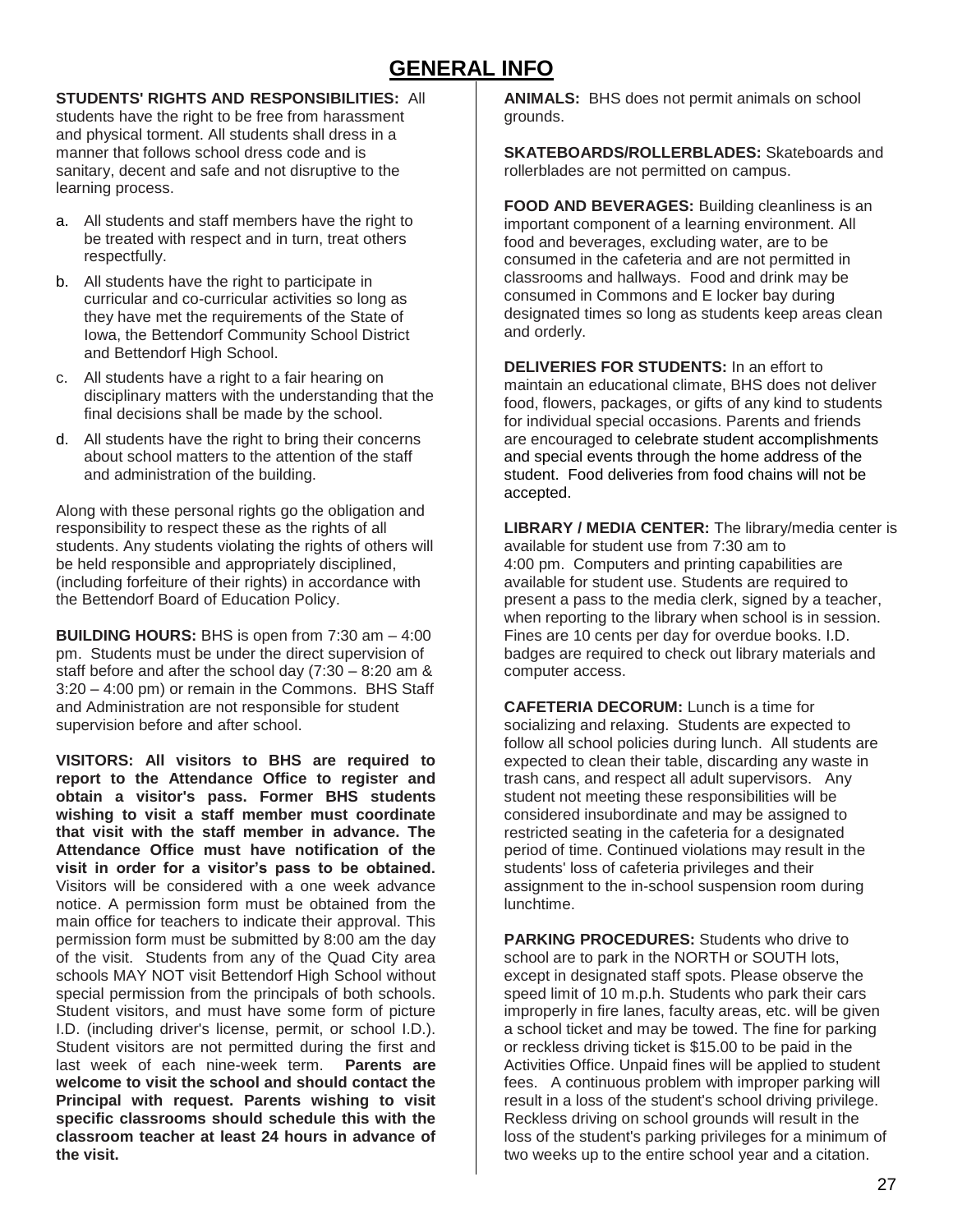## **This includes exiting at designated entrances and**

**entering at designated exits.** The term of suspension of privileges will be based upon frequency of violation and the risk to safety of others. Students who park their cars in any marked handicapped spaces will be issued a school citation for the first offense. The second offense will merit a state citation issued by the Bettendorf Police Department. On the third offense, the students' car will be towed at the owner's expense and the student will lose all parking privileges. Note: students are NOT permitted to park in front of BHS along the boulevard or in the lot in front of the Administration Center.

**LOCKERS:** Students are assigned a hall locker each year. Students are to use only their assigned lockers and are reminded to spin the dial every time to secure it. **DO NOT** give your locker combination to another student and **DO NOT** share your locker with others (unless you have signed sharing agreement). If the locker is broken or items have been stolen from the locker, immediately report this information to the Security/Main Office.

**THEFT / LOSS OF STUDENT PROPERTY:** Students are advised to leave all valuables, including cell phones and money at home. The staff of Bettendorf High School is not responsible for the loss of any student property. Students should report stolen property to the security officer for investigative purposes and the potential recovery of the stolen/lost article. Students are advised against leaving items unattended and unsecured.

#### **I.D. CARDS - STUDENT IDENTIFICATION BADGES:**

A major facet of building security is the ability of staff to easily identify students and others walking the halls. To create this awareness, all staff are required to wear a photo identification badge. Each student will be issued a picture ID card and lanyard to be displayed at all times throughout the school day. The color of the lanyard indicates the student's class status based on the grade level of student. Replacement cards and lanyards may be requested through the ID Room in the D-261 for a replacement fee.

The identification card will provide students with:

- computer access
- the ability to check out library materials
- the ability to purchase food through the school lunch program
- the ability to leave or enter the building for open campus /open lunch

**APPEARANCE/DRESS CODE:** To create a safe and productive learning environment, students must follow a dress code that demonstrates physical cleanliness and school-appropriate attire and appearance. Students are expected to give proper attention to personal cleanliness and to wear clothes that are suitable for the school activities in which they participate. Additionally:

- a. Attire or grooming depicting or advocating violence, criminal activity, gang-related activity, use of alcohol or drugs, vaping, pornography, or hate speech are prohibited.
- b. Students must wear clothing including both a shirt with pants or skirt, or the equivalent (for example dresses, leggings, or shorts) and shoes. Clothing must cover the chest and torso and lower extremities to mid-thigh.
- c. Clothing may not be see-through and must cover undergarments.
- d. Clothing must be suitable for all scheduled classroom activities including physical education, science labs, and other activities in which unique hazards or specialized attire or safety gear is required.
- e. Hats and other head coverings are not permitted except as a practice of religious beliefs or medical necessity.
- f. Apparel designed for outdoor wear (coats, sunglasses, etc.) shall remain in student lockers during the school day.
- g. Accessories that could be considered dangerous or could be used as a weapon are prohibited.
- h. Images or language that creates a hostile or intimidating environment based on any protected class or consistently marginalized groups is prohibited.

A student who violates these standards shall first be asked to resolve the infraction. Should the violation continue, students will be subject to appropriate disciplinary action.

**COATS:** Clothing designed for outdoor seasonal wear is not permitted during school hours and should be stored in student issued lockers. Examples of this include, but are not limited to, bulky coats, parka coats, letterman coats, and light jackets designed for outdoor wear. Students are permitted to wear sweatshirts, fleece material, and puffy vests. Students are not permitted to wear baggy, bulky or outdoor seasonal wear during the school day.

**BACKPACKS:** Backpacks, book bags, purses, tote bags or any device used by students to transport materials are not to be carried by students in the building during the school day. Students are to place these items in their locker when they arrive at school, and the purses, backpacks or bags, etc., must remain in the locker until the student leaves the building for the day.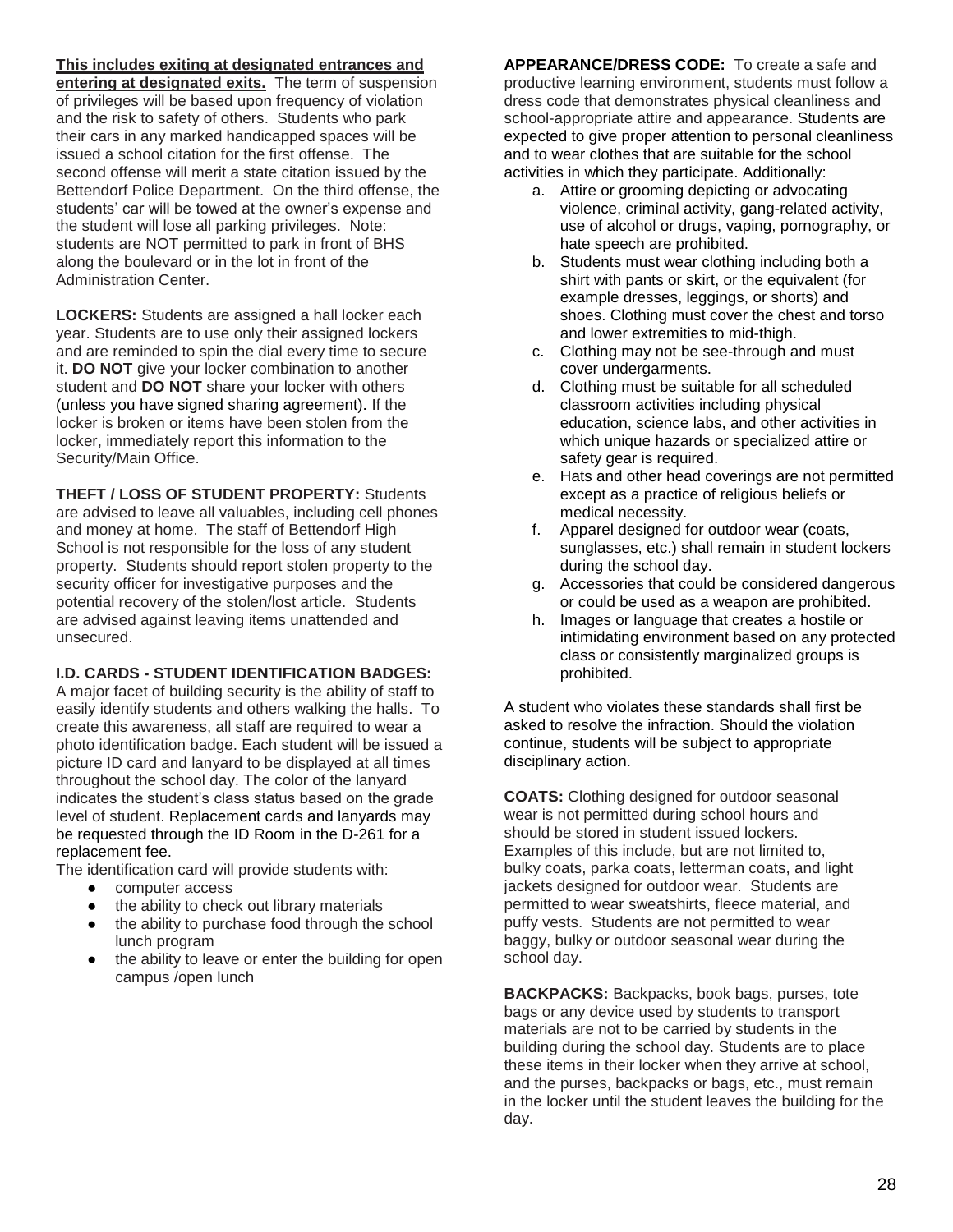**CELL PHONES:** Students may use cell phones at BHS under set guidelines. To prevent classroom distractions and preserve academic integrity, use of cell phones or other communication devices are not permitted during class time without teacher permission. Cell phone pouches are available in each classroom and students shall place their phones there during instruction time. Students in violation of this policy will have their cell phone confiscated. Students refusing to relinquish the cell/communication device to a staff member will face additional consequences, including suspension from school.

- Students are advised to leave their cell phones and portable music devices at home. Bettendorf High School is not responsible for lost or stolen cell phones or other portable music devices. Students choosing to bring cell phones to campus are permitted to use cell device during lunch and designated passing times only. The telephone in the Main Office is available for student use before school, after school, and in between classes. **The use of, or mere presence, of a cell phone during an exam is strictly prohibited and is considered cheating.**
- At no time should students use cell phones to capture images of anyone else (camera, video, social media) unless with specific permission from a staff member or administrator.
- Cell phones must be turned off and stored when students are in restrooms, locker rooms, or other areas where individuals would have similar expectations of privacy.
- Cell phones may not be used to conduct any activities which violate state and/or federal law, Board policy (Acceptable Use Policy, Academic Policy, Unlawful Harassment Policy, and Bullying Policy) or school rules and can result in a search of cell phone by security and/or school personnel.

Inappropriate or illegal use of a device or a prohibited item will cause the item to be taken away from the student and returned at a later date determined by the administrator. Students found in violation of this policy may be subject to discipline and, in cases where a law may be violated, law enforcement may be contacted.

Consequences for violation of this policy include, but are not limited to:

**1st violation** - the cell phone will be confiscated and returned to a parent at end of the school day or the following day - no exceptions. Student issued a warning.

**2nd violation** - the cell phone will be confiscated and returned to parent during a parent conference the following day - no exceptions. Student will be issued additional consequences.

**Any additional violation(s)** will result in a parent conference with administration with additional

consequences assigned to the student.

The use of cell phones for harassment, cheating, plagiarism or other inappropriate purposes will result in suspension from school, loss of academic credit, and the loss of cell phone use privileges on campus for the remainder of the school year. The mere presence of a cell phone during an exam/quiz is strictly prohibited and will be considered cheating. Cell phone violations that involve cheating will result in the student(s) receiving an F grade and students may lose credit for the course in addition to a suspension from school. Cheating of any kind will result in a suspension from school sponsored events, including fine arts & athletic events. The length of suspension will be determined by the administration.

**MUSIC DEVICES:** Students are welcome to use their music devices prior to 8:20 AM and after 3:20 PM. The use of any music devices or accessories (including ear buds or headphones) during school time (8:20 AM-3:20 PM) is prohibited. Students in violation will have to relinquish the item to staff.

**ON AND OFF CAMPUS DEFINED:** The Bettendorf High School campus is defined as the high school facility, grounds and parking lot. Bettendorf High School and district policies apply to all students in any district building, grounds of any district building, or parking lot. In addition any breach of appropriate student conduct by a high school student occurring on district property will be responded to by an official of the high school. Freshman and Sophomore students who exit the designated lunch area are considered off campus and will be assigned a consequence.

Off campus privileges are based on a student's class status:

**Seniors** - Permitted to leave perimeter doors for lunch and open block if eligible

**Juniors** - Permitted to leave perimeter doors only for lunch if eligible

**Freshman & Sophomores** - Not permitted to leave perimeter doors at any time and must remain in cafeteria for entire lunch period.

**OPEN LUNCH / OPEN CAMPUS POLICY:** Open lunch privileges are extended to junior and senior students with fourteen or more credits. Open campus privileges are extended to students in their fourth year of school with twenty-one or more credits. Parents or guardians of junior and senior students, who do not want their students to have open lunch/open campus privileges, must contact an administrator at Bettendorf High School and indicate their request in the form of a letter. The student will be assigned to a supervised area or encouraged to enroll in an additional class where available space remains. Open lunch/open campus is a privilege that is earned by students who remain in good academic standing and who demonstrate positive attendance and disciplinary behaviors. Junior and senior students who qualify for open lunch may, on occasion, have their lunch times switched to accommodate course testing.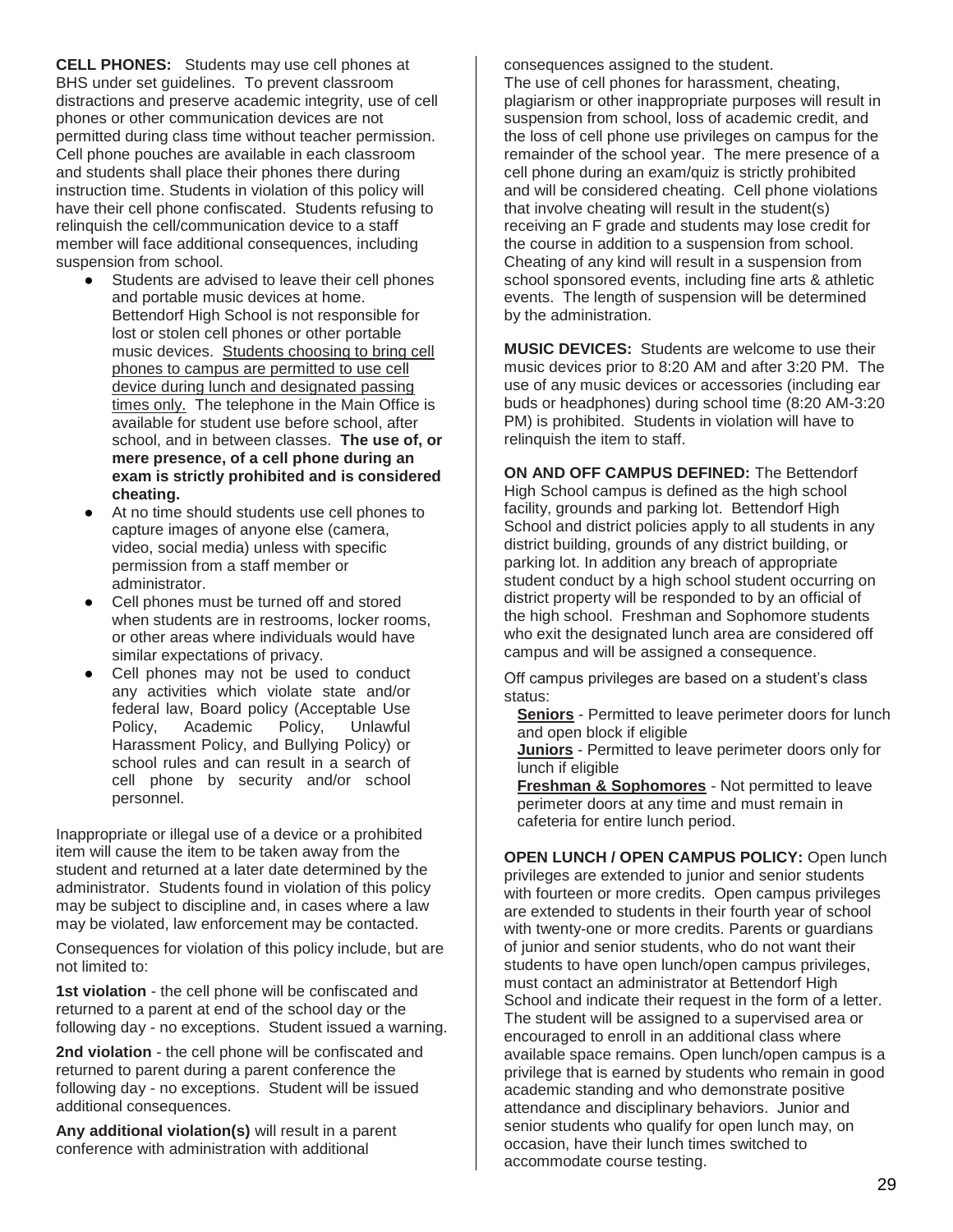Additionally, freshman or sophomore students outside the cafeteria doors during lunch period will be considered off-campus. Junior or Senior students who transport Freshmen and/or Sophomores off campus will receive consequences which may include loss of off campus privileges for a designated amount of time.

**OPEN BLOCK:** Seniors with an open block who choose to stay on campus are required to remain in the Commons.

**DANCES/GUESTS AT DANCES:** The Bettendorf High School Student Council sponsors two formal dances, Homecoming and Prom, which guests are allowed to attend. The Student Council also sponsors numerous informal for current Bettendorf High School students only. All school regulations are applicable to any dance or other school sponsored activity. Photo identification is required for admission to all dances. No junior high or middle school students are permitted to attend any high school dances.

Formal Dance Policies (Homecoming and Prom)

- **Only individuals twenty years of age or younger are permitted to attend.**
- Students in the ninth grade are prohibited **from attending the Prom or After Prom Event (APE) activities.**
- When a student from another school is invited to attend a Bettendorf High School formal dance, the BHS student issuing the invitation is required to follow dance policies.
- These policies include a BHS dance permission form signed by the principal from the visiting student's school indicating the student is in good standing with his/her school.
- If the invited guest is not currently attending school, the Bettendorf High School student inviting the guest must obtain a permission form in the Main Office and return the form to the Main Office at least three days prior to the dance. High School drop-out students must provide documentation indicating enrollment in a GED program and be in good legal standing.
- Photo identification for the quest is required when the permission form is returned and must be displayed for entry to the dance.
- A Bettendorf High School student may invite only one guest to each formal dance.
- Students who leave the building or facility after the dance has started will not be readmitted to the dance.
- Party busses will not be permitted on any property in which a BHS event is being hosted. Students who travel to/from a school sponsored event on a "party bus" will not be admitted to the event.
- Students must be passing all classes in order to attend BHS dances.

Informal Dance Policies

- All informal dances are for current Bettendorf High School students only.
- Students must provide photo identification (student ID) when entering all dances.
- Students who leave the building during a dance will not be readmitted.
- Students must be passing all classes in order to attend BHS dances.

**FIELD TRIPS:** Field trips are arranged by teachers to enhance classroom experiences. ALL SCHOOL RULES APPLY. Students are not permitted to drive themselves or other students to/from field trips.

**INSURANCE:** Student insurance is available. The insurance will cover the student from home to school, during school, school to home (via the most direct route) and at all approved student events, spectator or participant. Contact the Activities Office for information.

**OPEN ENROLLMENT:** Any questions concerning Open Enrollment may be answered by contacting the Principal's office at 332-7001. Please note: Open Enrollment requests must be submitted by March 1 for the following school year.

PHYSICAL EDUCATION: All students (grades 9-12) will be required to enroll in one Physical Education course each year. Student athletes will NOT be exempt from this policy. **The Physical Education course includes a unit on swimming. All students are required to wear one piece swimming suits.**

**SCHOOL LUNCH: -** 710.2 School Policy: Free or reduced cost meals shall be provided to those students whose parents or guardians are unable to pay for the cost of the meals subject to the requirements of the Federal Lunch Program, State Department of Public Instruction and County Welfare Department. The Director of School Nutrition shall administer the free or reduced cost of meals policy. The application form for free and reduced price meals and their distribution shall be the responsibility of the building principal and parents must submit an application form annually.

**TRANSPORTATION:** Students who live within a three (3) mile radius of the high school and desire transportation will be required to pay a bus fee at the time of registration. The fee is \$50.00 per semester. To ride the bus a student must display a bus pass, which may be obtained in the high school activities office. A student may be denied transportation if they are unable to present a bus pass to the driver or they exhibit inappropriate behavior on or near the boarding or exiting area of the bus. Any questions regarding transportation can be answered by calling the transportation office at 332-8600. Please report any bus problems, questions, or concerns to this office.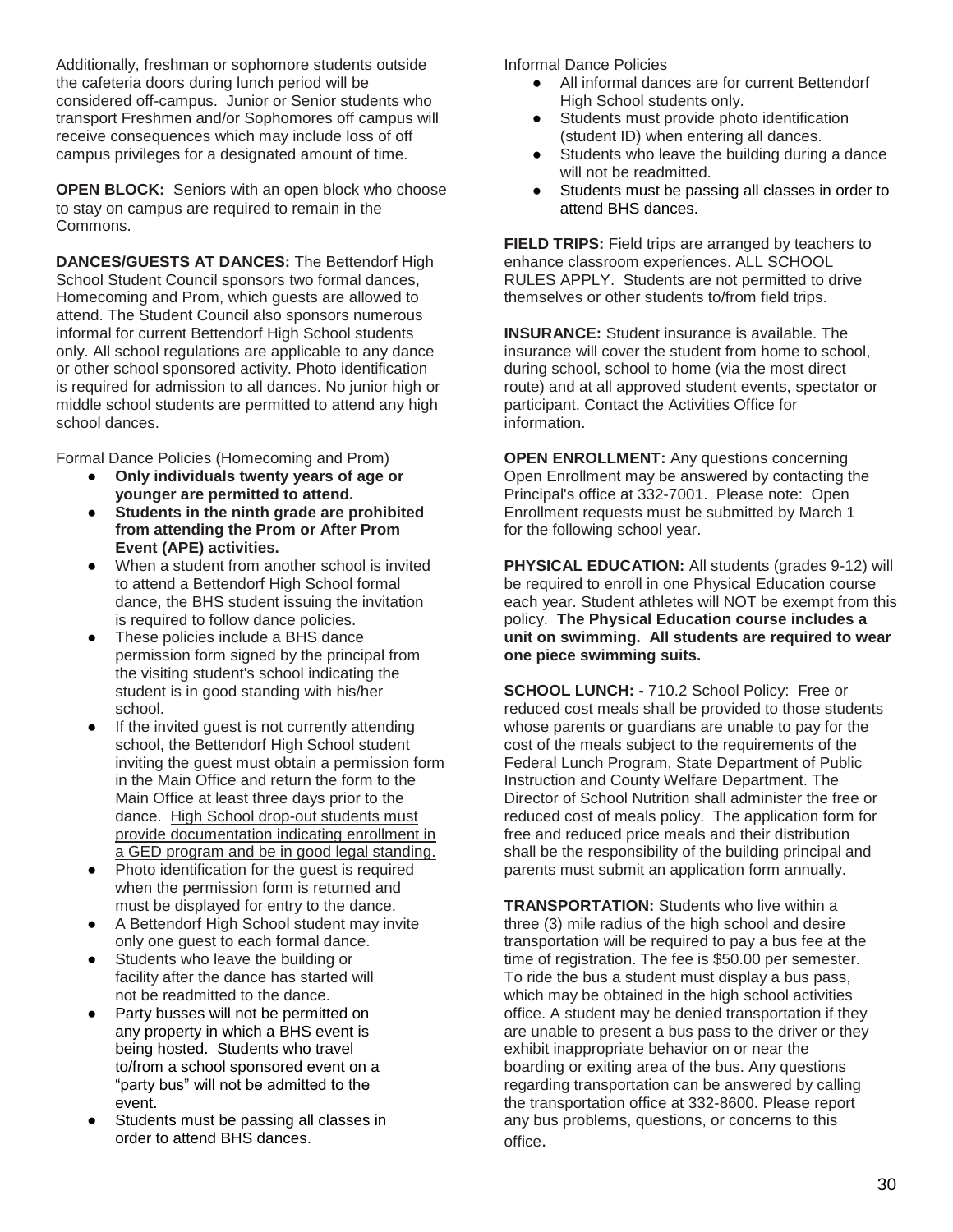**INTERNET - APPROPRIATE USE:** Please refer to the following Board Policies, available on the district website at http://www.bettendorf.k12.ia.us

| 605.6   | Internet - Appropriate Use             |
|---------|----------------------------------------|
| 605.6R1 | Student Internet/Network               |
|         | Appropriate Use Regulation             |
| 605.6R2 | <b>Student Social Media Regulation</b> |
| 605.6R3 | <b>Webpage Policy</b>                  |
| 605.6E1 | <b>Internet Access Denial Form</b>     |
| 605.6E2 | Student Internet/Network               |
|         | Acceptable Use Agreement               |
| 605.6E3 | Network/Internet Appropriate Use       |
|         | <b>Violation Notice</b>                |
| 605.6E5 | Parent Portal Acceptable Use           |
|         | Policy                                 |

## **STUDENT TAKE HOME DEVICE AGREEMENT**:

Students and families who are issued any district own technology device shall sign a user's agreement. Please refer to the following Board Policy 605.6E4, available on the district website at [http://www.bettendorf.k12.ia.us](http://www.bettendorf.k12.ia.us/) for more information.

#### **DISTRIBUTION OF MATERIALS:**

Please refer to the following Board Policies, available on the district website

| 903.5   | <b>Distribution of Materials</b>       |
|---------|----------------------------------------|
| 903.5R1 | Distribution of Materials Regulation   |
| 903.5R2 | Virtual Backpack Guidelines            |
| 903.5E1 | Virtual Backpack Request Form          |
| 508.4   | Student Distribution of Non-           |
|         | Curricular Materials                   |
| 508.4R1 | Student Distribution of Non-           |
|         | <b>Curricular Materials Regulation</b> |
| 508.4E1 | Application to Distribute Non-         |
|         | <b>Curricular Materials in School</b>  |
|         |                                        |

#### **RELIGION BASED EXCLUSION FROM SCHOOL PROGRAM:**

Please refer to the following Board Policies, available on the district website

| 604.5  | Religion Based Exclusion from          |
|--------|----------------------------------------|
|        | School Program                         |
| 604.5E | <b>Religion Based Exclusion Excuse</b> |
|        | Form                                   |

## **HEALTH CENTER / NURSES OFFICE**

A full time nurse is present throughout the school day and is located in the health center. If a student is ill and needs to go home, he/she must report to the health center before leaving campus. If a student is unable to take physical education because of illness or injury, a note to that effect from a physician is required. Students may be excused for a longer period of time with a physician's statement. All prescribed and over the counter medicine, to be taken during the school day, is to be dispensed through the nurse's office. Medication may be stored in the health center. Refrigeration is available. Medication will be given when a permission form signed by the parent and physician is provided. The medication must be in the original container. Students may carry their own inhalers with a permission slip signed by the doctor and parent but may not be in possession of their over the counter or prescription medication.

**IMMUNIZATIONS: Please refer to Board Policy** #507.1, Student Health and Immunization Certificates, available on the district website at [www.bettendorf.k12.ia.us](http://www.bettendorf.k12.ia.us/)

**MEDICATION ADMINISTRATION:** Please refer to the following Board Policies, available on the district website at [www.bettendorf.k12.ia.us](http://www.bettendorf.k12.ia.us/)

| <b>Board Policies Regarding Medication</b><br><b>Administration</b> |                                                                                                                                 |  |
|---------------------------------------------------------------------|---------------------------------------------------------------------------------------------------------------------------------|--|
| 507.2                                                               | Administration of Medication to<br><b>Students</b>                                                                              |  |
| 507.2R1                                                             | <b>Student Medication Administration</b><br>Regulation                                                                          |  |
| 507.2E1                                                             | Administration of Medication to<br>Students (Parent Letter)                                                                     |  |
| 507.2E2                                                             | Parent Authorization and Permission<br>for Administration of Prescriptions &<br>over the counter/Non-Prescription<br>Medication |  |
| 507.2E3                                                             | Authorization - Asthma or Airway<br><b>Constricting Medication - Self-</b><br><b>Administration Consent Form</b>                |  |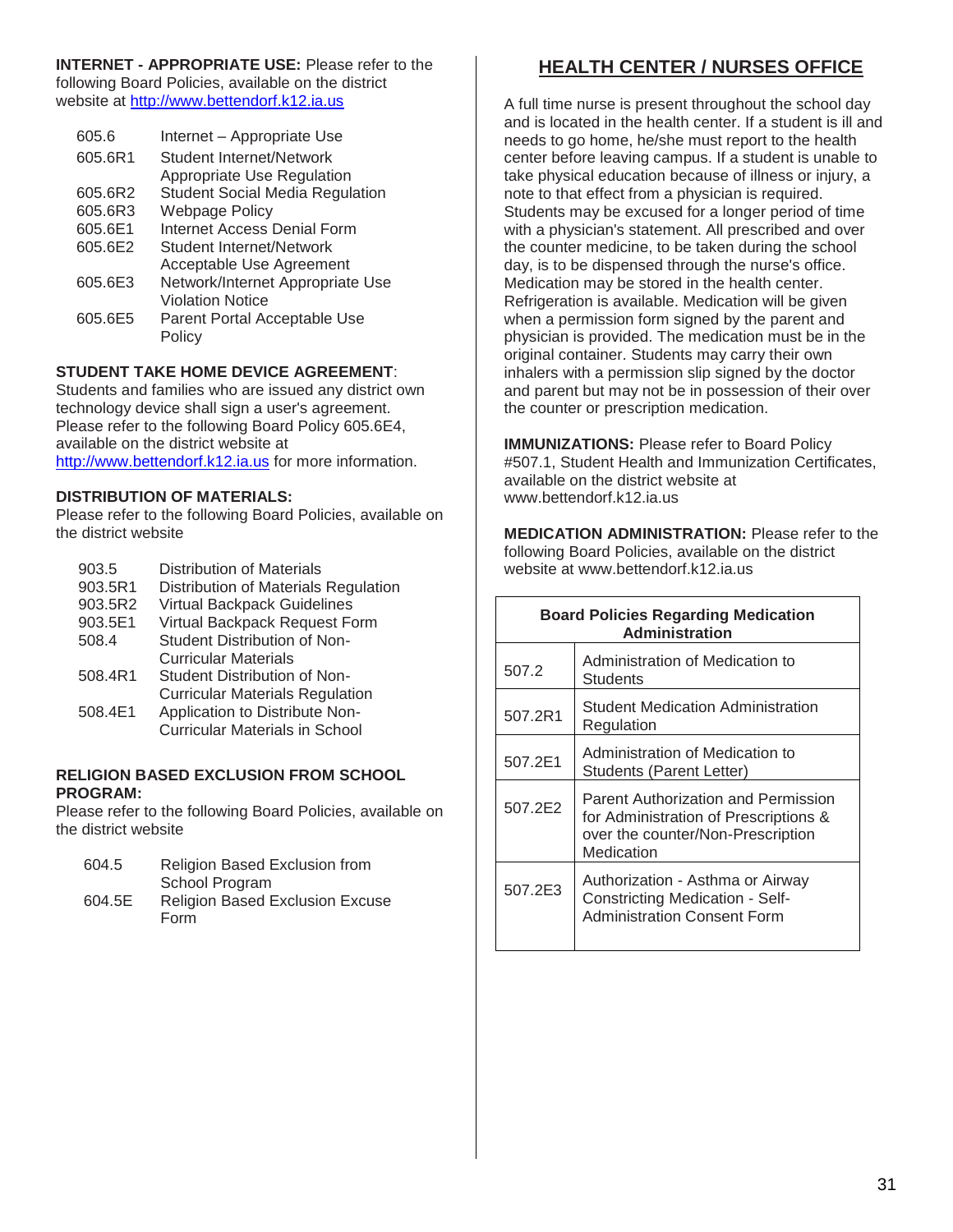## **STUDENT / SCHOOL RELATED POLICIES**

**FOOD AND NUTRITION SERVICE:** USDA Conducted Programs (AD-475A): "The U.S. Department of Agriculture (USDA) prohibits discrimination in all its programs on the basis of race, color, national origin, sex religion, age, disability, political beliefs, sexual orientation, or marital or family status. (Not all prohibited bases apply to all programs.) Persons with disabilities who require alternative means for communication of program information (Braille, large print, audiotape, etc.) should contact USDA's TARGET Center at (202) 720-2600 (voice and TDD).

To file a complaint of discrimination, write USDA, Director, Office of Civil Rights, Room 326-W, Whitten Building, 1400 Independence Avenue, SW, Washington, D.C. 20250-9410 or call (202) 720-5964 (voice and TDD). USDA is an equal opportunity provider and employer."

Supplemental Nutrition Assistance Program (SNAP) Only (AD-475B):"In accordance with Federal law and U.S. Department of Agriculture policy, this institution is prohibited from discriminating on the basis of race, color, national origin, sex, age, religion, political beliefs, or disability.

To file a complaint of discrimination, write USDA, Director, Office of Civil Rights, Room 326-W, Whitten Building, 1400 Independence Avenue, SW, Washington, D.C. 20250-9410 or call (202) 720-5964 (voice and TDD). USDA is an equal opportunity provider and employer."

## **All Other FNS Nutrition Assistance Programs:** (AD-

475C):"In accordance with Federal law and U.S. Department of Agriculture policy, this institution is prohibited from discriminating on the basis of race, color, national origin, sex, age, or disability.

To file a complaint of discrimination, write USDA, Director, Office of Civil Rights, Room 326-W, Whitten Building, 1400 Independence Avenue, SW, Washington, D.C. 20250-9410 or call (202) 720-5964 (voice and TDD). USDA is an equal opportunity provider and employer."

## **HOMELESS STUDENTS:**

#### INFORMATION FOR PARENTS AND STUDENTS REGARDING HOMELESSNESS If you or your family lives in any of the following situations:

- In a shelter, motel, vehicle, or campground;
- On the street;
- In an abandoned building, trailer, or other inadequate accommodations; or,
- Doubled up with friends or relatives because you cannot find or afford housing,

Then, you and your children have certain rights or protections under the McKinney-Vento Homeless Education Assistance Act. Contact your school principal, school counselor, or the district's liaison for homeless education for more information.

When you move, please do the following:

- Contact the school district's local liaison for homeless education at 563/ 359-9375 or the Superintendent's Administrative Assistant at 563-359-3681 (see more information below). These individuals can help you enroll your child in a new school or arrange for your child to continue in his or her former school. Or, someone at a shelter, social services office, or the school can direct you to the person you need to contact.
- Contact the school and provide any information you think will assist the teachers in helping your child adjust to new circumstances.
- Ask the local liaison for homeless education, school counselor, shelter provider, or social worker for assistance with clothing and supplies if needed.

Please also refer to Board Policy #501.16, Homeless Children and Youth, available on the district website at www.bettendorf.k12.ia.us:

| 501.16.  | Homeless Children and Youth |
|----------|-----------------------------|
| 501.16R1 | Homeless Children and Youth |
|          | Regulation                  |
| 501.16E1 | Homeless Dispute Resolution |

Local Contact:

At-Risk Coordinator: Tammy Chelf Phone: 563/ 359-9375 E-mail: [tchelf@bettendorf.k12.ia.us](mailto:tchelf@bettendorf.k12.ia.us)

Or

Superintendent's Admin. Assistant: Shannon Muckenfuss Phone: 563/ 359-3681 E-mail: [smuckenfuss@bettendorf.k12.ia.us](mailto:smuckenfuss@bettendorf.k12.ia.us)

## State Coordinator:

Carolyn Cobb, Homeless Education and SIG **Consultant** Iowa Department of Education Grimes State Office Building Phone: 515/ 402-2736 E-mail: [Carolyn.cobb@iowa.gov](mailto:Carolyn.cobb@iowa.gov)

**If you need further assistance, call the National Center for Homeless Education at the toll-free Helpline number: 1-800-308-2145.**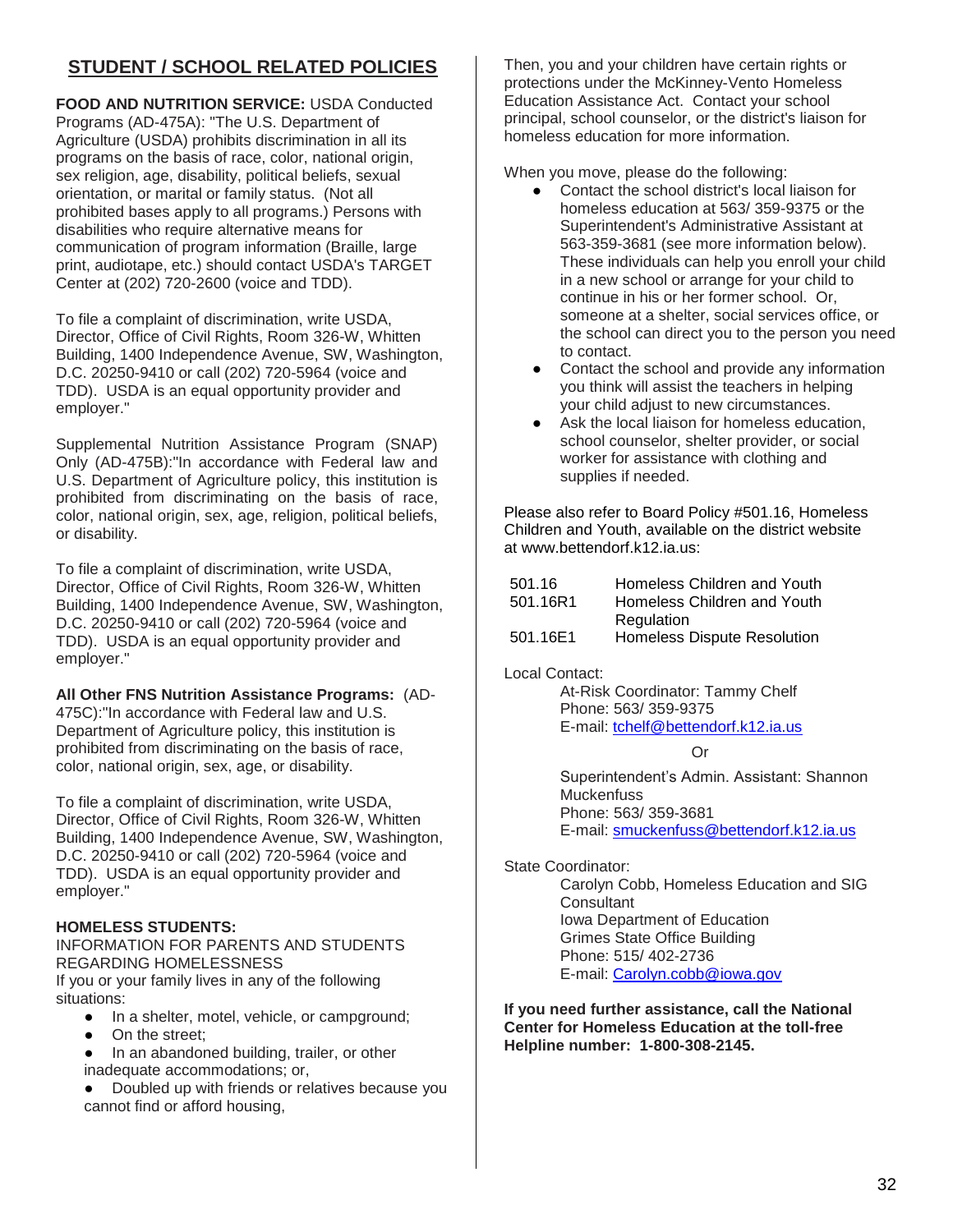## **HUMAN GROWTH AND DEVELOPMENT**

**INFORMATION:** The Bettendorf School District has developed an extensive Comprehensive Health Program for use in Grades K-12. One of the components of this program deals with Human Growth and Development. Occasionally, some parents wish to become more knowledgeable of the material covered in that particular strand. To assist with this, the objectives for Human Growth and Development and Family Life Units and additional curriculum information are on the district website, [www.bettendorf.k12.ia.us.](http://www.bettendorf.k12.ia.us/)

## **PROTECTION OF PUPIL RIGHTS AMENDMENT**

**(PPRA):** PPRA affords parents certain rights regarding our conduct of surveys, collection and use of information for marketing purposes, and certain physical exams. These include the right to:

Consent before students are required to submit to a survey that concerns one or more of the following protected areas ("protected information survey") if the survey is funded in whole or in part by a program of the U.S. Department of Education (ED):

> 1. Political affiliations or beliefs of the student or student's parent;

2. Mental or psychological problems of the student or student's family;

3. Sex behavior or attitudes;

4. Illegal, anti-social, self-incriminating, or demeaning behavior;

5. Critical appraisals of others with whom respondents have close-family relationships; 6. Legally recognized privileged relationships, such as with lawyers, doctors, or ministers; 7. Religious practices, affiliations, or beliefs of the student or parents; or 8. Income, other than as required by law to determine program eligibility.

Receive notice and an opportunity to opt a student out of:

- 1. Any other protected information survey, regardless of funding;
- 2. Any non-emergency, invasive physical exam or screening required as a condition of attendance, administered by the school or its agent, and not necessary to protect the immediate health and safety of a student, except for hearing, vision, or scoliosis screenings, or any physical exam or screening permitted or required under State law; and
- 3. Activities involving collection, disclosure, or use of personal information obtained from students for marketing or to sell or otherwise distribute the information to others.

Inspect, upon request and before administration or use:

- 1. 1. Protected information surveys of students;
- 2. Instruments used to collect personal information from students for any of the above marketing, sales, or other distribution purposes; and
- 3. Instructional material used as part of the educational curriculum.

These rights transfer from the parents to a student who is 18 years old or an emancipated minor under State law.

The Bettendorf Community School District has developed and adopted policies, in consultation with parents, regarding these rights, as well as arrangements to protect student privacy in the administration of protected surveys and the collection, disclosure, or use of personal information for marketing, sales, or other distribution purposes. The Bettendorf Community School District will directly notify parents of these policies at least annually at the start of each school year and after any substantive changes. The Bettendorf Community School District will also directly notify, such as through U .S. Mail or email, parents of students who are scheduled to participate in the specific activities or surveys noted below and will provide an opportunity for the parent to opt his or her child out of participation of the specific activity or survey. The Bettendorf Community School District will make this notification to parents at the beginning of the school year if the District has identified the specific or approximate dates of the activities or surveys at that time. For surveys and activities scheduled after the school year starts, parents will be provided reasonable notification of the planned activities and surveys listed below and be provided an opportunity to opt their child out of such activities and surveys. Parents will also be provided an opportunity to review any pertinent surveys.

Following is a list of the specific activities and surveys covered under this requirement:

- Collection, disclosure, or use of personal information for marketing, sales or other distribution
- Administration of any protected information survey not funded in whole or in part by ED.
- Any non-emergency, invasive physical examination or screening as described above.

Parents/eligible students who believe their rights have been violated may file a complaint with:

> Family Policy Compliance Office U.S. Department of Education 400 Maryland Avenue, SW Washington, D.C. 20202-8520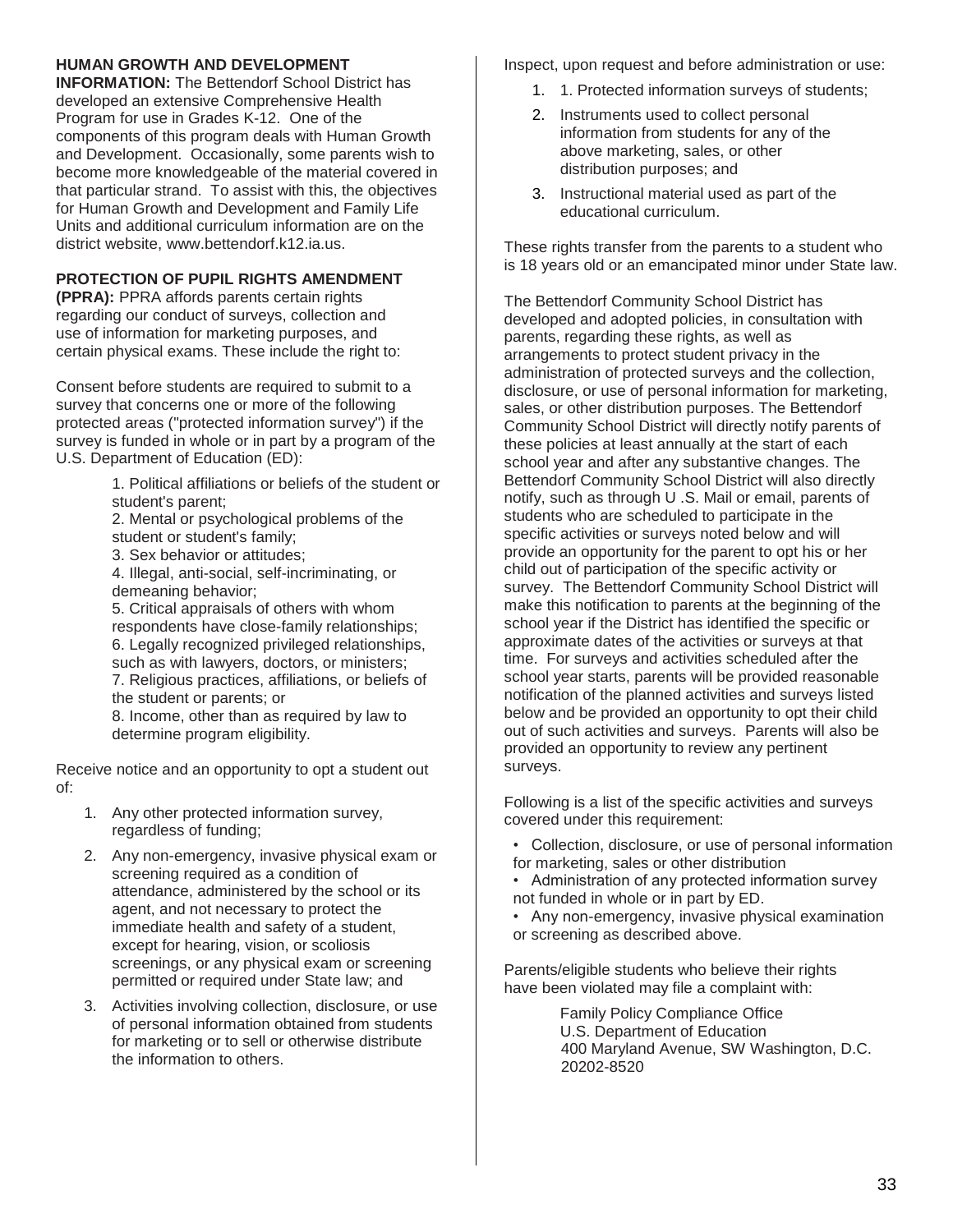**STUDENT RECORDS ACCESS AND FERPA:** Please

refer to Board Policy 506.1 through 506.1E9. Annual Notice (Model Notification of Student Rights and Privacy Act), available on the district website at [www.bettendorf.k12.ia.us.](http://www.bettendorf.k12.ia.us/)

## **STUDENT RECORDS ACCESS REGULATION:** Any

parent or eligible student objecting to the public release of directory information may file a written objection with the office of the principal of the school. That information objected to shall not be publicly released.

**STUDENT RECORDS ACCESS:** Requests for student records shall be submitted to the principal of the attendance center where the student is currently or was enrolled. The high school registrar will forward copies of the records within 10 business days of the request once it is approved.

#### **NAME AND POSITION OF THE PERSON RESPONSIBLE FOR MAINTENANCE OF STUDENT RECORDS FOR EACH SCHOOL BUILDING:**

*Bettendorf High School* Kristy Cleppe, Associate Principal

*Bettendorf Middle School* Lisa Reid, Principal

*Neil Armstrong Elementary* Jayme Olson, Principal

*Grant Wood Elementary* John Cain, Principal

*Herbert Hoover Elementary* Karen Allison, Principal

*Mark Twain North Elementary* Caroline Olson, Principal

*Mark Twain South Elementary* Caroline Olson, Principal

*Paul Norton Elementary* Brian Walthart, Principal

## **ADDITIONAL BETTENDORF SCHOOL DISTRICT POLICIES REGARDING STUDENT RECORDS AND THEIR ACCESS MAY BE FOUND IN EACH DISTRICT SCHOOL BUILDING**

## **STUDENT AFFIRMATIVE ACTION STATEMENT:** All

students are encouraged to explore opportunities for post-secondary education and/or vocational training. Students are encouraged to enroll in the vocational classes provided by the district. If you are in need of special services to help you benefit from these classes, please contact your high school counselor.

*NOTICE: State guidelines establishing uniform procedures for the reporting, investigation, and disposition of allegations of abuse of students directly resulting from the actions of school employees require publication of the names and telephone numbers of the designated investigator and alternate for the Bettendorf School District.*

The designated investigator and alternate are: Investigator: Dave Hlas, Director of Special Services (359-3681) Jillian Dotson, Director of Curriculum Alternate: Joy Kelly (332-7001) Roxanne Schmertmann (332-7001) Kevin Skillett (332-7001)

## **MULTI-CULTURAL AND GENDER FAIR**

**EDUCATION:** Please refer to Board Policy #603.4, Multi- Cultural and Gender Fair Education at [www.bettendorf.k12.ia.us.](http://www.bettendorf.k12.ia.us/)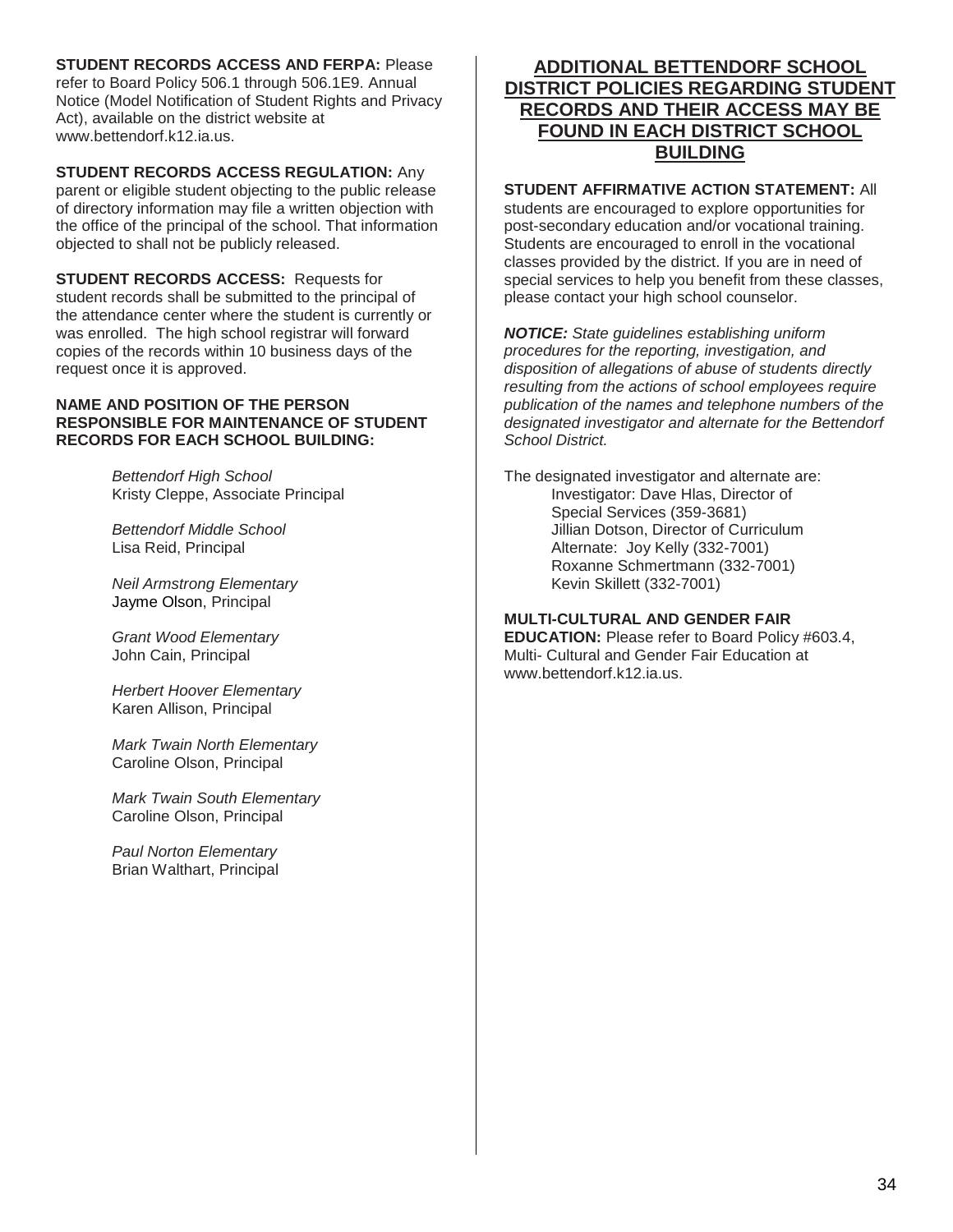## **BCSD SPECIAL INSTRUCTIONAL SERVICES AND ALTERNATE OPTIONS IN EDUCATION**

The Bettendorf Community School District provides instructional program opportunities and alternate options in education for students who may need additional help to succeed academically. These programs enhance the educational opportunities for those students who qualify. The following list is not allinclusive, since self-assessment continues at each building, creating new program opportunities which address the needs of our specific population of children. Parents interested in these program opportunities should contact the principal at their student's school. If you believe your child may have a disability which requires special education or accommodation, you may request an evaluation of your child. Students, parents, employees and others doing business with or performing services for the Bettendorf Community School District are hereby notified that this school district does not discriminate on the basis of race, color, national origin, sex, marital status or disability in admission or access to, or treatment in, its programs and activities. Any person having inquiries concerning the school district's compliance with the regulations implementing Title VI, Title VII, Title IX, the Americans with Disabilities Act (ADA), S504 or Iowa Code S280.3 is directed to contact: the Director of Student Services, (563) 359-3681, who has been designated by the school district to coordinate the district's efforts to comply with the regulations implementing these laws.

- 504 Plans
- Open Enrollment
- Home Schooling support
- **Gifted education**
- Summer school
- Home-bound tutoring
- **Reading Recovery**
- Comprehensive quidance program
- School Wide Instructional Model to differentiate learning
- Small group support groups with school counselor
- Personal Safety Program
- Peer Mentoring Program
- Alternative Assessment to measure achievement (portfolios, etc.)
- Class meetings for building the "Classroom Community"
- Year Round Education at Armstrong
- **Edison Academy Alternative High School**

## **SCHOOL-BASED SUPPORT SERVICES**

The Bettendorf Community School District, in conjunction with the Mississippi Bend Area Education Agency and other community agencies, provides many school-based support services. The purpose of these services is to reduce barriers that may interfere with student success or to enhance educational

opportunities for students. Parents interested in these school-based support services may contact the principal or school counselor at their student's school.

Building level Assistance Teams Physical Therapist, Psychologist School Nurses Social Worker, Speech-Language Pathologist PreK-12 School Counselors Special Education Occupational Therapist PreK-12 Student Services Counselors Audiologist Consultant Breakfast/lunch programs with free or reduced meals available for qualifying children Tech prep courses at Bettendorf and Pleasant Valley High Schools

Provision of Special Education - Parents who suspect their child has a disability requiring accommodation or special education are urged to contact their child's school or the Mississippi Bend Area Education Agency (1-800-947-2329) for additional information and a copy of the booklet entitled Parental Rights in Special Education.

### **Processes to Help Resolve Differences Between Parties:**

The Mississippi Bend Area Education Agency provides for a process to aid parties in resolving differences: Resolution Facilitator Process. This involves using a Resolution Facilitator (impartial person) who is trained in mediation. The process may be requested to address issues between educators (district or AEA) and parents of general education, Section 504, or special education students. It can also be used between other parties involved with the district. The Resolution Facilitator will assist in resolving differences by talking them out. The process helps make clear what the problems really are and helps everyone involved work toward an agreement which is acceptable to all. The Resolution Facilitator may be someone from within the AEA who is considered impartial to the conflict or may be selected from outside the AEA. Additional information can be requested by contacting the director of special education at the Mississippi Bend Area Education Agency by calling 1-800-947-2329, ext. 6201.

The Iowa Department of Education provides a process for issues involving special education: Pre-appeal Conference. Instead of a due process hearing or formal mediation, this mediation option is designed to be a less stressful, less formal process. It is voluntary for all parties and involves the use of a trained, impartial mediator who contracts with, and is assigned by, the state Department of Education. The process helps make clear what the problems are and helps everyone involved work toward an agreement which is acceptable to all. For more information, contact DeeAnn Wilson at 1-515-282-5766. A copy of the model form is available in the Procedural Safeguards Manual for Parents or view the manual on the DE website:

http://www.state.ia.us/educate/ecese/cfcs/pr.html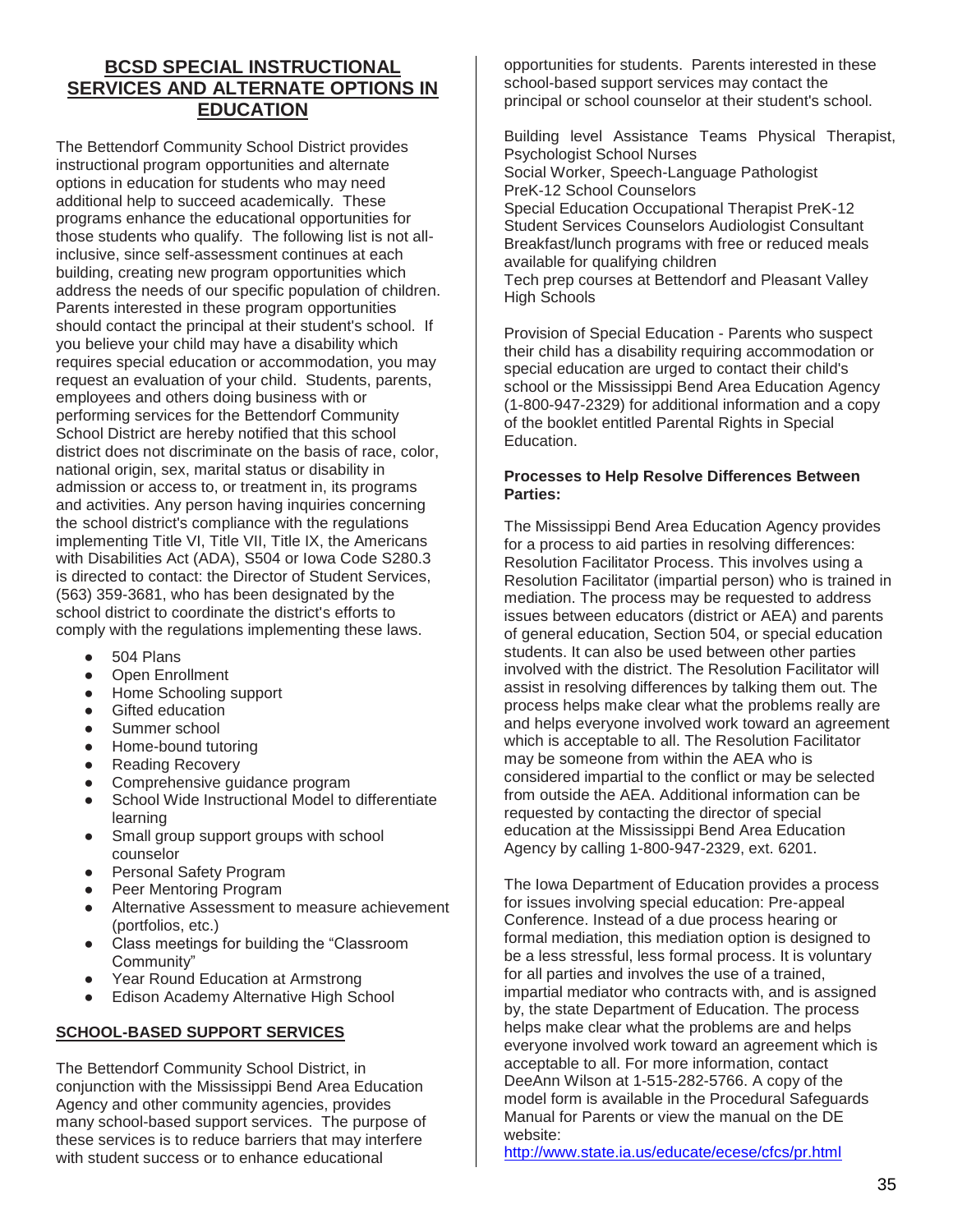

## **Bettendorf High School Activities Handbook**

# **2019 - 2020**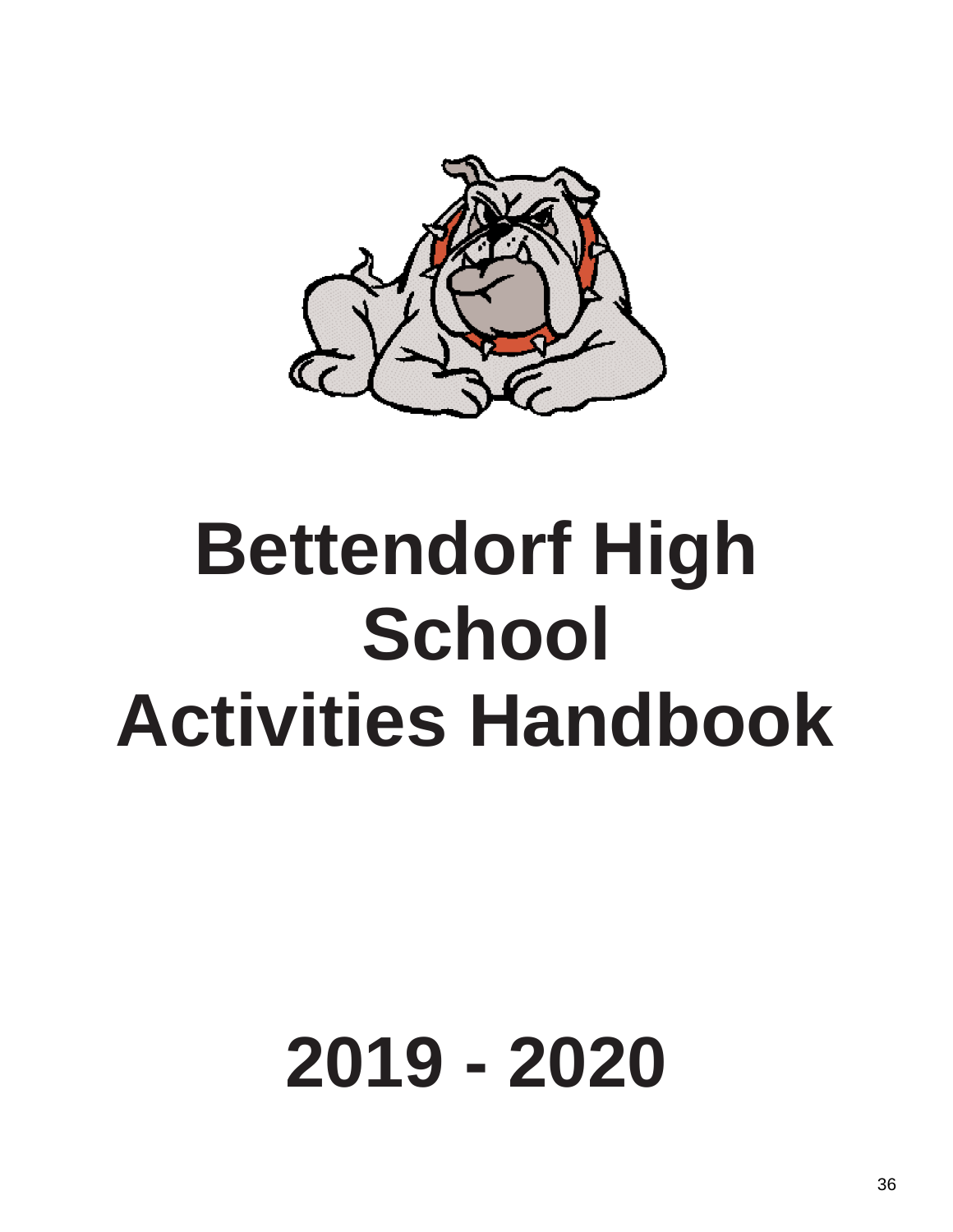

## **BETTENDORF HIGH SCHOOL - SCHOOL SONG**

Hail to the bulldogs, hail to our team, Keep your colors flying,

We will cheer you all the time, RAH! RAH! RAH!

Hail to the bulldogs, Fight on for our fame! Fight for the fame of your fair name. Hey, bulldogs, we will win this game!

## B E T T E N D O R F BET-TEN DORF FIGHT!

Hail to the victors valiant! Hail to the conquering heroes! Hail! Hail to Bettendorf, the leaders And the best, SO LET'S GO!

Hail to the victors valiant! Hail to the conquering heroes! Hail! Hail to Bettendorf, The leaders of the west!

Welcome to Bettendorf High School Activities and Athletics. Every student is encouraged to become involved in the many activities and/or sports offered at BHS. Research clearly indicates those students whom are actively involved in school activities perform better academically and develop strong, healthy friendships.

The strength of BHS athletics programs and activities rests with the character and work ethic of the young people who participate in them. Please take advantage of the commitment the Bettendorf Community School District extends to BHS students. Some of our students will, perhaps, be awarded scholarships and possibly pursue careers in these activities. These opportunities are considered a "fringe" benefit of our program, rather than the primary objective.

Please read this handbook and have your parents read it, too. Pay special attention to the code of conduct expected of all BHS students, all year round. Bettendorf students have established a tradition of excellence in academics, sports and activities that is well respected in the state of Iowa. Welcome to Bettendorf High School and its tradition of excellence.

Colin Wikan Athletic Director

.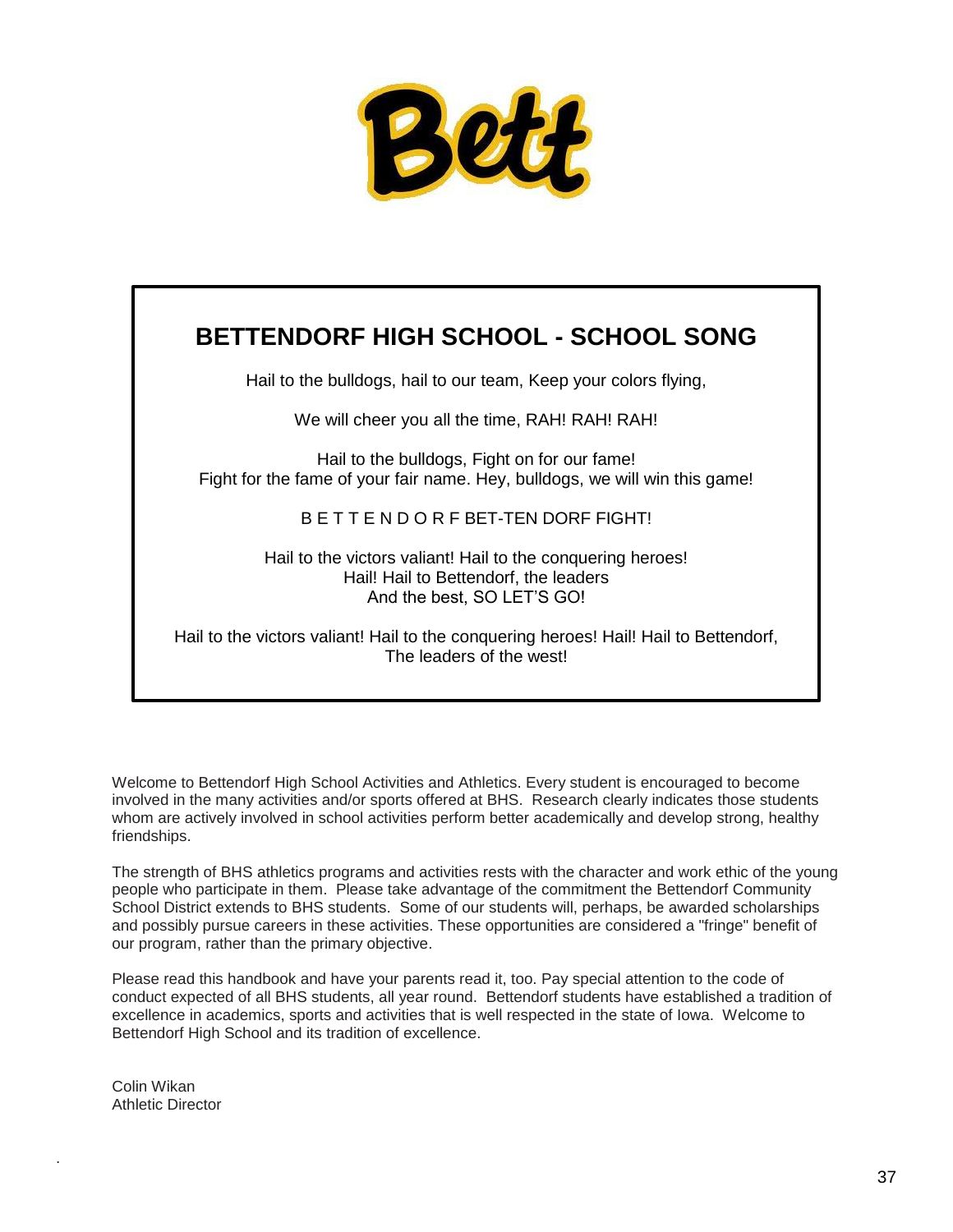| <b>TABLE OF CONTENTS</b>                                                                      |          |  |
|-----------------------------------------------------------------------------------------------|----------|--|
| <b>Welcome Student Athletes</b><br>Statement of Philosophy<br>Objectives of Athletics Program | 38<br>38 |  |
|                                                                                               |          |  |
| <b>Clubs, Organizations and Sponsors</b><br><b>Interscholastic Sports</b>                     | 39<br>39 |  |
| Physicals, Insurance, Acknowledgment, and<br><b>Consent Forms</b>                             |          |  |
| <b>Physical Examinations</b>                                                                  | 40       |  |
| Insurance                                                                                     | 40       |  |
| <b>Consent Form</b>                                                                           | 40       |  |
| <b>Specific Rules</b>                                                                         |          |  |
| A. Eligibility Rules - The Scholarship Rule Legislation                                       | 41       |  |
| <b>B.</b> Eligibility Requirements<br>C. Due Process - IGHSAU/IHSAA Rules                     | 41<br>41 |  |
| D. Appeals - IGHSAU/IHSAA Rules                                                               | 42       |  |
|                                                                                               |          |  |
| <b>BHS Good Conduct Policy</b><br><b>Good Conduct Policy</b>                                  | 42       |  |
| Disciplinary Procedure and Action                                                             | 43       |  |
| Extra-curricular Code Appeal Clause                                                           | 44       |  |
| Sportsmanship Rules                                                                           | 44       |  |
| <b>Conflicts in Extracurricular Activities</b>                                                | 44       |  |
| Unauthorized Possession of School-Owned Equipment                                             | 44       |  |
| <b>General Rules</b>                                                                          |          |  |
| A. Attendance in School                                                                       | 45       |  |
| <b>B.</b> Changing Sports<br>C. Reporting for Practice                                        | 45<br>45 |  |
| D. Personal Appearance                                                                        | 45       |  |
| E. Conduct on Trips                                                                           | 45       |  |
| F. Bus Behavior                                                                               | 45       |  |
| G. Returning from Out-of-Town Contests                                                        | 45<br>45 |  |
| H. Student Athletes Driving to Practice or Contests<br>I. Awards                              | 46       |  |
| J. Procedure When Leaving a Squad                                                             | 46       |  |
| K. Injury Report                                                                              | 46       |  |
| <b>Locker Room Procedures</b>                                                                 |          |  |
| Lockers Issued by Physical Education Department                                               | 46       |  |
| Equipment                                                                                     | 46       |  |
| <b>Equipment Room</b>                                                                         | 46       |  |
| Locker Room Behavior                                                                          | 46       |  |
| <b>Gymnasium Procedures</b>                                                                   | 46       |  |
| <b>NCAA Eligibility Regulations</b><br>46                                                     |          |  |

## **STATEMENT OF PHILOSOPHY**

The Bettendorf Community School Board of Education, the Bettendorf Community School Administration, the Bettendorf High School Administration, Bettendorf High School Activities Department, the Bettendorf School Parents & Boosters, members of the boys' and girls' athletic squads, cheerleaders and dance/drill team, and fine arts, believe that a competitive program is a part of the overall educational program of the school.

To be of maximum effectiveness, the activities programs must be closely coordinated with the general instructional programs of the school. It must be such that the number of students accommodated and the educational aims achieved justify its inclusion in the overall educational program. It must also be based on a spirit of amateur competition with participation a privilege available to all Bettendorf High School students.

Activities are for all students who are physically able to participate, who qualify under eligibility requirements, and who adhere to the rules set forth by the state and local school officials. We believe that participation will contribute to the following:

1. Improve the health, fitness and general welfare of all individuals taking part in the program. 2. Engage a maximum number of students in administrative as well as active areas of the program. 3. Stimulate all participants to achieve creditable academic progress and to make a contribution to the general educational program of Bettendorf High School.

Our coaching staff and directors are well aware of their obligation and responsibilities as highly visible representatives of the Bettendorf High School educational community. They recognize the tremendous influence the position yields and will continually strive to instill the highest desirable ideas and character traits in our students.

#### **OBJECTIVES OF THE ACTIVITIES PROGRAM**

- 1. To provide opportunity to enjoy one of America's greatest traditions, the privilege of competition.
- 2. To emphasize the value of winning and losing properly and the "maximization of effort" as a desirable outcome of competition.
- 3. To develop good citizenship and respect for rules and authority.
- 4. To provide opportunities for the development of good sportsmanship.
- 5. To encourage students to achieve their best in all aspects of their high school education, including academics and activities.
- 6. To teach the fundamentals of each activity for achieving individual and team success.
- 7. To provide opportunities to develop lasting friendships with teammates and opponent.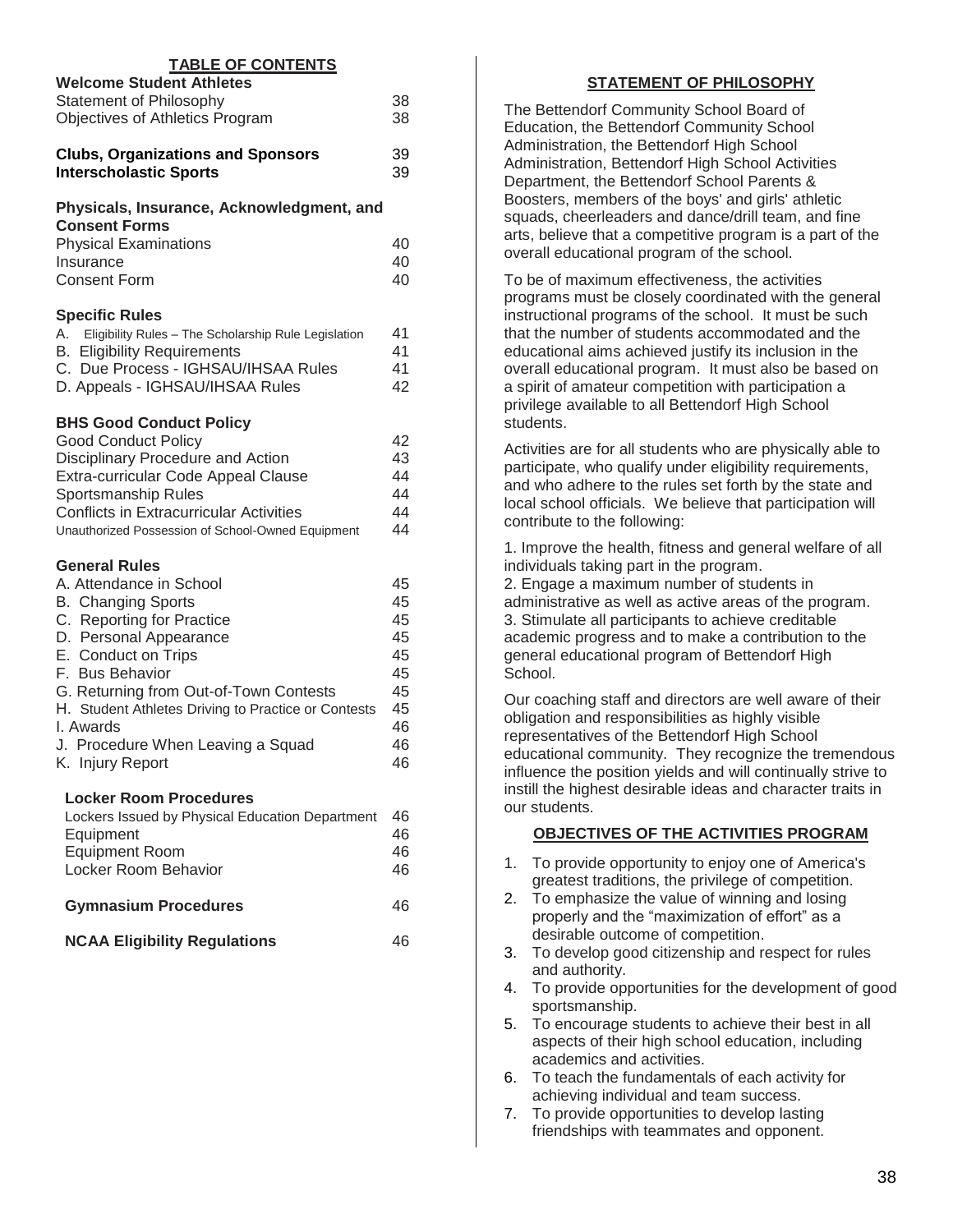## **CLUBS, ORGANIZATIONS AND SPONSORS**

All students are encouraged to join with other students and staff in the positive experience of membership in a school-based club and organization.

| <b>Art Club</b>                                                | <b>Hilary Puglisi</b><br><b>Tim Solbrig</b>          |
|----------------------------------------------------------------|------------------------------------------------------|
| <b>Best Buddies</b>                                            | Jason Hamman                                         |
| <b>Black Voices</b><br>Matter                                  | Jillian Dotson                                       |
| <b>Bett Book Club</b>                                          | Mary Heeringa                                        |
| Car                                                            | Joseph Phillips                                      |
| Drama /<br>Thespians                                           | <b>Katie Howard</b>                                  |
| Debate                                                         | Joe Rankin<br>Kathleen VanTieghem                    |
| Fellowship of<br><b>Christian Athletes</b><br>(FCA)            | Chris Adams                                          |
| <b>French Club</b>                                             | Sheila Conrad                                        |
| <b>Future Business</b><br>Leaders Of<br>America (FBLA)         | Sarah Roeder                                         |
| Family, Career &<br>Community<br>Leaders of<br>America (FCCLA) | Elizabeth Kieffer                                    |
| German Club                                                    | Erin Law                                             |
| Growl/ Beacon                                                  | <b>Connie King</b>                                   |
| Key Club                                                       | Jennifer Schneckloth                                 |
| LGBTQ+                                                         | <b>Adam Hopkins</b>                                  |
| <b>National Honor</b><br>Society                               | Angela Farmer                                        |
| Robotics                                                       | Rebecca Carton                                       |
| <b>RSVP</b>                                                    | Maddie Koepnick                                      |
| <b>SAVE</b>                                                    | <b>Spencer Mesick</b>                                |
| <b>Science Club</b>                                            | Amanda Bohnert                                       |
| <b>Scholastic Bowl</b>                                         | <b>Adam Hopkins</b>                                  |
| Spanish Club                                                   | Adam Hopkins                                         |
| Speech and Debate                                              | Joe Rankin<br>Kathleen VanTieghem                    |
| <b>Student Council</b>                                         | Christina Burroughs<br>Katy Mahoney<br>Rachel Medina |

If you wish for more information regarding any of these clubs and/or organizations, please contact the Bettendorf High School Activities Department.

## **INTERSCHOLASTIC SPORTS**

The following interscholastic sports are offered at Bettendorf High School for all grades. For further information, phone the Activities Office at 332- 4516.

| Girls            |                   |        |          |  |
|------------------|-------------------|--------|----------|--|
| Fall             | Winter            | Spring | Summer   |  |
| Cross<br>Country | <b>Basketball</b> | Golf   | Softball |  |
| Swimming         | Bowling           | Tennis |          |  |
| Volleyball       | Cheerleading      | Track  |          |  |
| Cheerleading     | Dance/Drill       | Soccer |          |  |

| <b>Boys</b>          |                   |        |          |  |  |
|----------------------|-------------------|--------|----------|--|--|
| Fall                 | Winter            | Spring | Summer   |  |  |
| <b>Cross Country</b> | <b>Basketball</b> | Tennis | Baseball |  |  |
| Football             | <b>Bowling</b>    | Track  |          |  |  |
| Golf                 | Swimming          | Soccer |          |  |  |
| Cheerleading         | Wrestling         |        |          |  |  |

**MISSISSIPPI ATHLETIC CONFERENCE:** The

Mississippi Athletic Conference includes the Bulldogs, the four Davenport schools, Clinton, North Scott, Muscatine, Pleasant Valley and DeWitt Central will join the MAC conference 2020-2021. It is tradition at BHS to be a good sport and worthy hosts! Keep up the tradition.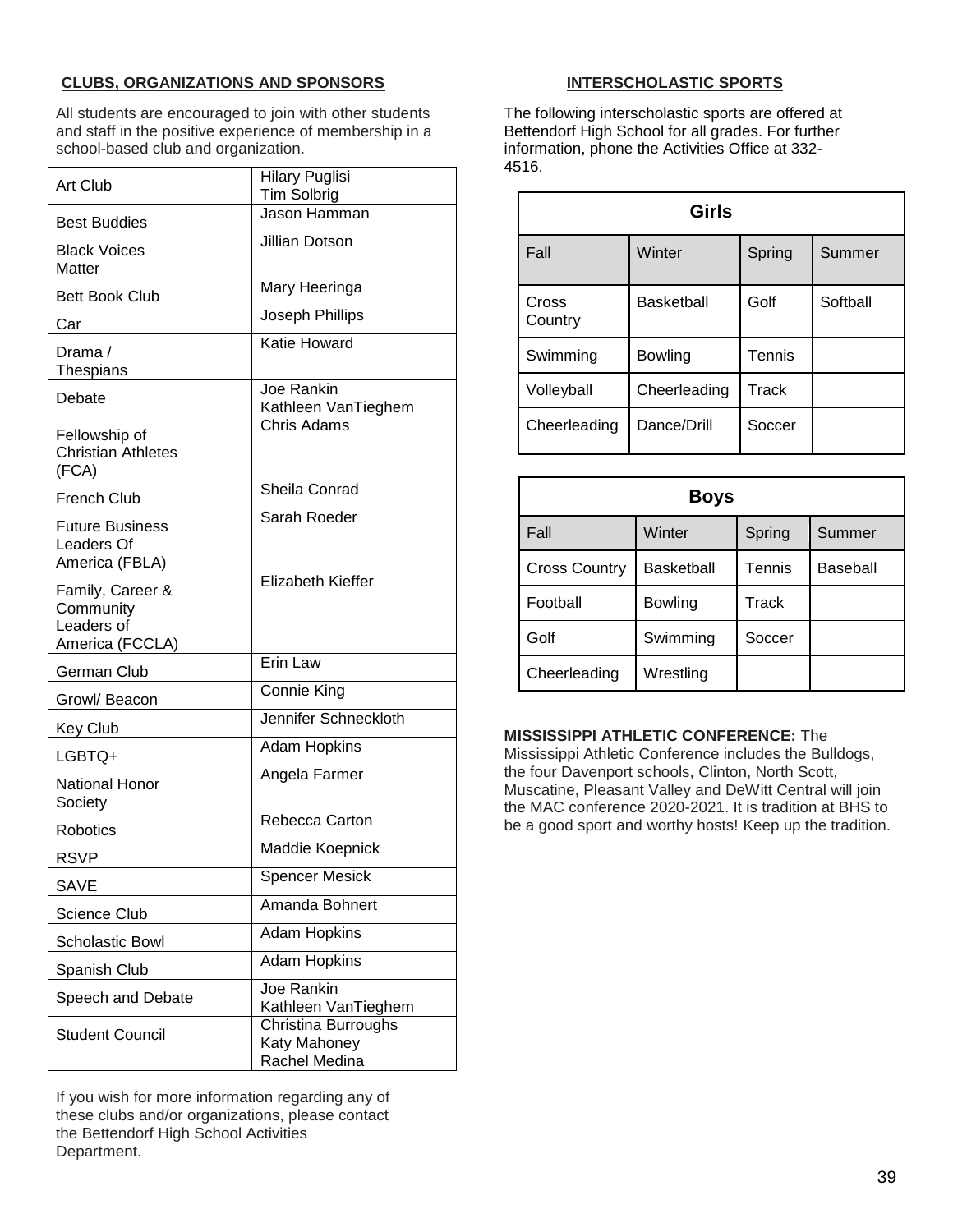## **PHYSICALS, INSURANCE, ACKNOWLEDGMENT, AND CONSENT FORMS:**

Any student wanting to participate in athletics, cheerleading or dance/drill team must complete the following requirements before joining one of the athletic teams:

**1. PHYSICAL EXAMINATIONS:** The Iowa State Athletic Association/Union's and the Bettendorf School Board requires that all athletes, cheerleaders and dance/drill team members have physical exams **before** they are eligible to participate.

These exams may occur any time after May 1, proceeding the next school year. Should you want the exam to be completed by your family physician, please secure the examination form from the Activities Office. (Your physician must use this form.) Every year, each student shall present to the student's Superintendent or Superintendent's designee, a certificate signed by a licensed Physician and surgeon, Osteopathic physician and surgeon, Osteopath or qualified Doctor of Chiropractic, to the effect that the student has been examined and may safely engage in athletic competition. The certificate of physical examination is valid for the purpose of this rule for one (1) calendar year. A grace period not to exceed thirty (30) days is allowed for an expired physical.

(Each doctor of chiropractic licensed as of July 1, 1974, shall affirm on each certificate of physical examination completed that the affidavit required by Iowa Code section 151.8 is on file with the Iowa Board of Chiropractic Examiners.)

All **freshmen** are required to get a complete physical from their own physician and pay the cost of the examination.

## **SCHOOL SPORTS PHYSICALS FOR SOPHOMORE, JUNIOR AND SENIOR STUDENTS:**

The Official School Physician will examine, (for a fee of \$10 dollars) which is donated to the Bettendorf Athletic Boosters Club), all student athletes, cheerleaders and dance/drill team in the sophomore, junior and senior years. This examination will be given in early May.

**At the Physicians' request, sports physicals may not be copied or duplicated for camps, college, etc.**

**INSURANCE:** The Bettendorf High School policy requires all student athletes, cheerleaders and dance/drill team to be covered by insurance. (Health and Accident) This can be done in two ways:

> By having family insurance. If this is the case, you are required to have an acknowledgment sheet filled out by parent/guardian and then return it to the Activities Office.

**CONSENT FORM: Parents must consent to their** student's participation in sports, knowing on some occasions that serious, perhaps crippling, injuries may occur.

- **2. Head's Up Concessions –** parents and students must sign before participation
- **3. Code of Conduct** parents and students must sign before participation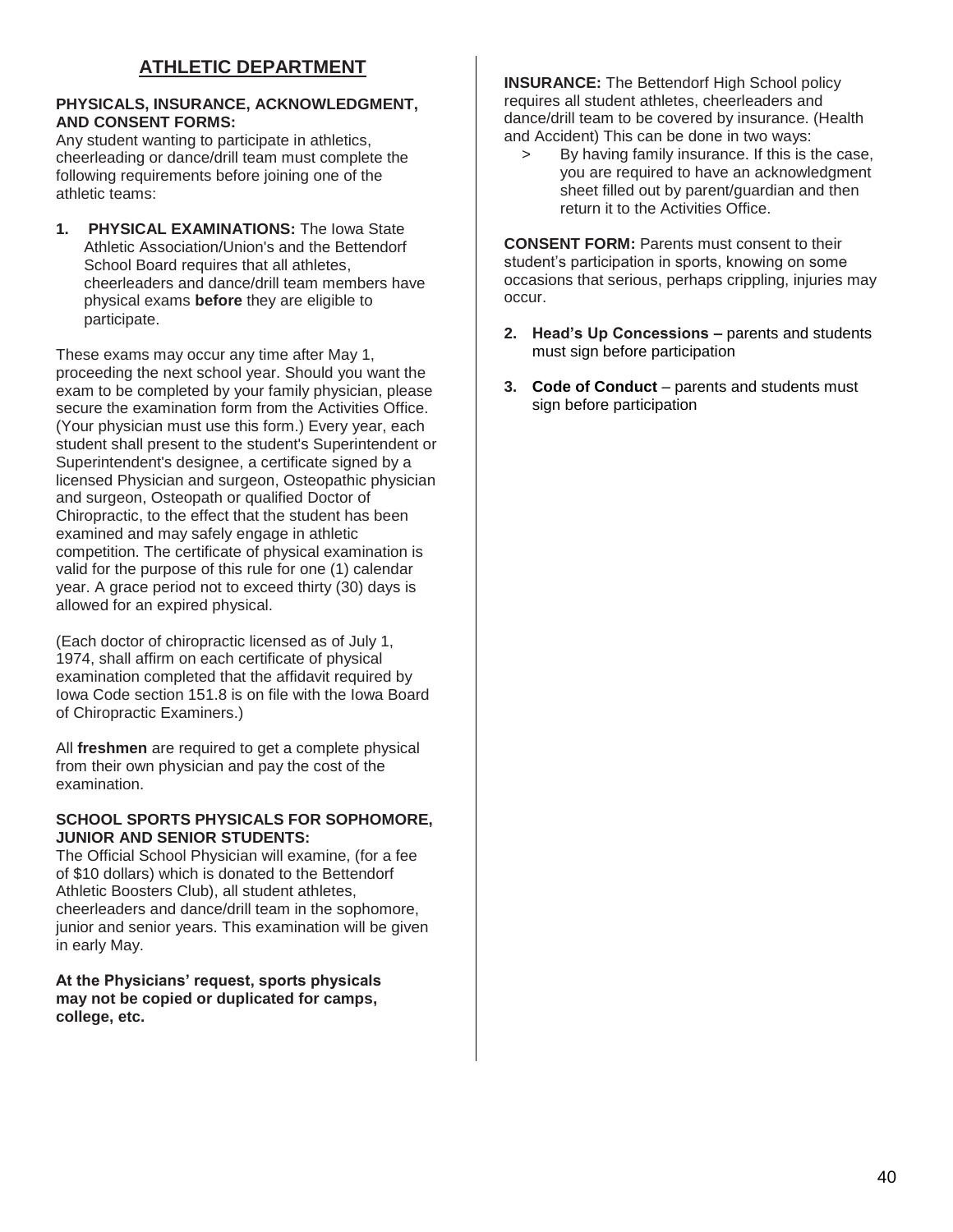## **SPECIFIC RULES - BETTENDORF POLICY/RULES**

## **A. ELIGIBILITY RULES (The Scholarship Rule (No Pass No Play Rule) enacted by the Iowa State Legislature in 2006)**

- 1. To be eligible to compete in extracurricular activities a student **must pass all courses** in which they are enrolled. The building policy regarding administrative withdrawals from courses (10 days) will apply.
- 2. All students in **grades 9 - 11** must pass all courses per grading period. If a student is administratively withdrawn from any course within the first ten days of the term, a student may be eligible by satisfactorily completing three courses.
- 3. All students in **grade 12**, must pass three classes per term or a total of six classes per semester (18 weeks). If a student is administratively withdrawn from any course within the first ten days of the term (9 weeks), a student may be eligible by satisfactorily completing two courses, however, a twelfth grade student must pass six courses per semester (18 weeks) to be eligible to compete.
- 4. Any student who fails to meet the above requirements is ineligible for thirty calendar days beginning the day grades are reported to the registrar for report card purposes. If a student's grade remains an F at the conclusion of the thirty day ineligibility period, the student's ineligibility status will continue to the end of the term. If the student then fails the course their thirty-day ineligibility period will extend into the following term.
- 5. Should a student fail a course during a term in which they are not participating in a sport, the period of ineligibility will be deferred until student's next bona fide athletic season. Questions regarding academic eligibility should be directed to the Activities Director.

#### **B. ELIGIBILITY REQUIREMENTS STUDENT ATHLETES (As set forth by the IHSAA & IHSGAU) YOU ARE NOT ELIGIBLE IF:**

- If you do not have a physician's certificate of fitness issued this school year or if you are 20 years of age or over.
- If you fail any course.
- If you have attended high school for more than eight (8) semesters. (20 days of attendance or playing in one contest, constitutes a semester).
- If you were out of school last semester or if you entered school this semester later than the second week of school.
- If you have changed schools this semester. (Except upon HELP change of residence by your parents)
- If you have ever accepted an award for your high school participation from an outside group other than an inexpensive, unframed, unmounted paper certificate of recognition, or, if you have ever received any money for expenses or otherwise, for your participation in an athletic contest.
- If you have competed on an outside school team as a team member or as an individual while out for a sport and during that sport season without the previous written consent of your superintendent or designee. Example: While you were out for wrestling and during wrestling season you want to participate on an outside school wrestling team or tournament, you would have to have permission from the school superintendent or designee or you would be declared ineligible. Once wrestling season is over, you may participate without written permission.
- If you have ever trained with a college squad or have participated in a college event.
- If your habits and conduct both in and out of school are such as to make you unworthy to represent the ideals, principles and standards of your school.
- Student declared ineligible under the prior school district's Good Conduct Rule and then without having completed the full period ineligibility at that school transfers to Bettendorf High School, will not be eligible for interscholastic competition at Bettendorf High School, until the full period of ineligibility has been completed. Once that time period of ineligibility has been completed, the student is then immediately eligible for interscholastic competition at Bettendorf High School as far as any Good Conduct Rule is concerned.

## **C. DUE PROCESS - ACADEMIC ELIGIBILITY STUDENTS GOVERNED BY IGHSAU/IHSAA RULES**

A student athlete, cheerleader, dance/drill, drama and/or debate team member or parent contesting the declared ineligibility of a student based on these rules, shall be required to state the basis of their objections in writing and also their request for oral hearing, addressed to the Executive Office of the Iowa High School Athletic Association or Iowa Girls' High School Athletic Union. The executive officer shall then schedule a meeting of the executive board within 20 days of receipt of such objections, giving at least five days written notice of said hearing, unless a shorter time is mutually agreeable.

The executive board shall consider the evidence presented including statements by the appellant's legal counsel and make written findings of its decision within five days of the hearing, mailing a copy forthwith to said appellant.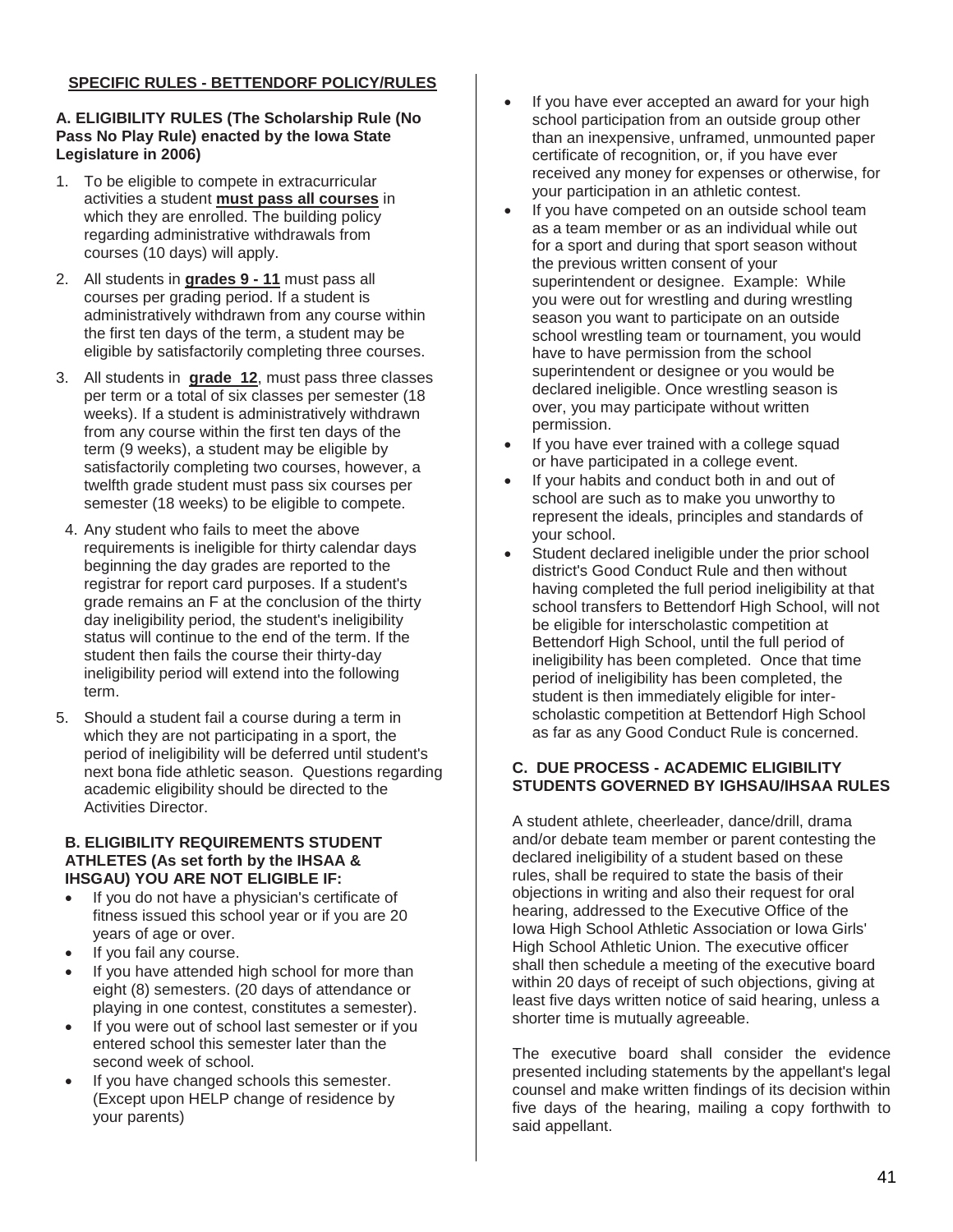**D. APPEALS - IGHSAU & IHSAA RULES:** If the claimant is still dissatisfied, an appeal may be made in writing to the State Board of Education by giving written notice of the appeal to the Executive Officer of the IHSAA or IGHSAU with a copy by registered mail, to the State Director of the Department of Education. Such appeal shall be taken within ten days after the date of mailing of the decision of the governing organization. The State Director of the Department of Education shall establish a date for hearing within 20 days of receipt of said written notice of appeal by giving five days written notice to appellant unless a shorter time is mutually agreeable. The procedures for hearing followed by the State Board of Education shall be applicable.

## **BCSD CODE OF CONDUCT: ATHLETIC AND STUDENT CO-CURRICULUR ACTIVITY**

## **Code No. 503.4R1**

The Board of Directors of the Bettendorf Community School District offers a variety of voluntary activities and athletic programs designed to enhance the classroom education of its students.

Participation in Bettendorf Schools Athletic and Co-Curricular Activity Program is a privilege. School athletics and co-curricular activities provide the benefits of promoting additional interests and abilities in the students during their school years and for a lifetime.

Students who participate in athletics and co-curricular activities serve as ambassadors of the school district through the calendar year, whether away from school or at school. Students who wish to have the privilege of participating in athletics and co-curricular activities must conduct themselves in accordance with board policy and must refrain from activities which are illegal, immoral, or highly inappropriate.

Students who fail to abide by this policy and the administrative regulations supporting it may be subject to disciplinary measures. The principal/designee shall keep records of violations of the Good Conduct Rule.

It shall be the responsibility of the Superintendent to adopt rules and regulations for school athletics and cocurricular activities. Students wanting to participate in school athletics and co-curricular activities must meet the requirements set out by the School District for participation in the activity.

## **ATHLETIC AND CO-CURRICULAR RULES AND REGULATIONS:**

Activities and organizations subject to the Good Conduct policies include all athletic programs, non-curricular band and choral activities,\* speech, cheerleading, dance/drill team, step team, debate, drama and elected or honorary positions, including class officers, student council officers, Homecoming (and other formal dance) Kings and Queens and all other school activities and organizations wherein students participate on a voluntary basis.

*\*A curricular band or choral activity is any performance that is required of all band and choir students as part of their grade.*

Advisors and coaches for athletics and co-curricular activities will provide students information on code of conduct. Students will adhere to the Athletic and Co-Curricular Code of Conduct during the school day and out of school, 365 days a year.

To retain eligibility for participation in Bettendorf Athletics, and Co-Curricular activities, students must conduct themselves as good citizens both in and out of school at all times. Students who represent the school in an activity are expected to serve as good role models to other students and to the members of the community. There are added responsibilities as role models because you are representing Bettendorf Schools.

Any student who, after a hearing at which the student shall be confronted with the allegation, the basis of the allegation, and given an opportunity to tell the student's side, is found to have violated the school's Good Conduct Rule, will be deemed ineligible for a period of time as described below. A student may lose eligibility under the Good Conduct Rule for any of the following behaviors:

- Possession, use, sale or purchase of tobacco products, alcoholic beverages or illegal drugs under Iowa law or unauthorized possession, use, sale or purchase of otherwise lawful drugs as defined in section 124.101 subsection 5 of the Code of Iowa. The good conduct policies are upheld anywhere in the United States or foreign countries, even where the above actions may be legal.
- Engaging in any act that would be grounds for arrest or citation in the criminal or juvenile court system, regardless of whether the student was cited, arrested, convicted or adjudicated for the act.
- Highly inappropriate or offensive conduct for a student such as assaulting staff or students (fighting), gross insubordination (talking back or refusing to cooperate with authorities), hazing, bullying or harassment of others.
- Committing repeated minor violations or any one serious violation of any written policy, rule or regulation approved by the Board of Education.

The Bettendorf CSD Code of Conduct is in effect 365 days a year. Violations accumulate throughout a student's high school years, grades 9-12.

Local school rules may be more restrictive than those of the Iowa High School Athletic Association (IHSAA) or the Iowa Girls High School Athletic Union (IGHSAU). The coach and/or sponsor of each individual activity may issue additional eligibility requirements and regulations.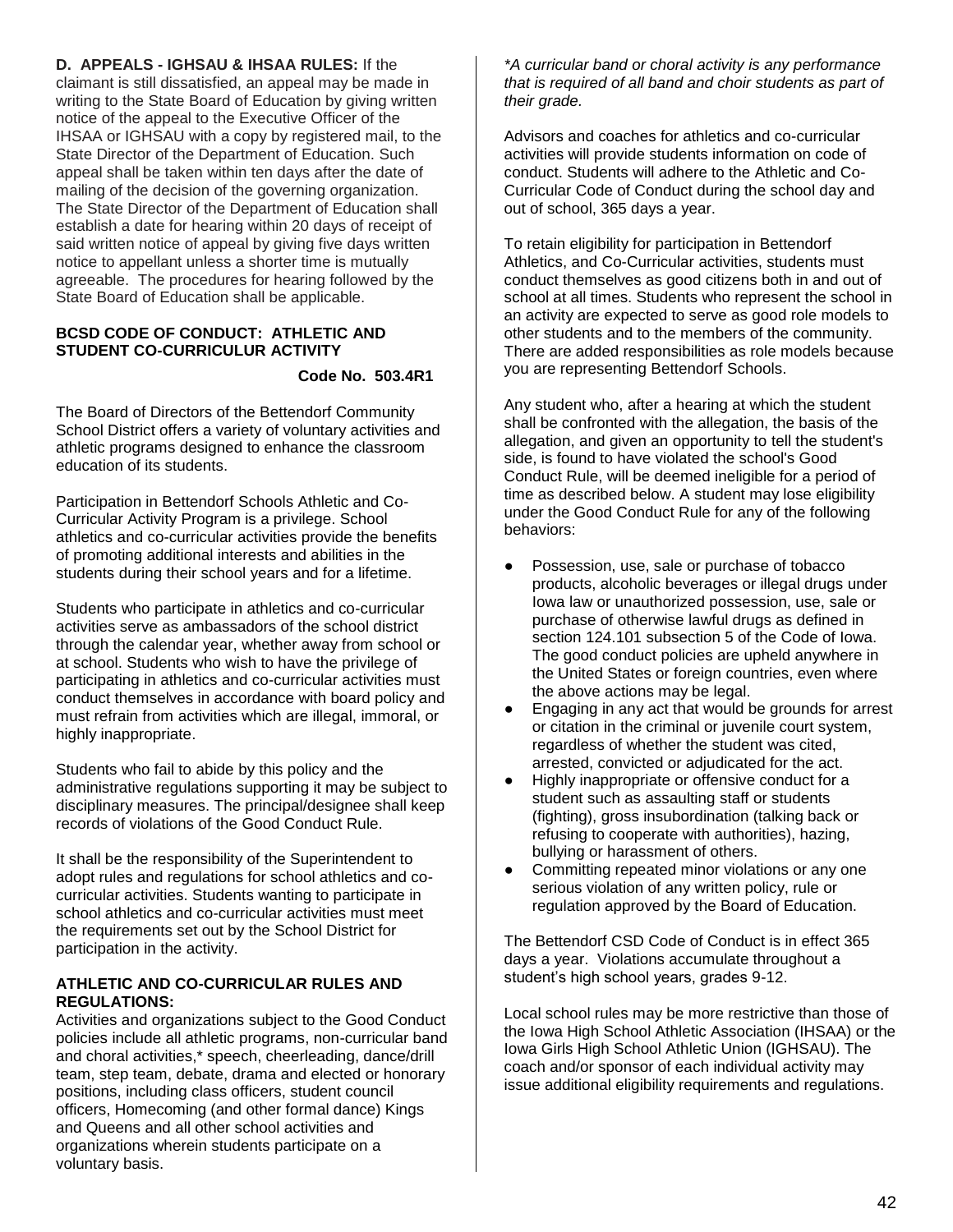The school principal may declare a student ineligible for extra-curricular activities if that student displays conduct that is highly inappropriate as a student and/or citizen of the school and the community.

If a student transfers in from another school district and the student had not yet completed a period of ineligibility for a violation of a Good Conduct Rule in the previous school, the student shall be declared ineligible.

## **Penalties:**

Any student who, after a hearing before the administration, is found to have violated the Good Conduct Rule, during the school year or summer, is subject to a loss of eligibility as follows:

- 1. **First Offense** Suspended for 33% of contests in the first sport or activity in which they participate.
- 2. **Second Offense**  Suspended from competition for a minimum of 40 days to a maximum time of 6 months.suspension will begin with the first contest or event in which the student would be eligible to participate. Prior to the completion of the initial 30 days of the suspension, a Review Board will determine whether to lift the suspension or continue with it. Input from coaches and the rehabilitation counselors from intervention programs will be sought. Students who fail to comply with the assessment and subsequent intervention program will remain ineligible and their suspension will be carried out for the maximum 6-month period.
- 3. **Third Offense** Suspended for one year to remainder of sport eligibility of student. The Review Board (one administrator, the activities director, student's coach/director, another coach/director not in that sport/activity and a counselor) will decide suspension following a hearing.

The period of ineligibility attaches immediately upon a finding of a violation if the student is eligible for and currently engaged in an extracurricular activity and, if not, or if not competed during the current activity, is begun or carried over to the time the student seeks to go out for the next activity or contest.

However, if the period of time between a violation and an activity is twelve calendar months or more, the student shall not serve an ineligibility period for the violation.

## **Violations Occurring During Ineligibility:**

If a student violates the Good Conduct Rule while ineligible due to an earlier violation, the penalty for the subsequent offense will attach at the completion of the earlier penalty.

## **To Regain Eligibility:**

- **A.** An ineligible student (applies to first and second offense) shall attend all practices or rehearsals but may not "suit up" or perform/participate. If a student drops out of an activity prior to completion of the ineligibility period, the full penalty or the remainder of the penalty, at the administration's discretion, will attach when the student next seeks to go out for an activity in which they would typically be a participant subject to the twelve month limitation above (this determination is made solely by the activities director).
- **B.** Upon conviction, confirmation by school officials or admission of a drug-related or alcohol-related incident, the student must enroll in screening by C.A.D.S (Center for Alcohol and Drug Services) or other approved agency and complete the evaluation as stipulated by coach and Athletic Director. Any cost of screening and rehabilitation is the responsibility of student and /or their parents.
- **C.** The student must establish and then perform community service with activities director approval. First Offense: 10 hours of service. Second Offense: 20 hours of service

## **Good Conduct Violation-Length of Suspension**

| <b>Sport</b>         | # of contest(s) dates* | 33% |
|----------------------|------------------------|-----|
| <b>Cross Country</b> | 10                     | 4   |
| Swimming             | 12                     | 4   |
| Volleyball           | 14                     | 5   |
| Football             | 9                      | 3   |
| Golf                 | 12                     | 4   |
| <b>Basketball</b>    | 21                     | 7   |
| Wrestling            | 15                     | 5   |
| Tennis               | 12                     | 4   |
| Track                | 12                     | 4   |
| Soccer               | 15                     | 5   |
| Softball             | 40                     | 14  |
| Baseball             | 40                     | 14  |
| Goldusters           | 9                      | 3   |

Cheerleading, Drama, and Debate (Length of ineligibility will be determined by the Coach, Sponsor and Administrator based on the number of events.)

\*Number of contest(s) dates is based on final season schedule.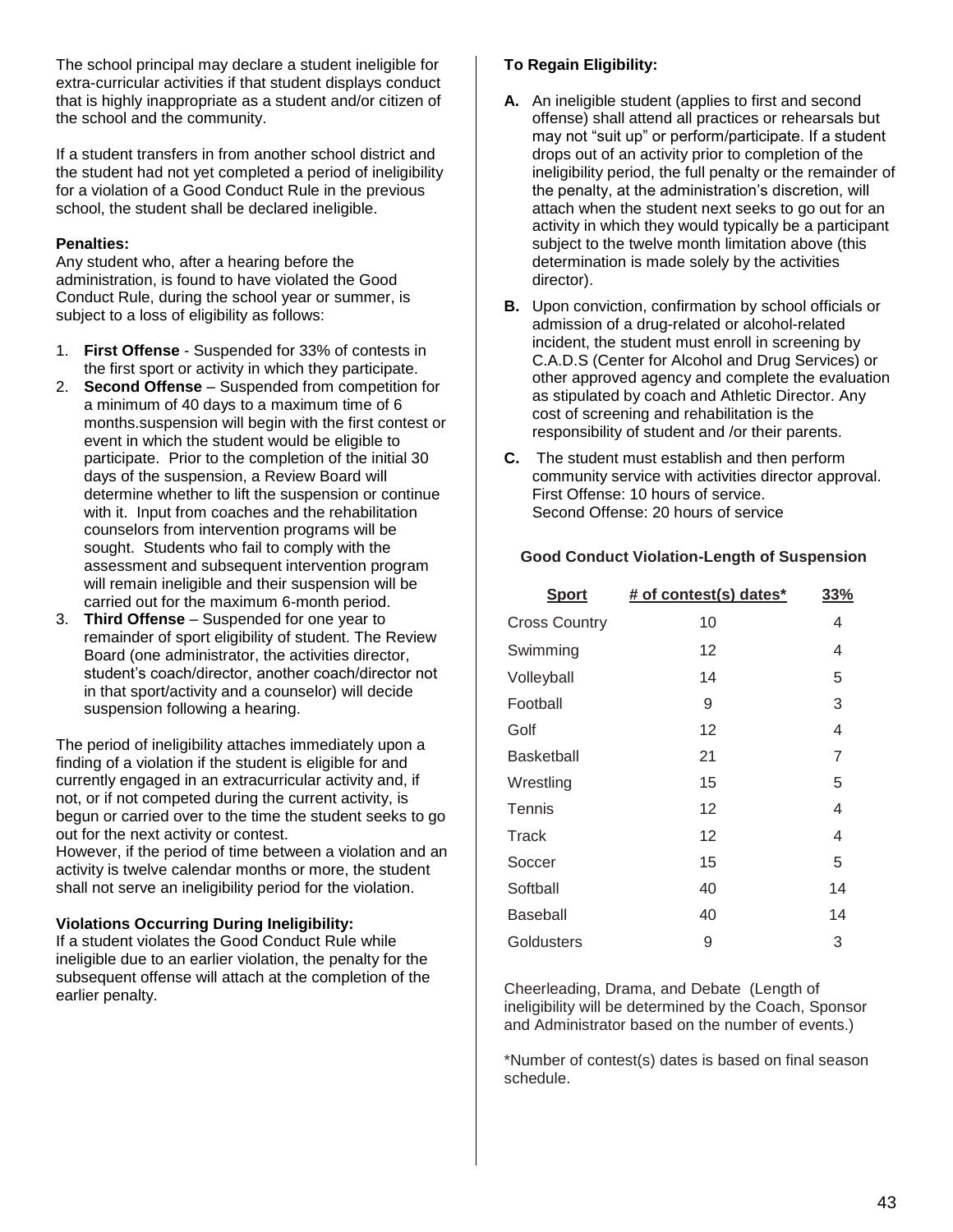## **Academic Consequences:**

There will be no academic consequences for the violation (e.g., detention, suspension, expulsion from school, or grade reduction/withholding) unless the violation of the Code of Conduct occurred (a) on school grounds, (b) at a school event regardless of location, or (c) the violation has a direct and immediate negative impact on the efficient operation of the school despite occurring off school grounds/time.

## **Appeals:**

Any student who is found by the administration to have violated the Good Conduct Rule may obtain review of this determination by the building principal by contacting the principal within (5) business days of being advised of the violation. The penalty will be in effect until reversed.

If the student is still dissatisfied, they may seek further review by contacting the superintendent within (5) business days of the principal's decision.

If the student is still dissatisfied, he or she may seek further review by the school board by filing a written appeal with the Superintendent's administrative assistant at least (2 business days) prior to the next board meeting. A special meeting of the board will not be called. The review by the board will be in closed session unless the student's parent (or the student, if the student is 18 years old) requests an open session. The grounds for review by the school board are limited to the following: the student did not violate the Good Conduct Rule; the student was given inadequate due process in the investigation and determination; or the penalty is in violation of the Handbook Rule or Board Policy. The penalty will remain in effect pending the outcome of the meeting with the board.

If the school board reverses the decision of the administration, the student shall be immediately eligible and shall have any record of the ineligibility period and violation deleted from the student's record.

## **Mississippi Athletic Conference & Iowa State Association Sportsmanship Rules**

If you are ejected from a game:

1st Offense - must sit out of next contest 2nd Offense - must sit out of next 4 contests 3rd Offense - ineligible for the remainder of that sports season

The offense and penalty is specific to that sport; it will carry over to the next season if the time period requires such penalty.

## **CONFLICTS IN EXTRA-CURRICULAR ACTIVITIES:**

An individual student who attempts to participate in too many extra-curricular activities will undoubtedly be in a position of conflict of obligation. The Activities Department recognizes that each student should have the opportunity for a broad range of experiences in the area of extra-curricular activities and consequently will attempt to schedule events in a manner so as to minimize conflict.

When conflicts do arise, the sponsors will get together and work out a solution on behalf of the student. If a solution cannot be found, then the student will have to make a decision based on the following:

a. State competition takes priority over regular scheduled contests or practices.

b. The relative importance of each event.

c. The importance of each event to the group involved.

- d. The relative contribution the student can make.
- e. How long each event has been scheduled.
- f. Make a decision in cooperation with the parents.

Students who have conflicts with school activities will not be punished by the sponsor of the activity the student chose not to participate in due to the obligations of another activity.

## **UNAUTHORIZED POSSESSION OF SCHOOL-OWNED EQUIPMENT:**

No BHS student involved in extra-curricular activities shall have in their possession any school-owned equipment, from this school or any other school, athletic department, other than school equipment approved to be worn in public, such as for practice, games or meets. Indefinite suspension until said equipment is returned in reasonable condition; or the school is reimbursed for replacement value. If equipment is returned in unsatisfactory condition, the equipment will be turned in and the student will be charged.

a. First offense - up to six weeks maximum suspension-BHS Administrative decision. b. Second offense - up to permanent suspension and/or prosecution- BHS Administrative decision.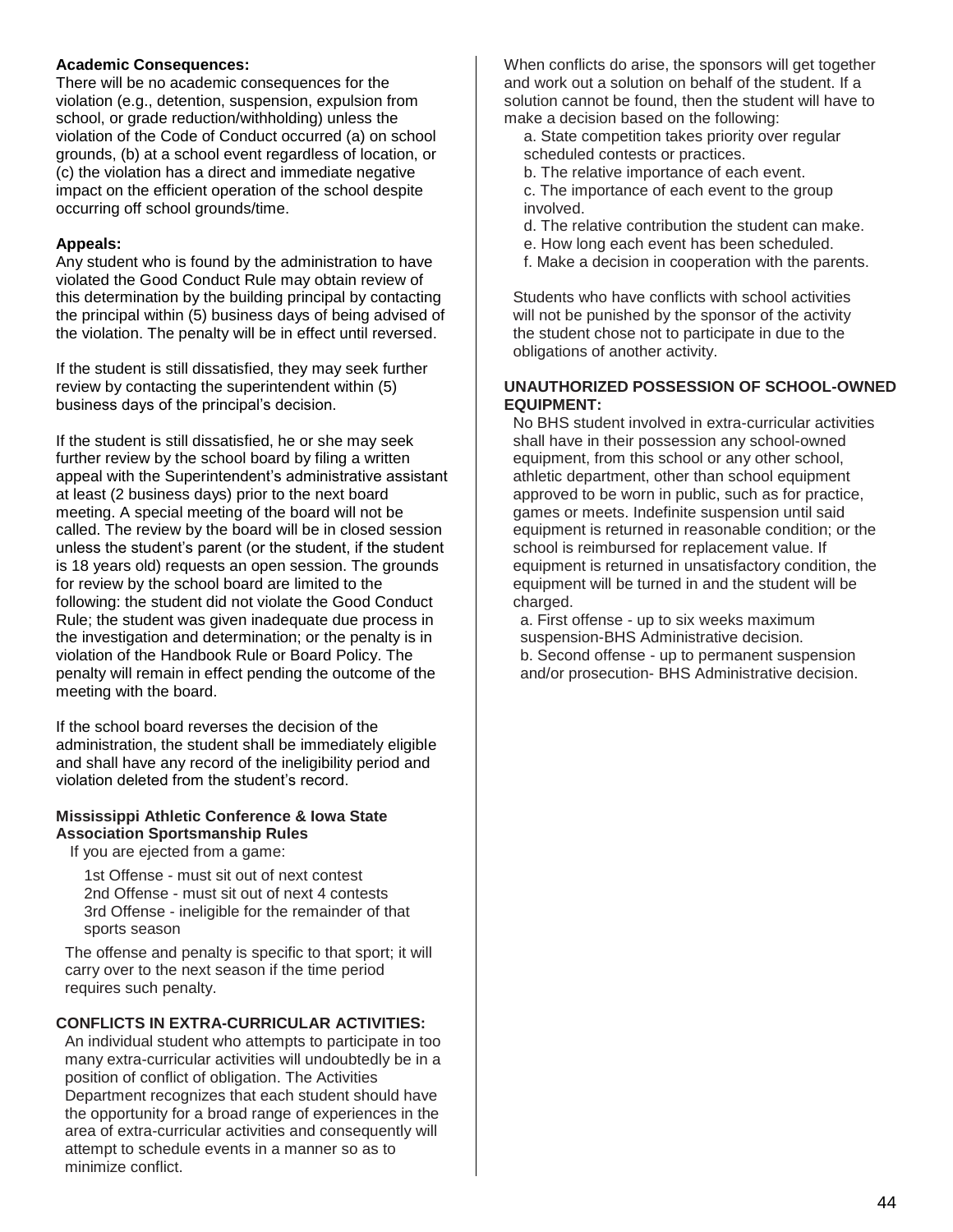## **A. ATTENDANCE IN SCHOOL:**

- 1. Students in extracurricular activities will be allowed to practice, rehearse or participate in contests or school related activities (including awards ceremonies) on any given day **only if they are in school all periods of that day**. Exceptions may be made through the principal's office by making arrangements in advance.
- 2. Unexcused single period absences (including PRIDE/Advisory time) during a given day will cause a student involved in activities or athletics to be withheld from practice, rehearsal or contest on that day. Students need to be punctual to class. Excessive tardies (3=unexcused absence) can result in a student being declared ineligible for practice, rehearsal or contest/event.
- 3. Students, involved in extra-curricular activities, administratively suspended from school will not be allowed to practice, rehearse, or compete or attend events during the suspension.

## **B. CHANGING SPORTS:**

Students involved in extra-curricular activities will be allowed to transfer from one sport to another during a given season only upon the mutual agreement of both coaches and with approval of the athletic director. Should a student quit a sport during the season, he/she will not be allowed to join another sport squad during their preseason practice. It will be necessary to wait until the end of one sport season ends before joining the next sport team, etc.

## **C. REPORTING FOR PRACTICE:**

1. Students involved in extra-curricular activities will report to the locker room not more than ten minutes before practice is scheduled to start.

2. On days of contests, report no earlier than the time determined by the coach.

3. For after school practice, be dressed and ready to practice 20 minutes after dismissal.

4. Training Room - (First-aid) The purpose of this room is to care for and to prevent athletic injuries.

a. All school first-aid materials are to remain in the training room or in first-aid kits

(under the direction of the trainer or student trainers at practices or games/meets).

b. At no time should there be any first-aid materials

in student lockers. This includes adhesive tape.

c. Telephones may be used only when a head trainer or a coach consents to such use and the coach/trainer is in the room.

5. Attire: Students are expected to practice, rehearse and compete in attire no less expected in competition (shirtless, jogging barefoot, bras, undergarments not permitted)

## **D. PERSONAL APPEARANCE:**

It is a coach's discretion to establish reasonable guidelines at the beginning of each sports season to protect the health and safety of the student athlete, cheerleader, dance/drill team member and encourage good grooming.

## **E. CONDUCT ON TRIPS:**

It is up to the coach's/activity sponsor's discretion to establish reasonable guidelines at the beginning of each season to the effect that: Students who have conflicts with school activities will not be punished by the sponsor of the activity the student chose not to participate in due to the obligations of another activity.

## **F. BUS BEHAVIOR:**

1. Students involved in extra-curricular activities will be expected to behave with P.R.I.D.E. at all times on buses.

2. When sack lunches are taken on trips, students will please:

- a. place all waste and refuse in sack.
- b. take sack off bus upon returning to school.
- c. deposit sack in wastebasket in their locker room.

3. Damage to buses caused by students involved in extra-curricular activities will be paid for by the involved students. Said students involved in extra-curricular activities, by this kind of behavior, will be risking dismissal or suspension from the activity.

## **G. RETURNING FROM OUT-OF TOWN CONTESTS:**

Student involved in extra-curricular activities will return from all out-of-town contests with their groups or squads and by school transportation. EXCEPTIONS can be made by a parent sending an email to the Activities Director requesting the exception. No phone calls will be taken. Emails must be sent to the Activities Director at least 24 hours before the contest. Students may ride home only with their parents. Permission will not be given to students who request to ride with friends or parents other than their own. Please do not make spontaneous requests to simply ride home with parents rather than on the bus or van.

### **H. STUDENTS INVOLVED IN EXTRA-CURRICULAR ACTIVITIES DRIVING TO PRACTICES OR CONTESTS IN THE LOCAL AREA:**

Whenever possible and practical, it is our practice to furnish school transportation to practices and contests. However, occasionally it is necessary for us to have students report to the site rather than furnish school transportation. In cases where students are asked to drive, we expect and encourage them to observe the following:

- 1. Observe all traffic regulations.
- 2. Practice safety.
- 3. Take the shortest, safest route to and from site.
- 4. Have valid driver's license on person or in car.

5. Have proper insurance to cover passengers in the car.

6. Owner is primary insurance carrier. Bettendorf Community School District insurance is secondary carrier for liability insurance.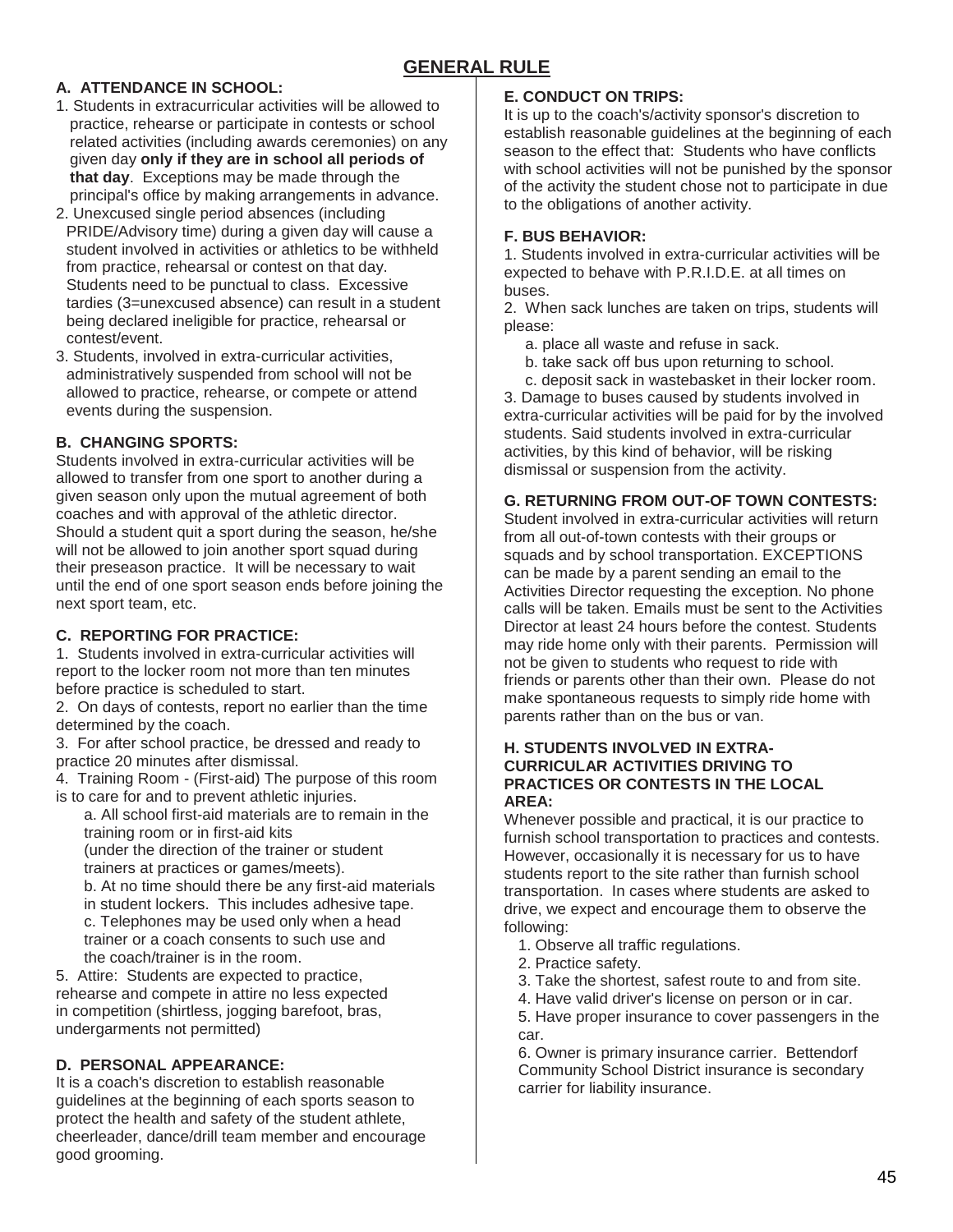## **I. ATHLETIC, CHEERLEADERS, DANCE/DRILL TEAM, DEBATE AND DRAMA AWARDS:**

- 1. Awards, Numerals, Junior Varsity Letters, Major Letters and Hardware are considered school property until such time as the student athlete, cheerleaders, dance/drill team member either drops, transfers or graduates from school.
- 2. Should an athlete cheerleaders, dance/drill team member be suspended from a SQUAD for disciplinary reasons, the Administration has the option to ask him/her to turn in the awards until such time as the student athlete, cheerleader, dance/drill team member has been reinstated in good standing.
- 3. Should this action be necessary, the student athlete, cheerleader, dance/drill team member will have until the end of the next sports season to reinstate himself/herself at which time the awards will be returned.

## **J. PROCEDURE WHEN LEAVING A SQUAD:**

When dropping, or upon being dropped from a squad, students will:

- 1. Notify the coach, director or sponsor.
- 2. Turn in all school gear the same day you drop.

## **K. INJURY REPORT:**

- A. Students injured during contests, practices or performances should make sure the athletic trainer has filled out an injury report and submitted it to the Activities Office. Students and parents, have the responsibility to initiate the insurance claim if injury resulted in ambulance service, doctor's care or hospital expenses. Remember--insurance companies have no way of knowing about an injury unless you inform them through a claim sheet.
- B. Injury report forms should be picked up at the nurse's office.

## **LOCKER ROOM PROCEDURES**

#### **LOCKERS WILL BE ISSUED TO STUDENT ATHLETES BY THE P.E.DEPARTMENT:**

- 1. Keep locker locked at all times except while actually at your locker. Even while taking a shower, lock your locker!
- 2. Keep your combination to yourself.
- 3. DO NOT bring large sums of money or valuables to locker room.

## **EQUIPMENT:**

- 1. In most activities, equipment will be issued to participants. Participant will be responsible for said equipment.
- 2. All equipment will be returned when a student finishes the activity, either at the end of the season or upon quitting the activity. This is to be done immediately!
- 3. It is the responsibility of the student to pay for lost or damaged equipment. The cost will be determined by the activities director and will be based on replacement cost of equipment. New equipment will be issued only upon receipt of payment for lost article.
- 4. School owned equipment is to be worn only by the student and only at scheduled events, not during the school day.
- 5. Schools are prohibited by law from selling used equipment to students. Please do not ask to buy used school-owned items.
- 6. Students found wearing school-owned equipment in public, other than designated events, will subject themselves to disciplinary action.
- 7. Attire should be comparable for
- practices/rehearsals/performances/competitions. All student athletes are expected to adhere to the Appropriate Student Attire for School and School Sponsored Activities as outlined in page 52 of this handbook.

## **EQUIPMENT ROOM:**

All equipment will be stored in, and issued from an equipment room. At no time is there to be unauthorized personnel in this room. Authorized personnel defined as school employees, (adult or student); certain specified student managers and members of the adult staff.

## **LOCKER ROOM BEHAVIOR:**

When reporting to and leaving the locker rooms via the upper level, students should always go through the west lobby and down the steps. Traffic through the lobby gymnasium is neither necessary nor wanted as it causes problems both during P.E. classes and athletic practices.

## **SUPERVISION**

- a. At no time is it permissible for individuals or groups to be anywhere in BHS without authorized supervision.
- b. At no time will individuals be present during an official activity, practice or rehearsal.
- c. Students will refrain from using equipment not specifically for their activity.
- d. Students are not to be in the fitness center without authorized, adult supervision.

#### **NCAA ELIGIBILITY REGULATIONS - PROPOSITION 48**

In order to practice and play as a freshman at an NCAA Division I or Division II college, the studentathlete must satisfy the requirements of NCAA Bylaw 14.3, commonly known as the NCAA Clearinghouse. Students interested in additional information regarding the NCAA Clearinghouse should contact their school counselor.

#### **NAIA Eligibility Center**

Every student interested in playing NAIA sports **MUST**  register with the NAIA Eligibility Center.